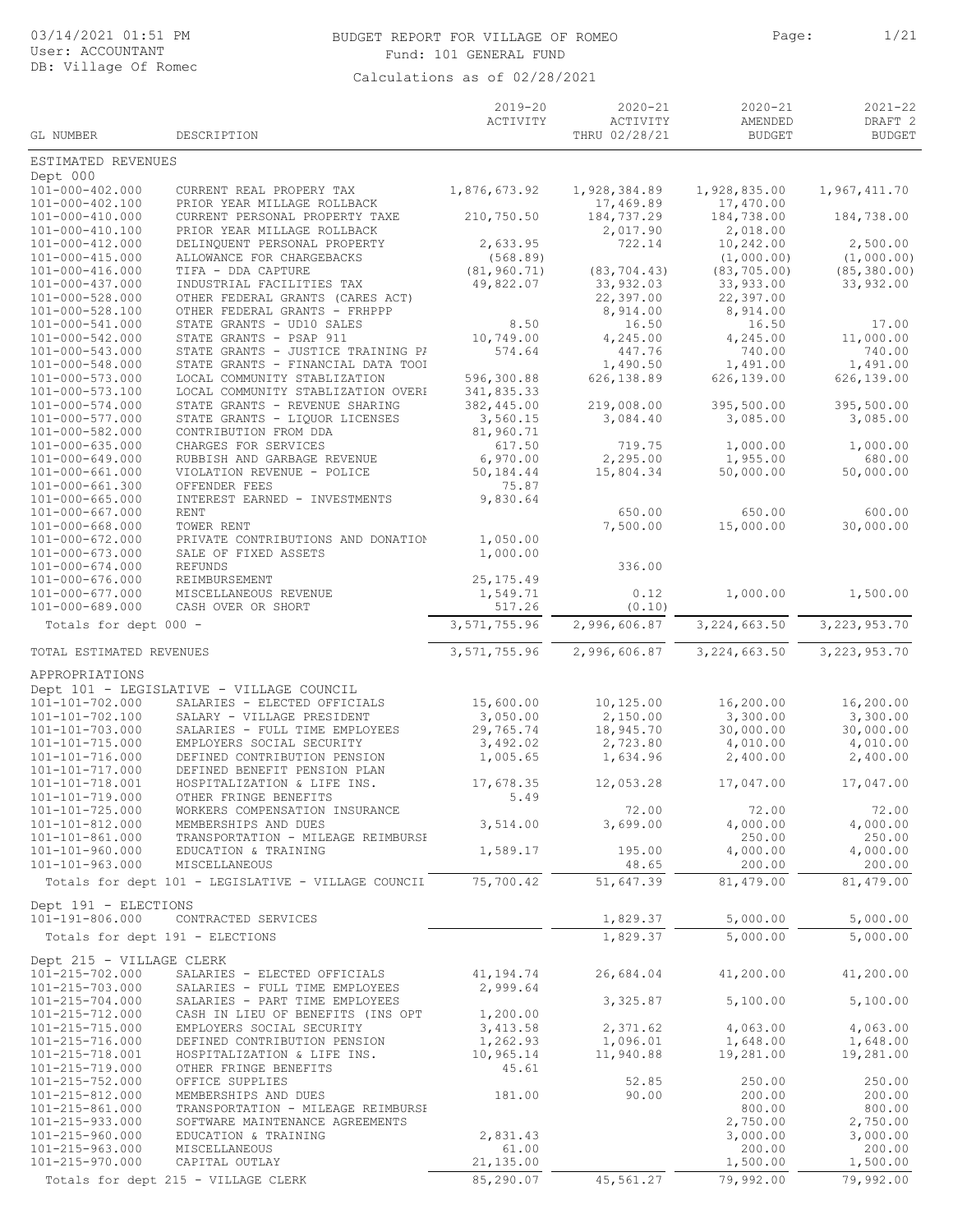### BUDGET REPORT FOR VILLAGE OF ROMEO Page: 2/21 Fund: 101 GENERAL FUND

| GL NUMBER                                | DESCRIPTION                                                    | $2019 - 20$<br>ACTIVITY | $2020 - 21$<br>ACTIVITY<br>THRU 02/28/21 | $2020 - 21$<br>AMENDED<br><b>BUDGET</b> | $2021 - 22$<br>DRAFT <sub>2</sub><br><b>BUDGET</b> |
|------------------------------------------|----------------------------------------------------------------|-------------------------|------------------------------------------|-----------------------------------------|----------------------------------------------------|
| APPROPRIATIONS                           |                                                                |                         |                                          |                                         |                                                    |
| Dept 253 - VILLAGE TREASURER             |                                                                |                         |                                          |                                         |                                                    |
| 101-253-702.000                          | SALARIES - ELECTED OFFICIALS                                   | 30,165.18               | 19,450.80                                | 30,000.00                               | 30,000.00                                          |
| 101-253-704.000                          | SALARIES - PART TIME EMPLOYEES                                 | 4,327.24                | 1,485.62                                 | 10,400.00                               |                                                    |
| 101-253-712.000<br>101-253-715.000       | CASH IN LIEU OF BENEFITS (INS OPT<br>EMPLOYERS SOCIAL SECURITY | 2,550.00<br>2,803.12    | 1,400.00<br>1,787.33                     | 2,600.00<br>3,510.00                    | 2,600.00<br>3,510.00                               |
| 101-253-716.000                          | DEFINED CONTRIBUTION PENSION                                   | 2,425.33                | 1,729.90                                 | 2,400.00                                | 2,450.00                                           |
| 101-253-718.001                          | HOSPITALIZATION & LIFE INS.                                    | 1,465.32                | 976.88                                   | 1,821.00                                | 1,821.00                                           |
| 101-253-719.000                          | OTHER FRINGE BENEFITS                                          | 33.55<br>799.92         |                                          |                                         |                                                    |
| 101-253-751.100<br>101-253-752.000       | COMPUTER SUPPLIES/EXPENSES<br>OFFICE SUPPLIES                  | 196.63                  |                                          |                                         |                                                    |
| 101-253-861.000                          | TRANSPORTATION - MILEAGE REIMBURSH                             |                         |                                          | 250.00                                  | 250.00                                             |
| 101-253-910.000                          | PRINTING/PUBLISHING/POSTAGE                                    | 871.50                  |                                          |                                         |                                                    |
| 101-253-933.000<br>101-253-960.000       | SOFTWARE MAINTENANCE AGREEMENTS<br>EDUCATION & TRAINING        | 43.00                   |                                          | 1,585.00<br>4,000.00                    | 1,585.00<br>4,000.00                               |
| 101-253-963.000                          | MISCELLANEOUS                                                  | 187.07                  | 175.00                                   | 350.00                                  | 350.00                                             |
| 101-253-970.000                          | CAPITAL OUTLAY                                                 | 8,252.00                |                                          |                                         |                                                    |
|                                          | Totals for dept 253 - VILLAGE TREASURER                        | 54,119.86               | 27,005.53                                | 56,916.00                               | 46,566.00                                          |
|                                          | Dept 265 - VILLAGE HALL AND GROUNDS                            |                         |                                          |                                         |                                                    |
| 101-265-703.000                          | SALARIES - FULL TIME EMPLOYEES                                 | 19,811.22               | 31,985.67                                | 42,309.00                               | 43,578.27                                          |
| 101-265-704.000<br>101-265-705.001       | SALARIES - PART TIME EMPLOYEES<br>VACATION/SICK PAY            | 60,398.38<br>2,635.60   | 18,302.29<br>3,590.04                    | 36,000.00<br>6,200.00                   | 37,080.00<br>6,386.00                              |
| $101 - 265 - 712.000$                    | CASH IN LIEU OF BENEFITS (INS OPT                              | 2,200.00                | 1,400.00                                 | 2,600.00                                | 2,600.00                                           |
| 101-265-713.000                          | SALARIES - OVERTIME                                            | 1,021.88                |                                          | 2,275.00                                | 1,030.00                                           |
| 101-265-714.000                          | LONGEVITY                                                      | 750.00<br>6,620.32      |                                          |                                         |                                                    |
| 101-265-715.000<br>101-265-717.000       | EMPLOYERS SOCIAL SECURITY<br>DEFINED BENEFIT PENSION PLAN      | 15,613.04               | 4,572.49<br>12,641.99                    | 7,462.00<br>23,823.00                   | 7,685.86<br>26, 443.53                             |
| 101-265-718.001                          | HOSPITALIZATION & LIFE INS.                                    | 19,598.63               | 7,282.37                                 | 24,579.00                               | 25, 316.37                                         |
| 101-265-719.000                          | OTHER FRINGE BENEFITS                                          | 60,077.57               |                                          |                                         |                                                    |
| 101-265-721.000<br>101-265-723.000       | UNIFORMS, LAUNDRY & CLEANING<br>RETIREE HEALTH CARE - OPEB     | 1,125.23                | 150,000.00                               | 2,250.00<br>150,000.00                  | 2,250.00<br>150,000.00                             |
| $101 - 265 - 725.000$                    | WORKERS COMPENSATION INSURANCE                                 |                         | 391.00                                   | 391.00                                  | 402.73                                             |
| 101-265-751.100                          | COMPUTER SUPPLIES/EXPENSES                                     | 14,345.38               | 11,229.72                                | 10,760.00                               | 11,082.80                                          |
| 101-265-752.000                          | OFFICE SUPPLIES                                                | 7,937.22<br>2,599.17    | 2,671.58                                 | 8,604.00                                | 8,862.12<br>2,500.00                               |
| 101-265-752.001<br>101-265-801.000       | OPERATING SUPPLIES<br>PROFESSIONAL SVCS. LEGAL                 | 24,490.00               | 510.85<br>12,152.50                      | 2,500.00<br>22,000.00                   | 22,660.00                                          |
| 101-265-801.500                          | PROFESSIONAL SVCS. PROSECUTION                                 | 16,687.50               | 11,325.00                                | 28,000.00                               | 28,840.00                                          |
| 101-265-802.000                          | PROFESSIONAL SVC.ACCT.& AUDIT                                  | 30,671.25               | 23,800.00                                | 36,000.00                               | 37,080.00                                          |
| 101-265-806.000<br>101-265-812.000       | CONTRACTED SERVICES<br>MEMBERSHIPS AND DUES                    | 35,738.02<br>1,165.00   | 9,535.70<br>179.00                       | 57,000.00<br>1,200.00                   | 58,710.00<br>1,200.00                              |
| $101 - 265 - 851.000$                    | TELEPHONE                                                      | 6,580.58                | 7,307.71                                 | 12,000.00                               | 6,000.00                                           |
| 101-265-910.000                          | PRINTING/PUBLISHING/POSTAGE                                    | 11,298.73               | 6,194.37                                 | 10,000.00                               | 10,000.00                                          |
| 101-265-920.000<br>101-265-921.000       | PUBLIC UTILITIES - WATER                                       | 6,218.40                | 265.00                                   | 5,000.00                                | 7,000.00                                           |
| 101-265-922.000                          | PUBLIC UTILITES - ELECTRIC<br>PUBLIC UTILITES - GAS            | 6, 251.21<br>1,080.08   | 3,936.10<br>572.35                       | 8,000.00<br>1,500.00                    | 7,000.00<br>1,500.00                               |
| $101 - 265 - 930.000$                    | REPAIR & MAINTENANCES                                          | 2,542.69                | 574.48                                   | 2,500.00                                | 2,500.00                                           |
| $101 - 265 - 937.000$                    | SETTLEMENT PAYMENT                                             | 25,000.00               |                                          |                                         |                                                    |
| 101-265-960.000<br>101-265-963.000       | EDUCATION & TRAINING<br>MISCELLANEOUS                          | 831.65<br>5,568.83      | 48.09                                    | 1,500.00<br>500.00                      | 1,500.00<br>500.00                                 |
| $101 - 265 - 964.000$                    | BANK CHARGES                                                   | 4,743.01                | 846.94                                   | 2,500.00                                | 2,500.00                                           |
| 101-265-970.000                          | CAPITAL OUTLAY                                                 | 19,982.93               | 7,454.25                                 | 17,500.00                               | 5,000.00                                           |
| 101-265-991.000                          | PRINCIPAL DEBT PAYMENT                                         | 115,000.00              |                                          |                                         |                                                    |
| 101-265-992.000<br>101-265-993.000       | INTEREST LOAN EXPENSE<br>PAYING AGENT FEES                     | 5,347.50<br>250.00      |                                          |                                         |                                                    |
|                                          | Totals for dept 265 - VILLAGE HALL AND GROUNDS                 | 534,181.02              | 328,769.49                               | 524,953.00                              | 517,207.68                                         |
| Dept 301 - POLICE DEPARTMENT             |                                                                |                         |                                          |                                         |                                                    |
| 101-301-703.100                          | FULL TIME WAGES-POLICE CHIEF.                                  | 67,376.42               | 41,917.03                                | 73,180.00                               | 75,375.40                                          |
| 101-301-703.200                          | FULL TIME WAGES/POLICE OFFICER                                 | 362,062.86              | 203,524.18                               | 305,215.00                              | 334,971.45                                         |
| 101-301-705.001<br>101-301-706.001       | VACATION/SICK PAY                                              | 21,823.77               | 23,957.23<br>14,951.52                   | 42,000.00<br>14,952.00                  | 22,660.00<br>17,966.29                             |
| 101-301-712.000                          | HOLIDAY PAY<br>CASH IN LIEU OF BENEFITS (INS OPT               | 2,200.00                | 1,400.00                                 | 2,400.00                                | 2,400.00                                           |
| 101-301-713.000                          | SALARIES - OVERTIME                                            | 21,346.19               | 15,791.66                                | 30,000.00                               | 41,200.00                                          |
| 101-301-714.000                          | LONGEVITY                                                      | 3,050.00                |                                          |                                         |                                                    |
| 101-301-715.000<br>101-301-717.000       | EMPLOYERS SOCIAL SECURITY<br>DEFINED BENEFIT PENSION PLAN      | 35, 371.08<br>94,873.87 | 23,693.79<br>76,764.36                   | 40,324.00<br>124,585.00                 | 41,533.72<br>138,289.35                            |
| 101-301-718.001                          | HOSPITALIZATION & LIFE INS.                                    | 82,570.84               | 45,549.85                                | 76,158.00                               | 78,442.74                                          |
| 101-301-719.000                          | OTHER FRINGE BENEFITS                                          | (1, 904.55)             | (7.62)                                   |                                         |                                                    |
| 101-301-721.000                          | UNIFORMS, LAUNDRY & CLEANING                                   | 1,486.27                | 2,071.60                                 | 3,500.00                                | 3,500.00                                           |
| $101 - 301 - 725.000$<br>101-301-737.000 | WORKERS COMPENSATION INSURANCE<br>DRUG ENFORCEMENT EXPENSE     | 8,278.00                | 4,895.00<br>715.00                       | 4,895.00                                | 5,041.85                                           |
| 101-301-752.000                          | OFFICE SUPPLIES                                                | 2,058.48                | 2,055.31                                 | 3,500.00                                | 3,605.00                                           |
| 101-301-752.001                          | OPERATING SUPPLIES                                             | 2,900.80                | 1,154.42                                 | 4,500.00                                | 4,500.00                                           |
| 101-301-805.000<br>101-301-806.000       | OFFENDER FEES<br>CONTRACTED SERVICES                           | 8,662.35                | 9,475.68                                 | 100.00<br>12,000.00                     | 100.00<br>8,240.00                                 |
| 101-301-806.200                          | CONTRACTED SERVICE - LEIN FEES                                 | 4,605.00                | 3,675.50                                 | 4,800.00                                | 4,800.00                                           |
|                                          |                                                                |                         |                                          |                                         |                                                    |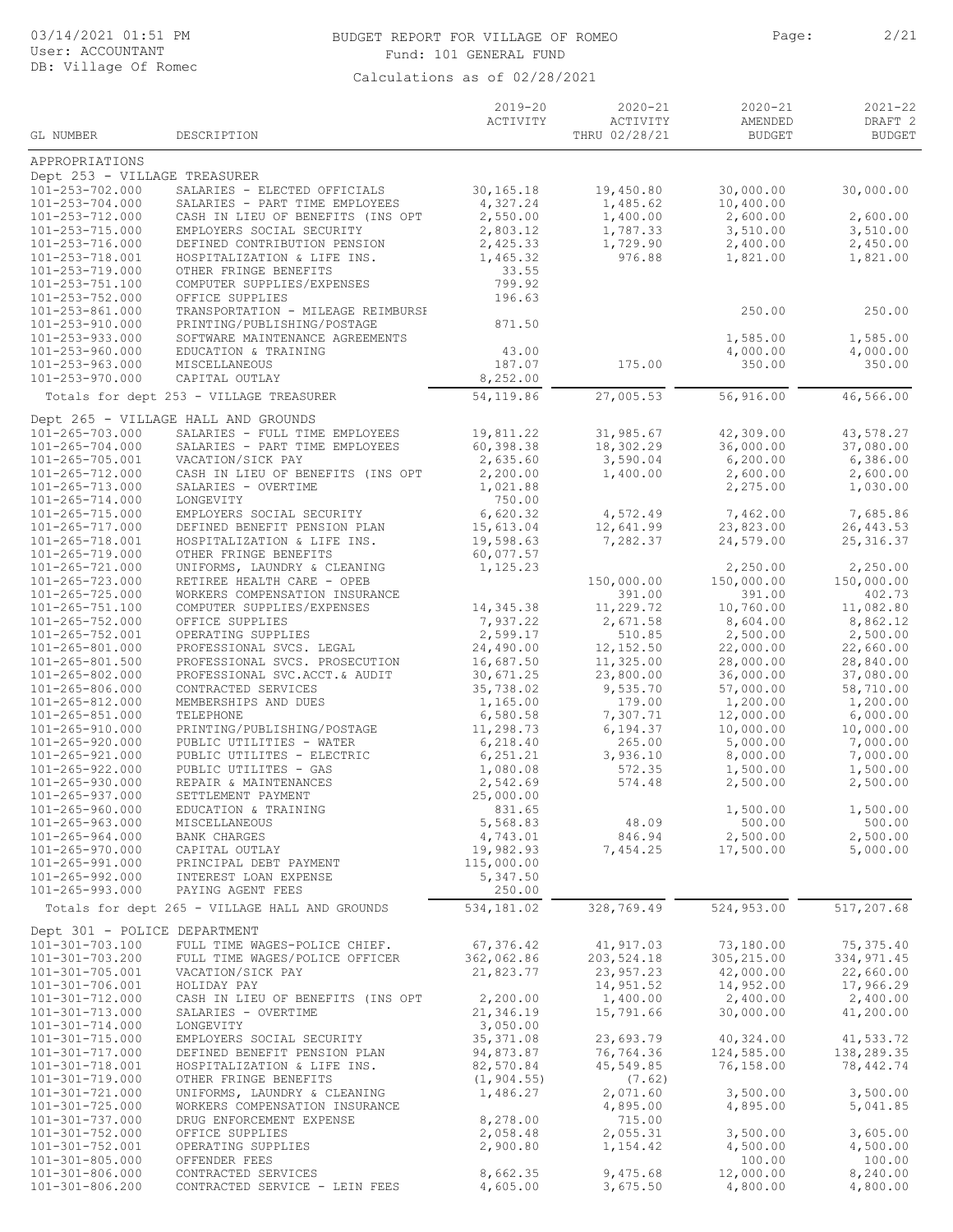# 03/14/2021 01:51 PM User: ACCOUNTANT DB: Village Of Romec

# BUDGET REPORT FOR VILLAGE OF ROMEO Page: 3/21 Fund: 101 GENERAL FUND

| GL NUMBER                                               | DESCRIPTION                                                             | $2019 - 20$<br>ACTIVITY | $2020 - 21$<br>ACTIVITY<br>THRU 02/28/21 | $2020 - 21$<br>AMENDED<br><b>BUDGET</b> | $2021 - 22$<br>DRAFT <sub>2</sub><br><b>BUDGET</b> |
|---------------------------------------------------------|-------------------------------------------------------------------------|-------------------------|------------------------------------------|-----------------------------------------|----------------------------------------------------|
|                                                         |                                                                         |                         |                                          |                                         |                                                    |
| APPROPRIATIONS                                          |                                                                         |                         |                                          |                                         |                                                    |
| Dept 301 - POLICE DEPARTMENT<br>101-301-812.000         | MEMBERSHIPS AND DUES                                                    | 420.00                  |                                          | 500.00                                  | 500.00                                             |
| $101 - 301 - 851.000$                                   | TELEPHONE                                                               | 12,828.12               | 5,516.55                                 | 12,000.00                               | 14,000.00                                          |
| $101 - 301 - 851.100$                                   | MI BELL COMM - 911 MAINTENANCE                                          |                         | 208.22                                   | 2,000.00                                | 2,000.00                                           |
| 101-301-861.000<br>$101 - 301 - 901.000$                | TRANSPORTATION - MILEAGE REIMBURSH<br>PRINCIPAL ON CAR LEASE            | 19,251.18               |                                          | 250.00                                  | 250.00                                             |
| 101-301-910.000                                         | PRINTING/PUBLISHING/POSTAGE                                             | 267.00                  | 365.40                                   | 1,000.00                                | 1,000.00                                           |
| $101 - 301 - 930.000$                                   | REPAIR & MAINTENANCES                                                   | 2,954.91                | 47.32                                    | 500.00                                  | 500.00                                             |
| 101-301-931.000<br>$101 - 301 - 932.000$                | REPAIR & MAINT. - VEHICLES<br>REPAIR & MAINT. - EQUIPMENT               | 8,831.54<br>1,152.30    | 3, 211.92                                | 8,000.00                                | 8,000.00                                           |
| 101-301-960.000                                         | EDUCATION & TRAINING                                                    | 798.00                  | 443.60<br>795.00                         | 1,000.00<br>4,000.00                    | 1,000.00<br>4,000.00                               |
| 101-301-963.000                                         | MISCELLANEOUS                                                           |                         |                                          | 500.00                                  | 500.00                                             |
| $101 - 301 - 991.000$                                   | PRINCIPAL DEBT PAYMENT                                                  |                         |                                          | 22,949.00                               | 20,367.00                                          |
| $101 - 301 - 992.000$                                   | INTEREST LOAN EXPENSE                                                   |                         |                                          |                                         | 2,583.00                                           |
|                                                         | Totals for dept 301 - POLICE DEPARTMENT                                 | 763, 264.43             | 482, 172.52                              | 794,808.00                              | 837, 325.80                                        |
|                                                         | Dept 325 - COMMUNICATIONS (DISPATCHERS)                                 |                         |                                          |                                         |                                                    |
| $101 - 325 - 703.400$<br>$101 - 325 - 704.400$          | FULL TIME WAGES/COMMUNICATION<br>PART TIME WAGES/COMMUNICATION          | 128,300.73<br>32,658.66 | 75,533.96<br>24,400.84                   | 122,640.00<br>40,000.00                 | 126, 319.20<br>37, 277.76                          |
| 101-325-705.001                                         | VACATION/SICK PAY                                                       | 5,269.65                | 7,978.71                                 | 20,000.00                               | 29,911.20                                          |
| 101-325-706.001                                         | HOLIDAY PAY                                                             |                         | 2,956.76                                 | 6,850.00                                | 7,055.50                                           |
| 101-325-713.000<br>$101 - 325 - 714.000$                | SALARIES - OVERTIME<br>LONGEVITY                                        | 16,236.76<br>800.00     | 11,091.54<br>400.00                      | 25,000.00<br>800.00                     | 32,960.00<br>824.00                                |
| 101-325-715.000                                         | EMPLOYERS SOCIAL SECURITY                                               | 13,515.06               | 9,395.66                                 | 15, 417.00                              | 15,879.51                                          |
| 101-325-717.000                                         | DEFINED BENEFIT PENSION PLAN                                            | 20,400.46               | 14,937.06                                | 29,233.00                               | 32,448.63                                          |
| $101 - 325 - 718.001$                                   | HOSPITALIZATION & LIFE INS.                                             | 49,584.18               | 32,057.20                                | 50,856.00                               | 52,381.68                                          |
| 101-325-719.000<br>101-325-721.000                      | OTHER FRINGE BENEFITS<br>UNIFORMS, LAUNDRY & CLEANING                   | 391.64<br>96.01         | 49.64                                    | 700.00                                  | 700.00                                             |
| 101-325-812.000                                         | MEMBERSHIPS AND DUES                                                    |                         |                                          | 900.00                                  | 900.00                                             |
| 101-325-861.000                                         | TRANSPORTATION - MILEAGE REIMBURSH                                      | 47.56                   |                                          | 350.00                                  | 350.00                                             |
| $101 - 325 - 960.000$                                   | EDUCATION & TRAINING                                                    | 360.00                  | 2,009.40                                 | 3,000.00                                | 3,000.00<br>340,007.48                             |
|                                                         | Totals for dept 325 - COMMUNICATIONS (DISPATCHERS)                      | 267,660.71              | 180,810.77                               | 315,746.00                              |                                                    |
| Dept 336 - FIRE DEPARTMENT<br>101-336-806.000           | CONTRACTED SERVICES                                                     | 470,000.00              | 495,000.00                               | 495,000.00                              |                                                    |
|                                                         | Totals for dept 336 - FIRE DEPARTMENT                                   | 470,000.00              | 495,000.00                               | 495,000.00                              | 515,000.00<br>515,000.00                           |
|                                                         |                                                                         |                         |                                          |                                         |                                                    |
| Dept 400 - PLANNING COMMISSION<br>$101 - 400 - 704.000$ | SALARIES - PART TIME EMPLOYEES                                          | 3,247.05                | 1,750.00                                 | 5,100.00                                | 5,253.00                                           |
| $101 - 400 - 715.000$                                   | EMPLOYERS SOCIAL SECURITY                                               | 217.02                  | 152.67                                   | 414.00                                  | 426.42                                             |
| 101-400-717.000                                         | DEFINED BENEFIT PENSION PLAN                                            | 931.31                  | 1,712.80                                 | 3,800.00                                | 4,218.00                                           |
| 101-400-718.001                                         | HOSPITALIZATION & LIFE INS.                                             | 1,803.70                | 3,543.46                                 | 5,100.00                                | 5,253.00                                           |
| 101-400-803.000<br>101-400-960.000                      | PROFESSIONAL SVCS. ENGINEERING<br>EDUCATION & TRAINING                  | 4,562.50<br>465.00      | 3,225.00                                 | 5,000.00<br>1,000.00                    | 5,150.00<br>1,000.00                               |
|                                                         | Totals for dept 400 - PLANNING COMMISSION                               | 11,226.58               | 10,383.93                                | 20,414.00                               | 21,300.42                                          |
|                                                         |                                                                         |                         |                                          |                                         |                                                    |
| $101 - 441 - 703.000$                                   | Dept 441 - DEPARTMENT OF PUBLIC WORKS<br>SALARIES - FULL TIME EMPLOYEES | 73,899.65               | 24,265.40                                | 65,296.00                               | 67,254.88                                          |
| 101-441-703.910                                         | FULL-TIME WAGES-DPW ACTIVITY                                            | 24,496.93               | 14,899.84                                | 33,432.00                               | 34,434.96                                          |
| $101 - 441 - 704.910$                                   | PART-TIME WAGE-UNKNOWN                                                  | 12.24                   |                                          |                                         |                                                    |
| $101 - 441 - 705.001$<br>$101 - 441 - 712.000$          | VACATION/SICK PAY<br>CASH IN LIEU OF BENEFITS (INS OPT                  | 11,291.83<br>4,000.00   | 20,078.66<br>4,900.00                    | 20,000.00<br>5,600.00                   | 20,600.00<br>5,600.00                              |
| 101-441-713.000                                         | SALARIES - OVERTIME                                                     | 488.12                  | 61.14                                    | 612.00                                  | 630.36                                             |
| $101 - 441 - 714.000$                                   | LONGEVITY                                                               |                         | 2,700.00                                 | 2,700.00                                | 2,781.00                                           |
| $101 - 441 - 715.000$<br>$101 - 441 - 716.000$          | EMPLOYERS SOCIAL SECURITY<br>DEFINED CONTRIBUTION PENSION               | 8,702.87<br>3,278.32    | 5,103.97<br>982.11                       | 10,260.00<br>2,600.00                   | 10,567.80<br>3,300.00                              |
| 101-441-717.000                                         | DEFINED BENEFIT PENSION PLAN                                            | 24, 191.45              | 25, 125.85                               | 40,342.00                               | 44,779.62                                          |
| 101-441-718.001                                         | HOSPITALIZATION & LIFE INS.                                             | 33,793.08               | 13,778.77                                | 37,127.00                               | 38,240.81                                          |
| 101-441-719.000                                         | OTHER FRINGE BENEFITS                                                   | (402.22)                |                                          |                                         |                                                    |
| $101 - 441 - 721.000$<br>$101 - 441 - 725.000$          | UNIFORMS, LAUNDRY & CLEANING<br>WORKERS COMPENSATION INSURANCE          | 6, 125.10               | 5,583.62<br>1,206.00                     | 3,190.00<br>1,206.00                    | 3,190.00<br>1,242.18                               |
| $101 - 441 - 752.000$                                   | OFFICE SUPPLIES                                                         | 3,004.49                | 1,063.43                                 | 3,000.00                                | 3,090.00                                           |
| $101 - 441 - 752.001$                                   | OPERATING SUPPLIES                                                      | 7,258.67                | 8,711.46                                 | 7,080.00                                | 7,080.00                                           |
| $101 - 441 - 806.000$<br>101-441-812.000                | CONTRACTED SERVICES<br>MEMBERSHIPS AND DUES                             | 11,263.17<br>340.00     | 3,346.53<br>350.00                       | 13,000.00<br>500.00                     | 13,390.00<br>500.00                                |
| $101 - 441 - 815.000$                                   | PHYSICAL EXAMINATIONS                                                   | 380.00                  | 520.40                                   | 500.00                                  | 500.00                                             |
| $101 - 441 - 851.000$                                   | TELEPHONE                                                               | 8,678.60                | 8,892.32                                 | 4,000.00                                | 4,000.00                                           |
| $101 - 441 - 921.000$<br>$101 - 441 - 922.000$          | PUBLIC UTILITES - ELECTRIC<br>PUBLIC UTILITES - GAS                     | 3,559.44<br>3,364.39    | 1,361.38<br>2,111.80                     | 4,000.00<br>4,000.00                    | 4,000.00<br>4,000.00                               |
| $101 - 441 - 930.000$                                   | REPAIR & MAINTENANCES                                                   | 2,308.66                | 2,050.59                                 | 3,000.00                                | 3,000.00                                           |
| $101 - 441 - 931.000$                                   | REPAIR & MAINT. - VEHICLES                                              | 106.95                  |                                          |                                         |                                                    |
| $101 - 441 - 932.000$                                   | REPAIR & MAINT. - EQUIPMENT                                             | 1,101.62                | 1,630.38                                 |                                         |                                                    |
| $101 - 441 - 940.000$<br>$101 - 441 - 960.000$          | EQUIPMENT RENTAL<br>EDUCATION & TRAINING                                | 11,082.83<br>2,228.82   | 4,374.27<br>1,260.05                     | 11,100.00<br>1,000.00                   | 11,100.00<br>1,000.00                              |
| $101 - 441 - 963.000$                                   | MISCELLANEOUS                                                           | 53.53                   |                                          | 250.00                                  | 250.00                                             |
|                                                         | Totals for dept 441 - DEPARTMENT OF PUBLIC WORKS                        | 244,608.54              | 154,357.97                               | 273,795.00                              | 284,531.61                                         |
|                                                         |                                                                         |                         |                                          |                                         |                                                    |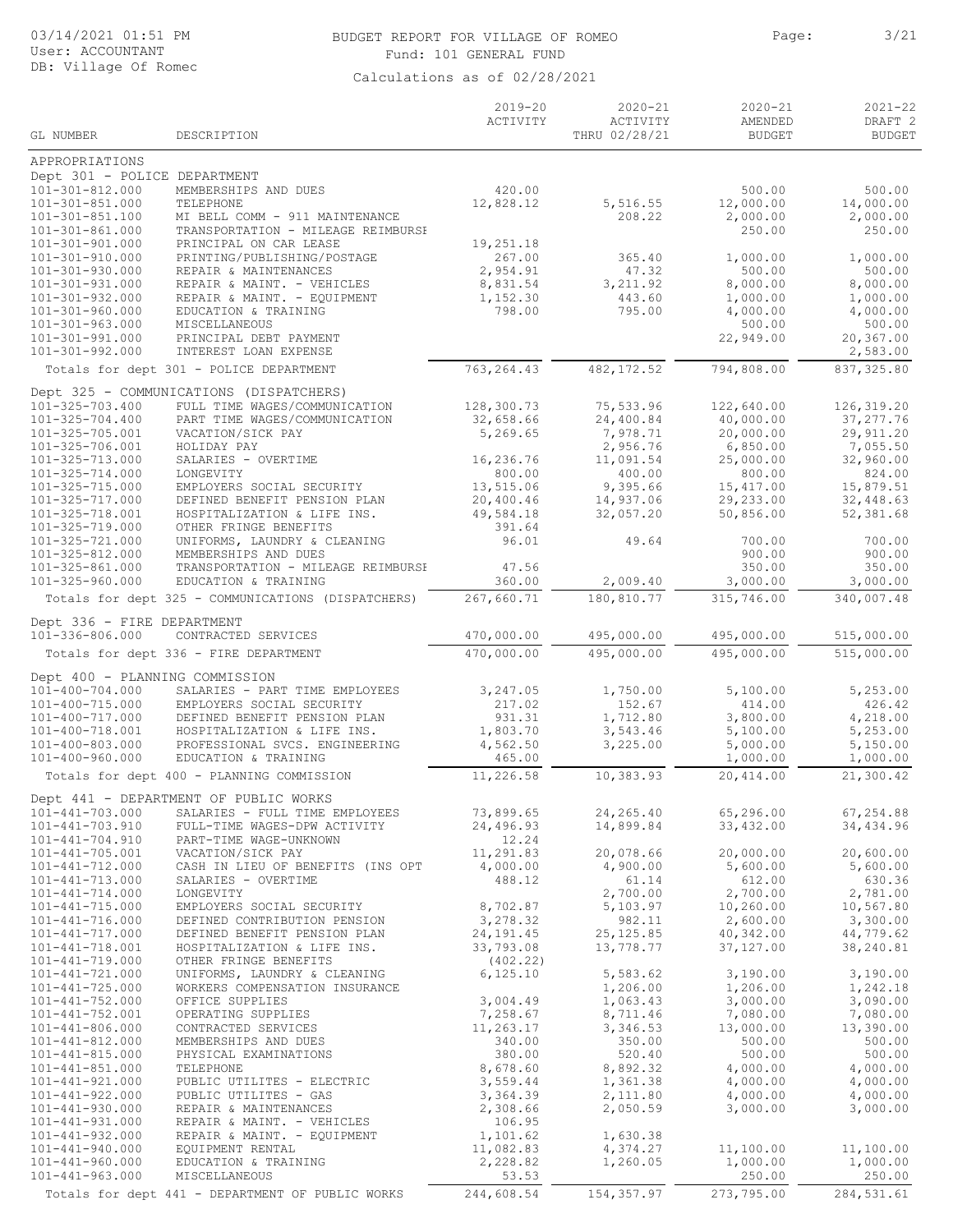#### BUDGET REPORT FOR VILLAGE OF ROMEO Page: 4/21 Fund: 101 GENERAL FUND

| GL NUMBER                       | DESCRIPTION                                        | $2019 - 20$<br>ACTIVITY | $2020 - 21$<br>ACTIVITY<br>THRU 02/28/21 | $2020 - 21$<br>AMENDED<br><b>BUDGET</b> | $2021 - 22$<br>DRAFT <sub>2</sub><br><b>BUDGET</b> |
|---------------------------------|----------------------------------------------------|-------------------------|------------------------------------------|-----------------------------------------|----------------------------------------------------|
| APPROPRIATIONS                  |                                                    |                         |                                          |                                         |                                                    |
|                                 | Dept 530 - RUBBISH & GARBAGE COLLECTION            |                         |                                          |                                         |                                                    |
| 101-530-806.000                 | CONTRACTED SERVICES                                | 256,596.13              | 160, 147. 24                             | 255,000.00                              | 267,750.00                                         |
|                                 | Totals for dept 530 - RUBBISH & GARBAGE COLLECTION | 256,596.13              | 160, 147.24                              | 255,000.00                              | 267,750.00                                         |
|                                 | Dept 803 - HISTORIC DISTRICT COMMISSION            |                         |                                          |                                         |                                                    |
| $101 - 803 - 704.000$           | SALARIES - PART TIME EMPLOYEES                     | 100.00                  | 350.00                                   | 714.00                                  | 735.42                                             |
| 101-803-715.000                 | EMPLOYERS SOCIAL SECURITY                          | 3.68                    | 30.52                                    | 44.00                                   | 45.32                                              |
| 101-803-717.000                 | DEFINED BENEFIT PENSION PLAN                       | 29.39                   | 342.56                                   | 350.00                                  | 388.50                                             |
| 101-803-718.001                 | HOSPITALIZATION & LIFE INS.                        |                         | 242.50                                   | 275.00                                  | 283.25                                             |
| 101-803-719.000                 | OTHER FRINGE BENEFITS                              |                         |                                          | 10.00                                   | 10.30                                              |
| 101-803-752.001                 | OPERATING SUPPLIES                                 |                         |                                          | 250.00                                  | 250.00                                             |
| 101-803-806.000                 | CONTRACTED SERVICES                                |                         |                                          | 150.00                                  | 154.50                                             |
| $101 - 803 - 963.000$           | MISCELLANEOUS                                      |                         |                                          | 40.00                                   | 40.00                                              |
|                                 | Totals for dept 803 - HISTORIC DISTRICT COMMISSION | 133.07                  | 965.58                                   | 1,833.00                                | 1,907.29                                           |
|                                 | Dept 851 - INSURANCE, BONDS AND FRINGES            |                         |                                          |                                         |                                                    |
| $101 - 851 - 810.000$           | INSURANCE                                          | 30,429.00               |                                          | 40,000.00                               | 35,000.00                                          |
|                                 |                                                    |                         |                                          |                                         |                                                    |
|                                 | Totals for dept 851 - INSURANCE, BONDS AND FRINGES | 30,429.00               |                                          | 40,000.00                               | 35,000.00                                          |
| Dept 965 - TRANSFER OUT CONTROL |                                                    |                         |                                          |                                         |                                                    |
| 101-965-999.209                 | TRANSFER TO CEMETERY FUND                          | 100,000.00              |                                          |                                         |                                                    |
| $101 - 965 - 999.255$           | TRANSFER TO DDA - DEBT                             | 11,500.00               | 11,500.00                                | 11,500.00                               |                                                    |
| 101-965-999.541                 | OPERATING TRANS TO INSPECTIONS                     | 20,000.00               |                                          |                                         |                                                    |
| $101 - 965 - 999.661$           | TRANSFER TO MOTOR POOL FUND                        | 100,000.00              | 38, 382.43                               | 71,000.00                               | 80,000.00                                          |
| 101-965-999.727                 | TRANSFER TO RETIREMENT FUND                        | 153,400.00              | 63,588.02                                | 191,000.00                              | 138,000.00                                         |
|                                 | Totals for dept 965 - TRANSFER OUT CONTROL         | 384,900.00              | 113,470.45                               | 273,500.00                              | 218,000.00                                         |
| TOTAL APPROPRIATIONS            |                                                    | 3, 178, 109.83          | 2,052,121.51                             | 3,218,436.00                            | 3, 251, 067.28                                     |
|                                 | NET OF REVENUES/APPROPRIATIONS - FUND 101          | 393,646.13              | 944, 485.36                              | 6, 227.50                               | (27, 113.58)                                       |
|                                 | BEGINNING FUND BALANCE                             | 1,775,762.18            | 2,169,408.31                             | 2,169,408.31                            | 3, 113, 893.67                                     |
|                                 | ENDING FUND BALANCE                                | 2,169,408.31            | 3, 113, 893.67                           | 2, 175, 635.81                          | 3,086,780.09                                       |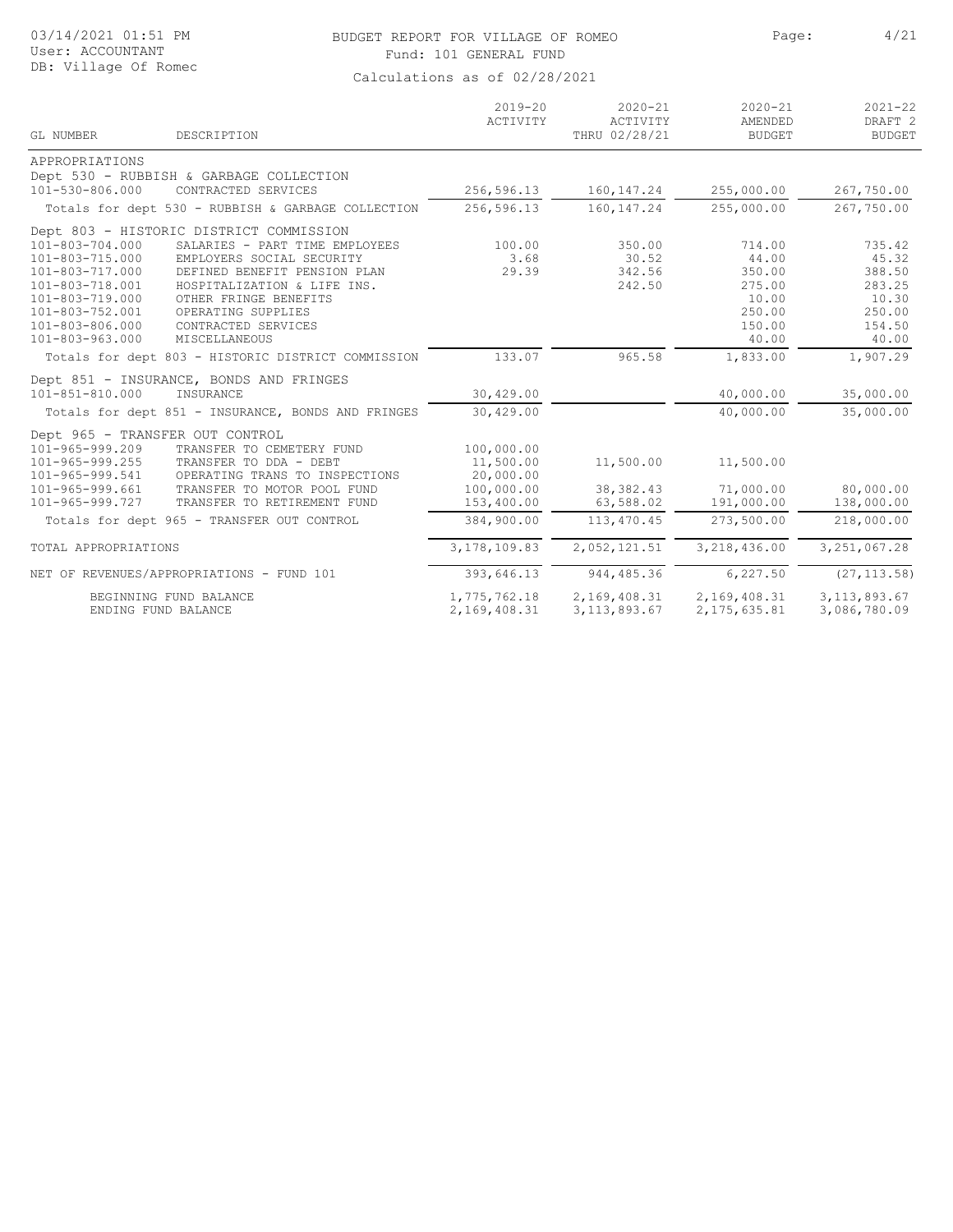### BUDGET REPORT FOR VILLAGE OF ROMEO Page: 5/21 Fund: 202 MAJOR STREET FUND

| GL NUMBER                                            |                                                              | $2019 - 20$<br>ACTIVITY | $2020 - 21$<br>ACTIVITY | $2020 - 21$<br>AMENDED | $2021 - 22$<br>DRAFT <sub>2</sub><br><b>BUDGET</b> |
|------------------------------------------------------|--------------------------------------------------------------|-------------------------|-------------------------|------------------------|----------------------------------------------------|
|                                                      | DESCRIPTION                                                  |                         | THRU 02/28/21           | <b>BUDGET</b>          |                                                    |
| ESTIMATED REVENUES                                   |                                                              |                         |                         |                        |                                                    |
| Dept 000<br>202-000-547.000<br>$202 - 000 - 665.000$ | STATE OF MICHIGAN - ACT 51<br>INTEREST EARNED - INVESTMENTS  | 207,791.30<br>69.02     | 132, 325.22             | 198,931.00             | 198,931.00                                         |
| $202 - 000 - 672.000$                                | PRIVATE CONTRIBUTIONS AND DONATION                           |                         | 1,749.10                |                        |                                                    |
| Totals for dept 000 -                                |                                                              | 207,860.32              | 134,074.32              | 198,931.00             | 198,931.00                                         |
| TOTAL ESTIMATED REVENUES                             |                                                              | 207,860.32              | 134,074.32              | 198,931.00             | 198,931.00                                         |
| APPROPRIATIONS                                       |                                                              |                         |                         |                        |                                                    |
| Dept 485 - ROUTINE MAINTENANCE                       |                                                              |                         |                         |                        |                                                    |
| $202 - 485 - 703.000$                                | SALARIES - FULL TIME EMPLOYEES                               | 7,590.19                | 7,519.80                | 20,400.00              | 21,012.00                                          |
| 202-485-713.000                                      | SALARIES - OVERTIME                                          | 567.63                  | 160.97                  | 500.00                 | 515.00                                             |
| $202 - 485 - 715.000$                                | EMPLOYERS SOCIAL SECURITY                                    | 629.13                  | 591.10                  | 1,653.00               | 1,703.00                                           |
| 202-485-716.000                                      | DEFINED CONTRIBUTION PENSION                                 |                         | 146.98                  | 500.00                 | 515.00                                             |
| 202-485-717.000                                      | DEFINED BENEFIT PENSION PLAN                                 | 1,339.27                | 1,574.89                | 3,609.00               | 4,006.00                                           |
| 202-485-718.001                                      | HOSPITALIZATION & LIFE INS.                                  | 1,285.04                | 1,394.47                | 4,285.00               | 4,414.00                                           |
| 202-485-719.000                                      | OTHER FRINGE BENEFITS                                        | (397.98)                |                         |                        |                                                    |
| 202-485-721.000                                      | UNIFORMS, LAUNDRY & CLEANING                                 | 124.51                  |                         | 500.00                 | 500.00                                             |
| $202 - 485 - 725.000$                                | WORKERS COMPENSATION INSURANCE<br>OPERATING SUPPLIES         |                         | 520.50                  | 521.00                 | 537.00                                             |
| 202-485-752.001<br>$202 - 485 - 802.000$             |                                                              | 1,559.70                | 282.21                  | 2,000.00               | 2,000.00                                           |
|                                                      | PROFESSIONAL SVC.ACCT.& AUDIT                                | 3,319.32                |                         | 4,000.00               | 4,000.00                                           |
| 202-485-803.000                                      | PROFESSIONAL SVCS. ENGINEERING                               | 1,482.63                | 58.66                   | 4,000.00               | 4,000.00                                           |
| 202-485-806.000<br>$202 - 485 - 810.000$             | CONTRACTED SERVICES                                          | 14,259.67<br>2,971.00   |                         | 23,546.00<br>2,500.00  | 21,308.00<br>2,500.00                              |
| $202 - 485 - 851.000$                                | INSURANCE<br>TELEPHONE                                       | 549.00                  | 1,073.35                | 600.00                 | 600.00                                             |
| $202 - 485 - 930.000$                                | REPAIR & MAINTENANCES                                        | 81.82                   | 2,766.51                | 500.00                 | 500.00                                             |
| $202 - 485 - 940.000$                                | EQUIPMENT RENTAL                                             | 10,777.52               | 7,062.53                | 10,800.00              | 10,800.00                                          |
|                                                      | Totals for dept 485 - ROUTINE MAINTENANCE                    | 46, 138.45              | 23, 151.97              | 79,914.00              | 78,910.00                                          |
|                                                      |                                                              |                         |                         |                        |                                                    |
| Dept 492 - WINTER MAINTENANCE                        |                                                              |                         |                         |                        |                                                    |
| 202-492-703.000                                      | SALARIES - FULL TIME EMPLOYEES                               | 1,029.72                | 1,202.74                | 2,550.00               | 2,627.00                                           |
| 202-492-713.000                                      | SALARIES - OVERTIME                                          | 175.10                  | 482.88                  | 1,020.00               | 1,051.00                                           |
| 202-492-715.000                                      | EMPLOYERS SOCIAL SECURITY                                    | 92.97                   | 127.75                  | 290.00                 | 299.00                                             |
| 202-492-717.000                                      | DEFINED BENEFIT PENSION PLAN                                 | 262.21                  | 607.39                  | 500.00                 | 555.00                                             |
| 202-492-718.001                                      | HOSPITALIZATION & LIFE INS.                                  | 290.31                  | 489.13                  | 536.00                 | 552.00                                             |
| 202-492-719.000                                      | OTHER FRINGE BENEFITS                                        | (511.00)                |                         | 150.00                 | 150.00                                             |
| 202-492-721.000                                      | UNIFORMS, LAUNDRY & CLEANING                                 | 9.16                    |                         | 100.00                 | 100.00                                             |
| $202 - 492 - 725.000$                                | WORKERS COMPENSATION INSURANCE                               |                         | 520.50                  | 521.00                 | 537.00                                             |
| 202-492-752.001                                      | OPERATING SUPPLIES<br>TELEPHONE                              | 2,710.88                | 1,869.98                | 4,500.00               | 4,500.00                                           |
| $202 - 492 - 851.000$<br>$202 - 492 - 940.000$       |                                                              | 90.00                   | 20.36                   | 150.00<br>8,500.00     | 150.00<br>8,500.00                                 |
|                                                      | EQUIPMENT RENTAL<br>Totals for dept 492 - WINTER MAINTENANCE | 8,475.19<br>12,624.54   | 849.59<br>6,170.32      | 18,817.00              | 19,021.00                                          |
|                                                      |                                                              |                         |                         |                        |                                                    |
| Dept 496 - CONSTRUCTION<br>$202 - 496 - 940.000$     |                                                              |                         |                         |                        |                                                    |
|                                                      | EQUIPMENT RENTAL                                             | 1,239.18                |                         |                        |                                                    |
|                                                      | Totals for dept 496 - CONSTRUCTION                           | 1,239.18                |                         |                        |                                                    |
| Dept 965 - TRANSFER OUT CONTROL                      |                                                              |                         |                         |                        |                                                    |
| 202-965-999.203                                      | TRANSFER TO LOCAL STREET FUND                                | 99,000.00               | 66,000.00               | 99,000.00              | 99,000.00                                          |
| 202-965-999.727                                      | TRANSFER TO RETIREMENT FUND                                  | 1,111.00                | 958.36                  | 1,200.00               | 2,000.00                                           |
|                                                      | Totals for dept 965 - TRANSFER OUT CONTROL                   | 100, 111.00             | 66,958.36               | 100,200.00             | 101,000.00                                         |
| TOTAL APPROPRIATIONS                                 |                                                              | 160, 113.17             | 96,280.65               | 198,931.00             | 198,931.00                                         |
|                                                      | NET OF REVENUES/APPROPRIATIONS - FUND 202                    | 47,747.15               | 37,793.67               |                        |                                                    |
|                                                      | BEGINNING FUND BALANCE                                       | 267,632.35              | 315,379.50              | 315, 379.50            | 353, 173. 17                                       |
| ENDING FUND BALANCE                                  |                                                              | 315, 379.50             | 353,173.17              | 315, 379.50            | 353, 173. 17                                       |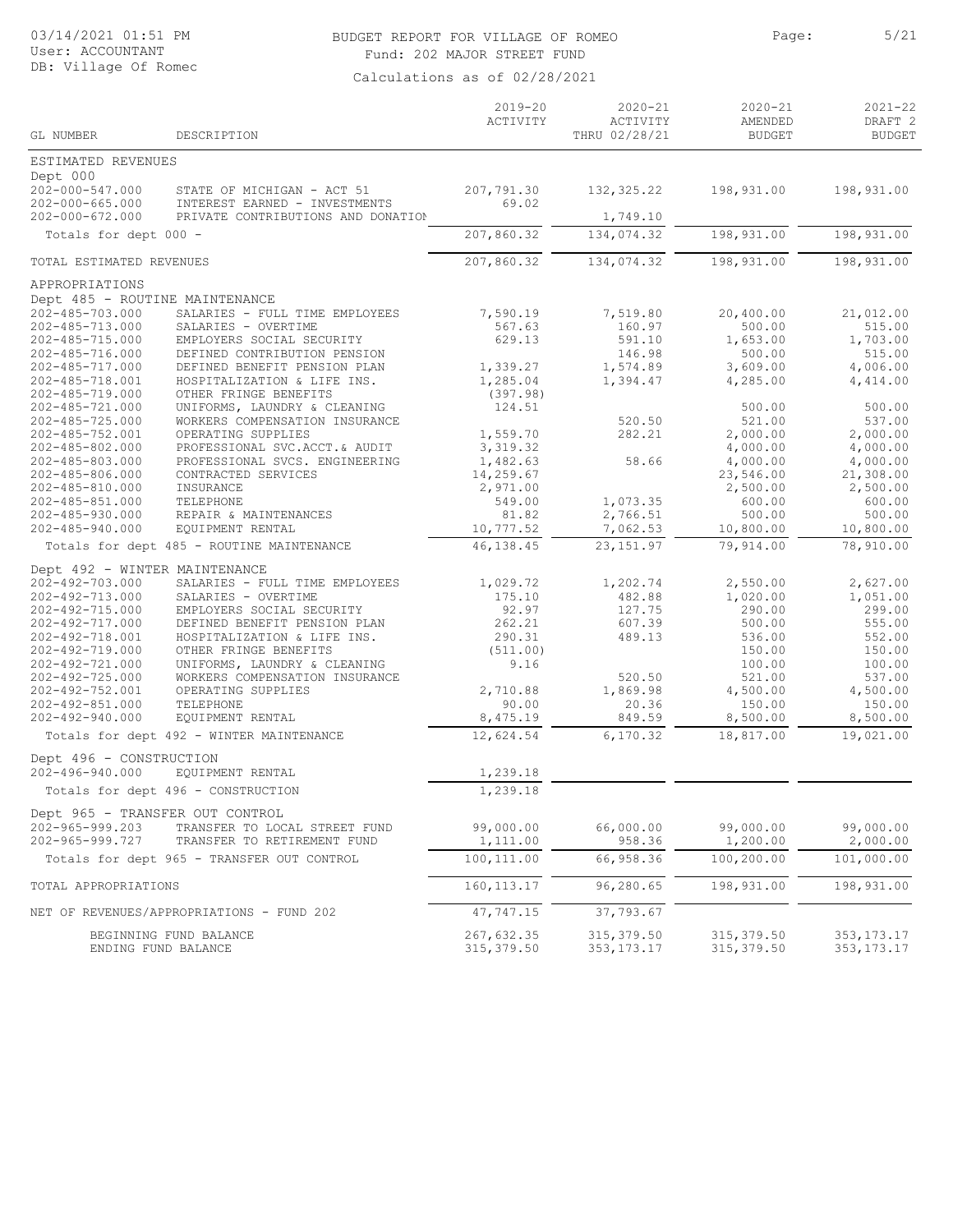#### BUDGET REPORT FOR VILLAGE OF ROMEO PAGE: Page: 6/21 Fund: 203 LOCAL STREET FUND

| ESTIMATED REVENUES<br>Dept 000<br>203-000-547.000<br>106,440.66<br>67,777.07<br>101,918.00<br>101,918.00<br>STATE OF MICHIGAN - ACT 51<br>203-000-573.000<br>LOCAL COMMUNITY STABLIZATION<br>11, 112.02<br>10,056.00<br>11,112.00<br>87.29<br>$203 - 000 - 665.000$<br>INTEREST EARNED - INVESTMENTS<br>203-000-699.202<br>99,000.00<br>66,000.00<br>99,000.00<br>99,000.00<br>TRANS FROM MAJOR STREET FUND<br>203-000-699.204<br>61,999.96<br>41,333.28<br>62,000.00<br>TRANSFER FROM MUNICIPAL STREET<br>62,000.00<br>175, 110.35<br>272,974.00<br>274,030.00<br>278,639.93<br>Totals for dept 000 -<br>278,639.93<br>175, 110.35<br>272,974.00<br>274,030.00<br>TOTAL ESTIMATED REVENUES<br>APPROPRIATIONS<br>Dept 485 - ROUTINE MAINTENANCE<br>203-485-703.000<br>28, 192. 21<br>16,665.19<br>51,000.00<br>52,530.00<br>SALARIES - FULL TIME EMPLOYEES<br>203-485-713.000<br>1,221.83<br>210.35<br>2,040.00<br>2,102.00<br>SALARIES - OVERTIME<br>2,283.94<br>4,426.00<br>203-485-715.000<br>EMPLOYERS SOCIAL SECURITY<br>1,300.00<br>4,297.00<br>258.00<br>203-485-716.000<br>DEFINED CONTRIBUTION PENSION<br>126.44<br>250.00<br>203-485-717.000<br>DEFINED BENEFIT PENSION PLAN<br>5,330.49<br>3,468.30<br>10,828.00<br>12,019.00<br>203-485-718.001<br>4,342.63<br>6,963.00<br>6,963.00<br>HOSPITALIZATION & LIFE INS.<br>5,820.10<br>OTHER FRINGE BENEFITS<br>10.22<br>203-485-719.000<br>$203 - 485 - 721.000$<br>UNIFORMS, LAUNDRY & CLEANING<br>520.03<br>1,500.00<br>1,500.00<br>203-485-725.000<br>WORKERS COMPENSATION INSURANCE<br>520.50<br>521.00<br>537.00<br>$203 - 485 - 752.001$<br>3,641.83<br>5,000.00<br>5,000.00<br>OPERATING SUPPLIES<br>1,392.24<br>51,563.00<br>203-485-806.000<br>CONTRACTED SERVICES<br>13,710.18<br>352.18<br>56,051.00<br>1,968.00<br>2,500.00<br>203-485-851.000<br>TELEPHONE<br>2,970.01<br>2,500.00<br>203-485-930.000<br>4,506.60<br>456.56<br>500.00<br>REPAIR & MAINTENANCES<br>500.00<br>50.00<br>$203 - 485 - 932.000$<br>REPAIR & MAINT. - EQUIPMENT<br>50.00<br>203-485-940.000<br>59,200.00<br>59,200.00<br>EQUIPMENT RENTAL<br>59,159.64<br>38,380.82<br>126, 365.07<br>70,185.22<br>200,700.00<br>199,148.00<br>Totals for dept 485 - ROUTINE MAINTENANCE<br>Dept 487 - TRAFFIC & STREET SIGNS<br>203-487-806.000<br>CONTRACTED SERVICES<br>5,031.61<br>4,975.40<br>9,830.00<br>9,830.00<br>5,031.61<br>4,975.40<br>9,830.00<br>9,830.00<br>Totals for dept 487 - TRAFFIC & STREET SIGNS<br>Dept 492 - WINTER MAINTENANCE<br>203-492-703.000<br>4,914.78<br>4,500.71<br>15,300.00<br>15,759.00<br>SALARIES - FULL TIME EMPLOYEES<br>5,253.00<br>203-492-713.000<br>SALARIES - OVERTIME<br>1,855.06<br>4,090.80<br>5,100.00<br>1,703.00<br>203-492-715.000<br>EMPLOYERS SOCIAL SECURITY<br>520.18<br>652.86<br>1,653.00<br>203-492-717.000<br>983.82<br>1,668.09<br>5,343.00<br>DEFINED BENEFIT PENSION PLAN<br>4,813.00<br>203-492-718.001<br>2,405.43<br>2,357.00<br>2,357.00<br>HOSPITALIZATION & LIFE INS.<br>1,378.83<br>203-492-719.000<br>OTHER FRINGE BENEFITS<br>(455.98)<br>203-492-721.000<br>40.30<br>UNIFORMS, LAUNDRY & CLEANING<br>500.00<br>500.00<br>203-492-725.000<br>WORKERS COMPENSATION INSURANCE<br>521.00<br>537.00<br>520.50<br>203-492-752.001<br>15,660.85<br>13,609.67<br>15,000.00<br>OPERATING SUPPLIES<br>15,000.00<br>203-492-806.000<br>CONTRACTED SERVICES<br>4,000.00<br>4,000.00<br>203-492-851.000<br>TELEPHONE<br>200.00<br>200.00<br>507.00<br>41.40<br>203-492-940.000<br>4,346.58<br>849.59<br>4,400.00<br>EQUIPMENT RENTAL<br>4,400.00<br>29,751.42<br>28,339.05<br>53,844.00<br>55,052.00<br>Totals for dept 492 - WINTER MAINTENANCE<br>Dept 494 - VILLAGE BEAUTIFICATION<br>203-494-806.000<br>CONTRACTED SERVICES<br>575.00<br>3,500.00<br>3,500.00<br>3,500.00<br>575.00<br>3,500.00<br>Totals for dept 494 - VILLAGE BEAUTIFICATION<br>Dept 965 - TRANSFER OUT CONTROL<br>203-965-999.727<br>3,208.98<br>TRANSFER TO RETIREMENT FUND<br>5,078.00<br>5,100.00<br>6,500.00<br>5,078.00<br>3,208.98<br>5,100.00<br>6,500.00<br>Totals for dept 965 - TRANSFER OUT CONTROL<br>166,801.10<br>106,708.65<br>272,974.00<br>274,030.00<br>TOTAL APPROPRIATIONS<br>68,401.70<br>NET OF REVENUES/APPROPRIATIONS - FUND 203<br>111,838.83<br>281, 455.05<br>393,293.88<br>393,293.88<br>461,695.58<br>BEGINNING FUND BALANCE<br>393, 293.88<br>393,293.88<br>461,695.58<br>461,695.58<br>ENDING FUND BALANCE | GL NUMBER | DESCRIPTION | $2019 - 20$<br>ACTIVITY | $2020 - 21$<br>ACTIVITY<br>THRU 02/28/21 | $2020 - 21$<br>AMENDED<br><b>BUDGET</b> | $2021 - 22$<br>DRAFT <sub>2</sub><br><b>BUDGET</b> |
|----------------------------------------------------------------------------------------------------------------------------------------------------------------------------------------------------------------------------------------------------------------------------------------------------------------------------------------------------------------------------------------------------------------------------------------------------------------------------------------------------------------------------------------------------------------------------------------------------------------------------------------------------------------------------------------------------------------------------------------------------------------------------------------------------------------------------------------------------------------------------------------------------------------------------------------------------------------------------------------------------------------------------------------------------------------------------------------------------------------------------------------------------------------------------------------------------------------------------------------------------------------------------------------------------------------------------------------------------------------------------------------------------------------------------------------------------------------------------------------------------------------------------------------------------------------------------------------------------------------------------------------------------------------------------------------------------------------------------------------------------------------------------------------------------------------------------------------------------------------------------------------------------------------------------------------------------------------------------------------------------------------------------------------------------------------------------------------------------------------------------------------------------------------------------------------------------------------------------------------------------------------------------------------------------------------------------------------------------------------------------------------------------------------------------------------------------------------------------------------------------------------------------------------------------------------------------------------------------------------------------------------------------------------------------------------------------------------------------------------------------------------------------------------------------------------------------------------------------------------------------------------------------------------------------------------------------------------------------------------------------------------------------------------------------------------------------------------------------------------------------------------------------------------------------------------------------------------------------------------------------------------------------------------------------------------------------------------------------------------------------------------------------------------------------------------------------------------------------------------------------------------------------------------------------------------------------------------------------------------------------------------------------------------------------------------------------------------------------------------------------------------------------------------------------------------------------------------------------------------------------------------------------------------------------------------------------------------------------------------------------------------------------------------------------------------------------------------------------------------------------------------------------------------------------------------------------------------------------------------------------------------------------------------------------------------------------------------------------------------------------------------------------------------|-----------|-------------|-------------------------|------------------------------------------|-----------------------------------------|----------------------------------------------------|
|                                                                                                                                                                                                                                                                                                                                                                                                                                                                                                                                                                                                                                                                                                                                                                                                                                                                                                                                                                                                                                                                                                                                                                                                                                                                                                                                                                                                                                                                                                                                                                                                                                                                                                                                                                                                                                                                                                                                                                                                                                                                                                                                                                                                                                                                                                                                                                                                                                                                                                                                                                                                                                                                                                                                                                                                                                                                                                                                                                                                                                                                                                                                                                                                                                                                                                                                                                                                                                                                                                                                                                                                                                                                                                                                                                                                                                                                                                                                                                                                                                                                                                                                                                                                                                                                                                                                                                                                                |           |             |                         |                                          |                                         |                                                    |
|                                                                                                                                                                                                                                                                                                                                                                                                                                                                                                                                                                                                                                                                                                                                                                                                                                                                                                                                                                                                                                                                                                                                                                                                                                                                                                                                                                                                                                                                                                                                                                                                                                                                                                                                                                                                                                                                                                                                                                                                                                                                                                                                                                                                                                                                                                                                                                                                                                                                                                                                                                                                                                                                                                                                                                                                                                                                                                                                                                                                                                                                                                                                                                                                                                                                                                                                                                                                                                                                                                                                                                                                                                                                                                                                                                                                                                                                                                                                                                                                                                                                                                                                                                                                                                                                                                                                                                                                                |           |             |                         |                                          |                                         |                                                    |
|                                                                                                                                                                                                                                                                                                                                                                                                                                                                                                                                                                                                                                                                                                                                                                                                                                                                                                                                                                                                                                                                                                                                                                                                                                                                                                                                                                                                                                                                                                                                                                                                                                                                                                                                                                                                                                                                                                                                                                                                                                                                                                                                                                                                                                                                                                                                                                                                                                                                                                                                                                                                                                                                                                                                                                                                                                                                                                                                                                                                                                                                                                                                                                                                                                                                                                                                                                                                                                                                                                                                                                                                                                                                                                                                                                                                                                                                                                                                                                                                                                                                                                                                                                                                                                                                                                                                                                                                                |           |             |                         |                                          |                                         |                                                    |
|                                                                                                                                                                                                                                                                                                                                                                                                                                                                                                                                                                                                                                                                                                                                                                                                                                                                                                                                                                                                                                                                                                                                                                                                                                                                                                                                                                                                                                                                                                                                                                                                                                                                                                                                                                                                                                                                                                                                                                                                                                                                                                                                                                                                                                                                                                                                                                                                                                                                                                                                                                                                                                                                                                                                                                                                                                                                                                                                                                                                                                                                                                                                                                                                                                                                                                                                                                                                                                                                                                                                                                                                                                                                                                                                                                                                                                                                                                                                                                                                                                                                                                                                                                                                                                                                                                                                                                                                                |           |             |                         |                                          |                                         |                                                    |
|                                                                                                                                                                                                                                                                                                                                                                                                                                                                                                                                                                                                                                                                                                                                                                                                                                                                                                                                                                                                                                                                                                                                                                                                                                                                                                                                                                                                                                                                                                                                                                                                                                                                                                                                                                                                                                                                                                                                                                                                                                                                                                                                                                                                                                                                                                                                                                                                                                                                                                                                                                                                                                                                                                                                                                                                                                                                                                                                                                                                                                                                                                                                                                                                                                                                                                                                                                                                                                                                                                                                                                                                                                                                                                                                                                                                                                                                                                                                                                                                                                                                                                                                                                                                                                                                                                                                                                                                                |           |             |                         |                                          |                                         |                                                    |
|                                                                                                                                                                                                                                                                                                                                                                                                                                                                                                                                                                                                                                                                                                                                                                                                                                                                                                                                                                                                                                                                                                                                                                                                                                                                                                                                                                                                                                                                                                                                                                                                                                                                                                                                                                                                                                                                                                                                                                                                                                                                                                                                                                                                                                                                                                                                                                                                                                                                                                                                                                                                                                                                                                                                                                                                                                                                                                                                                                                                                                                                                                                                                                                                                                                                                                                                                                                                                                                                                                                                                                                                                                                                                                                                                                                                                                                                                                                                                                                                                                                                                                                                                                                                                                                                                                                                                                                                                |           |             |                         |                                          |                                         |                                                    |
|                                                                                                                                                                                                                                                                                                                                                                                                                                                                                                                                                                                                                                                                                                                                                                                                                                                                                                                                                                                                                                                                                                                                                                                                                                                                                                                                                                                                                                                                                                                                                                                                                                                                                                                                                                                                                                                                                                                                                                                                                                                                                                                                                                                                                                                                                                                                                                                                                                                                                                                                                                                                                                                                                                                                                                                                                                                                                                                                                                                                                                                                                                                                                                                                                                                                                                                                                                                                                                                                                                                                                                                                                                                                                                                                                                                                                                                                                                                                                                                                                                                                                                                                                                                                                                                                                                                                                                                                                |           |             |                         |                                          |                                         |                                                    |
|                                                                                                                                                                                                                                                                                                                                                                                                                                                                                                                                                                                                                                                                                                                                                                                                                                                                                                                                                                                                                                                                                                                                                                                                                                                                                                                                                                                                                                                                                                                                                                                                                                                                                                                                                                                                                                                                                                                                                                                                                                                                                                                                                                                                                                                                                                                                                                                                                                                                                                                                                                                                                                                                                                                                                                                                                                                                                                                                                                                                                                                                                                                                                                                                                                                                                                                                                                                                                                                                                                                                                                                                                                                                                                                                                                                                                                                                                                                                                                                                                                                                                                                                                                                                                                                                                                                                                                                                                |           |             |                         |                                          |                                         |                                                    |
|                                                                                                                                                                                                                                                                                                                                                                                                                                                                                                                                                                                                                                                                                                                                                                                                                                                                                                                                                                                                                                                                                                                                                                                                                                                                                                                                                                                                                                                                                                                                                                                                                                                                                                                                                                                                                                                                                                                                                                                                                                                                                                                                                                                                                                                                                                                                                                                                                                                                                                                                                                                                                                                                                                                                                                                                                                                                                                                                                                                                                                                                                                                                                                                                                                                                                                                                                                                                                                                                                                                                                                                                                                                                                                                                                                                                                                                                                                                                                                                                                                                                                                                                                                                                                                                                                                                                                                                                                |           |             |                         |                                          |                                         |                                                    |
|                                                                                                                                                                                                                                                                                                                                                                                                                                                                                                                                                                                                                                                                                                                                                                                                                                                                                                                                                                                                                                                                                                                                                                                                                                                                                                                                                                                                                                                                                                                                                                                                                                                                                                                                                                                                                                                                                                                                                                                                                                                                                                                                                                                                                                                                                                                                                                                                                                                                                                                                                                                                                                                                                                                                                                                                                                                                                                                                                                                                                                                                                                                                                                                                                                                                                                                                                                                                                                                                                                                                                                                                                                                                                                                                                                                                                                                                                                                                                                                                                                                                                                                                                                                                                                                                                                                                                                                                                |           |             |                         |                                          |                                         |                                                    |
|                                                                                                                                                                                                                                                                                                                                                                                                                                                                                                                                                                                                                                                                                                                                                                                                                                                                                                                                                                                                                                                                                                                                                                                                                                                                                                                                                                                                                                                                                                                                                                                                                                                                                                                                                                                                                                                                                                                                                                                                                                                                                                                                                                                                                                                                                                                                                                                                                                                                                                                                                                                                                                                                                                                                                                                                                                                                                                                                                                                                                                                                                                                                                                                                                                                                                                                                                                                                                                                                                                                                                                                                                                                                                                                                                                                                                                                                                                                                                                                                                                                                                                                                                                                                                                                                                                                                                                                                                |           |             |                         |                                          |                                         |                                                    |
|                                                                                                                                                                                                                                                                                                                                                                                                                                                                                                                                                                                                                                                                                                                                                                                                                                                                                                                                                                                                                                                                                                                                                                                                                                                                                                                                                                                                                                                                                                                                                                                                                                                                                                                                                                                                                                                                                                                                                                                                                                                                                                                                                                                                                                                                                                                                                                                                                                                                                                                                                                                                                                                                                                                                                                                                                                                                                                                                                                                                                                                                                                                                                                                                                                                                                                                                                                                                                                                                                                                                                                                                                                                                                                                                                                                                                                                                                                                                                                                                                                                                                                                                                                                                                                                                                                                                                                                                                |           |             |                         |                                          |                                         |                                                    |
|                                                                                                                                                                                                                                                                                                                                                                                                                                                                                                                                                                                                                                                                                                                                                                                                                                                                                                                                                                                                                                                                                                                                                                                                                                                                                                                                                                                                                                                                                                                                                                                                                                                                                                                                                                                                                                                                                                                                                                                                                                                                                                                                                                                                                                                                                                                                                                                                                                                                                                                                                                                                                                                                                                                                                                                                                                                                                                                                                                                                                                                                                                                                                                                                                                                                                                                                                                                                                                                                                                                                                                                                                                                                                                                                                                                                                                                                                                                                                                                                                                                                                                                                                                                                                                                                                                                                                                                                                |           |             |                         |                                          |                                         |                                                    |
|                                                                                                                                                                                                                                                                                                                                                                                                                                                                                                                                                                                                                                                                                                                                                                                                                                                                                                                                                                                                                                                                                                                                                                                                                                                                                                                                                                                                                                                                                                                                                                                                                                                                                                                                                                                                                                                                                                                                                                                                                                                                                                                                                                                                                                                                                                                                                                                                                                                                                                                                                                                                                                                                                                                                                                                                                                                                                                                                                                                                                                                                                                                                                                                                                                                                                                                                                                                                                                                                                                                                                                                                                                                                                                                                                                                                                                                                                                                                                                                                                                                                                                                                                                                                                                                                                                                                                                                                                |           |             |                         |                                          |                                         |                                                    |
|                                                                                                                                                                                                                                                                                                                                                                                                                                                                                                                                                                                                                                                                                                                                                                                                                                                                                                                                                                                                                                                                                                                                                                                                                                                                                                                                                                                                                                                                                                                                                                                                                                                                                                                                                                                                                                                                                                                                                                                                                                                                                                                                                                                                                                                                                                                                                                                                                                                                                                                                                                                                                                                                                                                                                                                                                                                                                                                                                                                                                                                                                                                                                                                                                                                                                                                                                                                                                                                                                                                                                                                                                                                                                                                                                                                                                                                                                                                                                                                                                                                                                                                                                                                                                                                                                                                                                                                                                |           |             |                         |                                          |                                         |                                                    |
|                                                                                                                                                                                                                                                                                                                                                                                                                                                                                                                                                                                                                                                                                                                                                                                                                                                                                                                                                                                                                                                                                                                                                                                                                                                                                                                                                                                                                                                                                                                                                                                                                                                                                                                                                                                                                                                                                                                                                                                                                                                                                                                                                                                                                                                                                                                                                                                                                                                                                                                                                                                                                                                                                                                                                                                                                                                                                                                                                                                                                                                                                                                                                                                                                                                                                                                                                                                                                                                                                                                                                                                                                                                                                                                                                                                                                                                                                                                                                                                                                                                                                                                                                                                                                                                                                                                                                                                                                |           |             |                         |                                          |                                         |                                                    |
|                                                                                                                                                                                                                                                                                                                                                                                                                                                                                                                                                                                                                                                                                                                                                                                                                                                                                                                                                                                                                                                                                                                                                                                                                                                                                                                                                                                                                                                                                                                                                                                                                                                                                                                                                                                                                                                                                                                                                                                                                                                                                                                                                                                                                                                                                                                                                                                                                                                                                                                                                                                                                                                                                                                                                                                                                                                                                                                                                                                                                                                                                                                                                                                                                                                                                                                                                                                                                                                                                                                                                                                                                                                                                                                                                                                                                                                                                                                                                                                                                                                                                                                                                                                                                                                                                                                                                                                                                |           |             |                         |                                          |                                         |                                                    |
|                                                                                                                                                                                                                                                                                                                                                                                                                                                                                                                                                                                                                                                                                                                                                                                                                                                                                                                                                                                                                                                                                                                                                                                                                                                                                                                                                                                                                                                                                                                                                                                                                                                                                                                                                                                                                                                                                                                                                                                                                                                                                                                                                                                                                                                                                                                                                                                                                                                                                                                                                                                                                                                                                                                                                                                                                                                                                                                                                                                                                                                                                                                                                                                                                                                                                                                                                                                                                                                                                                                                                                                                                                                                                                                                                                                                                                                                                                                                                                                                                                                                                                                                                                                                                                                                                                                                                                                                                |           |             |                         |                                          |                                         |                                                    |
|                                                                                                                                                                                                                                                                                                                                                                                                                                                                                                                                                                                                                                                                                                                                                                                                                                                                                                                                                                                                                                                                                                                                                                                                                                                                                                                                                                                                                                                                                                                                                                                                                                                                                                                                                                                                                                                                                                                                                                                                                                                                                                                                                                                                                                                                                                                                                                                                                                                                                                                                                                                                                                                                                                                                                                                                                                                                                                                                                                                                                                                                                                                                                                                                                                                                                                                                                                                                                                                                                                                                                                                                                                                                                                                                                                                                                                                                                                                                                                                                                                                                                                                                                                                                                                                                                                                                                                                                                |           |             |                         |                                          |                                         |                                                    |
|                                                                                                                                                                                                                                                                                                                                                                                                                                                                                                                                                                                                                                                                                                                                                                                                                                                                                                                                                                                                                                                                                                                                                                                                                                                                                                                                                                                                                                                                                                                                                                                                                                                                                                                                                                                                                                                                                                                                                                                                                                                                                                                                                                                                                                                                                                                                                                                                                                                                                                                                                                                                                                                                                                                                                                                                                                                                                                                                                                                                                                                                                                                                                                                                                                                                                                                                                                                                                                                                                                                                                                                                                                                                                                                                                                                                                                                                                                                                                                                                                                                                                                                                                                                                                                                                                                                                                                                                                |           |             |                         |                                          |                                         |                                                    |
|                                                                                                                                                                                                                                                                                                                                                                                                                                                                                                                                                                                                                                                                                                                                                                                                                                                                                                                                                                                                                                                                                                                                                                                                                                                                                                                                                                                                                                                                                                                                                                                                                                                                                                                                                                                                                                                                                                                                                                                                                                                                                                                                                                                                                                                                                                                                                                                                                                                                                                                                                                                                                                                                                                                                                                                                                                                                                                                                                                                                                                                                                                                                                                                                                                                                                                                                                                                                                                                                                                                                                                                                                                                                                                                                                                                                                                                                                                                                                                                                                                                                                                                                                                                                                                                                                                                                                                                                                |           |             |                         |                                          |                                         |                                                    |
|                                                                                                                                                                                                                                                                                                                                                                                                                                                                                                                                                                                                                                                                                                                                                                                                                                                                                                                                                                                                                                                                                                                                                                                                                                                                                                                                                                                                                                                                                                                                                                                                                                                                                                                                                                                                                                                                                                                                                                                                                                                                                                                                                                                                                                                                                                                                                                                                                                                                                                                                                                                                                                                                                                                                                                                                                                                                                                                                                                                                                                                                                                                                                                                                                                                                                                                                                                                                                                                                                                                                                                                                                                                                                                                                                                                                                                                                                                                                                                                                                                                                                                                                                                                                                                                                                                                                                                                                                |           |             |                         |                                          |                                         |                                                    |
|                                                                                                                                                                                                                                                                                                                                                                                                                                                                                                                                                                                                                                                                                                                                                                                                                                                                                                                                                                                                                                                                                                                                                                                                                                                                                                                                                                                                                                                                                                                                                                                                                                                                                                                                                                                                                                                                                                                                                                                                                                                                                                                                                                                                                                                                                                                                                                                                                                                                                                                                                                                                                                                                                                                                                                                                                                                                                                                                                                                                                                                                                                                                                                                                                                                                                                                                                                                                                                                                                                                                                                                                                                                                                                                                                                                                                                                                                                                                                                                                                                                                                                                                                                                                                                                                                                                                                                                                                |           |             |                         |                                          |                                         |                                                    |
|                                                                                                                                                                                                                                                                                                                                                                                                                                                                                                                                                                                                                                                                                                                                                                                                                                                                                                                                                                                                                                                                                                                                                                                                                                                                                                                                                                                                                                                                                                                                                                                                                                                                                                                                                                                                                                                                                                                                                                                                                                                                                                                                                                                                                                                                                                                                                                                                                                                                                                                                                                                                                                                                                                                                                                                                                                                                                                                                                                                                                                                                                                                                                                                                                                                                                                                                                                                                                                                                                                                                                                                                                                                                                                                                                                                                                                                                                                                                                                                                                                                                                                                                                                                                                                                                                                                                                                                                                |           |             |                         |                                          |                                         |                                                    |
|                                                                                                                                                                                                                                                                                                                                                                                                                                                                                                                                                                                                                                                                                                                                                                                                                                                                                                                                                                                                                                                                                                                                                                                                                                                                                                                                                                                                                                                                                                                                                                                                                                                                                                                                                                                                                                                                                                                                                                                                                                                                                                                                                                                                                                                                                                                                                                                                                                                                                                                                                                                                                                                                                                                                                                                                                                                                                                                                                                                                                                                                                                                                                                                                                                                                                                                                                                                                                                                                                                                                                                                                                                                                                                                                                                                                                                                                                                                                                                                                                                                                                                                                                                                                                                                                                                                                                                                                                |           |             |                         |                                          |                                         |                                                    |
|                                                                                                                                                                                                                                                                                                                                                                                                                                                                                                                                                                                                                                                                                                                                                                                                                                                                                                                                                                                                                                                                                                                                                                                                                                                                                                                                                                                                                                                                                                                                                                                                                                                                                                                                                                                                                                                                                                                                                                                                                                                                                                                                                                                                                                                                                                                                                                                                                                                                                                                                                                                                                                                                                                                                                                                                                                                                                                                                                                                                                                                                                                                                                                                                                                                                                                                                                                                                                                                                                                                                                                                                                                                                                                                                                                                                                                                                                                                                                                                                                                                                                                                                                                                                                                                                                                                                                                                                                |           |             |                         |                                          |                                         |                                                    |
|                                                                                                                                                                                                                                                                                                                                                                                                                                                                                                                                                                                                                                                                                                                                                                                                                                                                                                                                                                                                                                                                                                                                                                                                                                                                                                                                                                                                                                                                                                                                                                                                                                                                                                                                                                                                                                                                                                                                                                                                                                                                                                                                                                                                                                                                                                                                                                                                                                                                                                                                                                                                                                                                                                                                                                                                                                                                                                                                                                                                                                                                                                                                                                                                                                                                                                                                                                                                                                                                                                                                                                                                                                                                                                                                                                                                                                                                                                                                                                                                                                                                                                                                                                                                                                                                                                                                                                                                                |           |             |                         |                                          |                                         |                                                    |
|                                                                                                                                                                                                                                                                                                                                                                                                                                                                                                                                                                                                                                                                                                                                                                                                                                                                                                                                                                                                                                                                                                                                                                                                                                                                                                                                                                                                                                                                                                                                                                                                                                                                                                                                                                                                                                                                                                                                                                                                                                                                                                                                                                                                                                                                                                                                                                                                                                                                                                                                                                                                                                                                                                                                                                                                                                                                                                                                                                                                                                                                                                                                                                                                                                                                                                                                                                                                                                                                                                                                                                                                                                                                                                                                                                                                                                                                                                                                                                                                                                                                                                                                                                                                                                                                                                                                                                                                                |           |             |                         |                                          |                                         |                                                    |
|                                                                                                                                                                                                                                                                                                                                                                                                                                                                                                                                                                                                                                                                                                                                                                                                                                                                                                                                                                                                                                                                                                                                                                                                                                                                                                                                                                                                                                                                                                                                                                                                                                                                                                                                                                                                                                                                                                                                                                                                                                                                                                                                                                                                                                                                                                                                                                                                                                                                                                                                                                                                                                                                                                                                                                                                                                                                                                                                                                                                                                                                                                                                                                                                                                                                                                                                                                                                                                                                                                                                                                                                                                                                                                                                                                                                                                                                                                                                                                                                                                                                                                                                                                                                                                                                                                                                                                                                                |           |             |                         |                                          |                                         |                                                    |
|                                                                                                                                                                                                                                                                                                                                                                                                                                                                                                                                                                                                                                                                                                                                                                                                                                                                                                                                                                                                                                                                                                                                                                                                                                                                                                                                                                                                                                                                                                                                                                                                                                                                                                                                                                                                                                                                                                                                                                                                                                                                                                                                                                                                                                                                                                                                                                                                                                                                                                                                                                                                                                                                                                                                                                                                                                                                                                                                                                                                                                                                                                                                                                                                                                                                                                                                                                                                                                                                                                                                                                                                                                                                                                                                                                                                                                                                                                                                                                                                                                                                                                                                                                                                                                                                                                                                                                                                                |           |             |                         |                                          |                                         |                                                    |
|                                                                                                                                                                                                                                                                                                                                                                                                                                                                                                                                                                                                                                                                                                                                                                                                                                                                                                                                                                                                                                                                                                                                                                                                                                                                                                                                                                                                                                                                                                                                                                                                                                                                                                                                                                                                                                                                                                                                                                                                                                                                                                                                                                                                                                                                                                                                                                                                                                                                                                                                                                                                                                                                                                                                                                                                                                                                                                                                                                                                                                                                                                                                                                                                                                                                                                                                                                                                                                                                                                                                                                                                                                                                                                                                                                                                                                                                                                                                                                                                                                                                                                                                                                                                                                                                                                                                                                                                                |           |             |                         |                                          |                                         |                                                    |
|                                                                                                                                                                                                                                                                                                                                                                                                                                                                                                                                                                                                                                                                                                                                                                                                                                                                                                                                                                                                                                                                                                                                                                                                                                                                                                                                                                                                                                                                                                                                                                                                                                                                                                                                                                                                                                                                                                                                                                                                                                                                                                                                                                                                                                                                                                                                                                                                                                                                                                                                                                                                                                                                                                                                                                                                                                                                                                                                                                                                                                                                                                                                                                                                                                                                                                                                                                                                                                                                                                                                                                                                                                                                                                                                                                                                                                                                                                                                                                                                                                                                                                                                                                                                                                                                                                                                                                                                                |           |             |                         |                                          |                                         |                                                    |
|                                                                                                                                                                                                                                                                                                                                                                                                                                                                                                                                                                                                                                                                                                                                                                                                                                                                                                                                                                                                                                                                                                                                                                                                                                                                                                                                                                                                                                                                                                                                                                                                                                                                                                                                                                                                                                                                                                                                                                                                                                                                                                                                                                                                                                                                                                                                                                                                                                                                                                                                                                                                                                                                                                                                                                                                                                                                                                                                                                                                                                                                                                                                                                                                                                                                                                                                                                                                                                                                                                                                                                                                                                                                                                                                                                                                                                                                                                                                                                                                                                                                                                                                                                                                                                                                                                                                                                                                                |           |             |                         |                                          |                                         |                                                    |
|                                                                                                                                                                                                                                                                                                                                                                                                                                                                                                                                                                                                                                                                                                                                                                                                                                                                                                                                                                                                                                                                                                                                                                                                                                                                                                                                                                                                                                                                                                                                                                                                                                                                                                                                                                                                                                                                                                                                                                                                                                                                                                                                                                                                                                                                                                                                                                                                                                                                                                                                                                                                                                                                                                                                                                                                                                                                                                                                                                                                                                                                                                                                                                                                                                                                                                                                                                                                                                                                                                                                                                                                                                                                                                                                                                                                                                                                                                                                                                                                                                                                                                                                                                                                                                                                                                                                                                                                                |           |             |                         |                                          |                                         |                                                    |
|                                                                                                                                                                                                                                                                                                                                                                                                                                                                                                                                                                                                                                                                                                                                                                                                                                                                                                                                                                                                                                                                                                                                                                                                                                                                                                                                                                                                                                                                                                                                                                                                                                                                                                                                                                                                                                                                                                                                                                                                                                                                                                                                                                                                                                                                                                                                                                                                                                                                                                                                                                                                                                                                                                                                                                                                                                                                                                                                                                                                                                                                                                                                                                                                                                                                                                                                                                                                                                                                                                                                                                                                                                                                                                                                                                                                                                                                                                                                                                                                                                                                                                                                                                                                                                                                                                                                                                                                                |           |             |                         |                                          |                                         |                                                    |
|                                                                                                                                                                                                                                                                                                                                                                                                                                                                                                                                                                                                                                                                                                                                                                                                                                                                                                                                                                                                                                                                                                                                                                                                                                                                                                                                                                                                                                                                                                                                                                                                                                                                                                                                                                                                                                                                                                                                                                                                                                                                                                                                                                                                                                                                                                                                                                                                                                                                                                                                                                                                                                                                                                                                                                                                                                                                                                                                                                                                                                                                                                                                                                                                                                                                                                                                                                                                                                                                                                                                                                                                                                                                                                                                                                                                                                                                                                                                                                                                                                                                                                                                                                                                                                                                                                                                                                                                                |           |             |                         |                                          |                                         |                                                    |
|                                                                                                                                                                                                                                                                                                                                                                                                                                                                                                                                                                                                                                                                                                                                                                                                                                                                                                                                                                                                                                                                                                                                                                                                                                                                                                                                                                                                                                                                                                                                                                                                                                                                                                                                                                                                                                                                                                                                                                                                                                                                                                                                                                                                                                                                                                                                                                                                                                                                                                                                                                                                                                                                                                                                                                                                                                                                                                                                                                                                                                                                                                                                                                                                                                                                                                                                                                                                                                                                                                                                                                                                                                                                                                                                                                                                                                                                                                                                                                                                                                                                                                                                                                                                                                                                                                                                                                                                                |           |             |                         |                                          |                                         |                                                    |
|                                                                                                                                                                                                                                                                                                                                                                                                                                                                                                                                                                                                                                                                                                                                                                                                                                                                                                                                                                                                                                                                                                                                                                                                                                                                                                                                                                                                                                                                                                                                                                                                                                                                                                                                                                                                                                                                                                                                                                                                                                                                                                                                                                                                                                                                                                                                                                                                                                                                                                                                                                                                                                                                                                                                                                                                                                                                                                                                                                                                                                                                                                                                                                                                                                                                                                                                                                                                                                                                                                                                                                                                                                                                                                                                                                                                                                                                                                                                                                                                                                                                                                                                                                                                                                                                                                                                                                                                                |           |             |                         |                                          |                                         |                                                    |
|                                                                                                                                                                                                                                                                                                                                                                                                                                                                                                                                                                                                                                                                                                                                                                                                                                                                                                                                                                                                                                                                                                                                                                                                                                                                                                                                                                                                                                                                                                                                                                                                                                                                                                                                                                                                                                                                                                                                                                                                                                                                                                                                                                                                                                                                                                                                                                                                                                                                                                                                                                                                                                                                                                                                                                                                                                                                                                                                                                                                                                                                                                                                                                                                                                                                                                                                                                                                                                                                                                                                                                                                                                                                                                                                                                                                                                                                                                                                                                                                                                                                                                                                                                                                                                                                                                                                                                                                                |           |             |                         |                                          |                                         |                                                    |
|                                                                                                                                                                                                                                                                                                                                                                                                                                                                                                                                                                                                                                                                                                                                                                                                                                                                                                                                                                                                                                                                                                                                                                                                                                                                                                                                                                                                                                                                                                                                                                                                                                                                                                                                                                                                                                                                                                                                                                                                                                                                                                                                                                                                                                                                                                                                                                                                                                                                                                                                                                                                                                                                                                                                                                                                                                                                                                                                                                                                                                                                                                                                                                                                                                                                                                                                                                                                                                                                                                                                                                                                                                                                                                                                                                                                                                                                                                                                                                                                                                                                                                                                                                                                                                                                                                                                                                                                                |           |             |                         |                                          |                                         |                                                    |
|                                                                                                                                                                                                                                                                                                                                                                                                                                                                                                                                                                                                                                                                                                                                                                                                                                                                                                                                                                                                                                                                                                                                                                                                                                                                                                                                                                                                                                                                                                                                                                                                                                                                                                                                                                                                                                                                                                                                                                                                                                                                                                                                                                                                                                                                                                                                                                                                                                                                                                                                                                                                                                                                                                                                                                                                                                                                                                                                                                                                                                                                                                                                                                                                                                                                                                                                                                                                                                                                                                                                                                                                                                                                                                                                                                                                                                                                                                                                                                                                                                                                                                                                                                                                                                                                                                                                                                                                                |           |             |                         |                                          |                                         |                                                    |
|                                                                                                                                                                                                                                                                                                                                                                                                                                                                                                                                                                                                                                                                                                                                                                                                                                                                                                                                                                                                                                                                                                                                                                                                                                                                                                                                                                                                                                                                                                                                                                                                                                                                                                                                                                                                                                                                                                                                                                                                                                                                                                                                                                                                                                                                                                                                                                                                                                                                                                                                                                                                                                                                                                                                                                                                                                                                                                                                                                                                                                                                                                                                                                                                                                                                                                                                                                                                                                                                                                                                                                                                                                                                                                                                                                                                                                                                                                                                                                                                                                                                                                                                                                                                                                                                                                                                                                                                                |           |             |                         |                                          |                                         |                                                    |
|                                                                                                                                                                                                                                                                                                                                                                                                                                                                                                                                                                                                                                                                                                                                                                                                                                                                                                                                                                                                                                                                                                                                                                                                                                                                                                                                                                                                                                                                                                                                                                                                                                                                                                                                                                                                                                                                                                                                                                                                                                                                                                                                                                                                                                                                                                                                                                                                                                                                                                                                                                                                                                                                                                                                                                                                                                                                                                                                                                                                                                                                                                                                                                                                                                                                                                                                                                                                                                                                                                                                                                                                                                                                                                                                                                                                                                                                                                                                                                                                                                                                                                                                                                                                                                                                                                                                                                                                                |           |             |                         |                                          |                                         |                                                    |
|                                                                                                                                                                                                                                                                                                                                                                                                                                                                                                                                                                                                                                                                                                                                                                                                                                                                                                                                                                                                                                                                                                                                                                                                                                                                                                                                                                                                                                                                                                                                                                                                                                                                                                                                                                                                                                                                                                                                                                                                                                                                                                                                                                                                                                                                                                                                                                                                                                                                                                                                                                                                                                                                                                                                                                                                                                                                                                                                                                                                                                                                                                                                                                                                                                                                                                                                                                                                                                                                                                                                                                                                                                                                                                                                                                                                                                                                                                                                                                                                                                                                                                                                                                                                                                                                                                                                                                                                                |           |             |                         |                                          |                                         |                                                    |
|                                                                                                                                                                                                                                                                                                                                                                                                                                                                                                                                                                                                                                                                                                                                                                                                                                                                                                                                                                                                                                                                                                                                                                                                                                                                                                                                                                                                                                                                                                                                                                                                                                                                                                                                                                                                                                                                                                                                                                                                                                                                                                                                                                                                                                                                                                                                                                                                                                                                                                                                                                                                                                                                                                                                                                                                                                                                                                                                                                                                                                                                                                                                                                                                                                                                                                                                                                                                                                                                                                                                                                                                                                                                                                                                                                                                                                                                                                                                                                                                                                                                                                                                                                                                                                                                                                                                                                                                                |           |             |                         |                                          |                                         |                                                    |
|                                                                                                                                                                                                                                                                                                                                                                                                                                                                                                                                                                                                                                                                                                                                                                                                                                                                                                                                                                                                                                                                                                                                                                                                                                                                                                                                                                                                                                                                                                                                                                                                                                                                                                                                                                                                                                                                                                                                                                                                                                                                                                                                                                                                                                                                                                                                                                                                                                                                                                                                                                                                                                                                                                                                                                                                                                                                                                                                                                                                                                                                                                                                                                                                                                                                                                                                                                                                                                                                                                                                                                                                                                                                                                                                                                                                                                                                                                                                                                                                                                                                                                                                                                                                                                                                                                                                                                                                                |           |             |                         |                                          |                                         |                                                    |
|                                                                                                                                                                                                                                                                                                                                                                                                                                                                                                                                                                                                                                                                                                                                                                                                                                                                                                                                                                                                                                                                                                                                                                                                                                                                                                                                                                                                                                                                                                                                                                                                                                                                                                                                                                                                                                                                                                                                                                                                                                                                                                                                                                                                                                                                                                                                                                                                                                                                                                                                                                                                                                                                                                                                                                                                                                                                                                                                                                                                                                                                                                                                                                                                                                                                                                                                                                                                                                                                                                                                                                                                                                                                                                                                                                                                                                                                                                                                                                                                                                                                                                                                                                                                                                                                                                                                                                                                                |           |             |                         |                                          |                                         |                                                    |
|                                                                                                                                                                                                                                                                                                                                                                                                                                                                                                                                                                                                                                                                                                                                                                                                                                                                                                                                                                                                                                                                                                                                                                                                                                                                                                                                                                                                                                                                                                                                                                                                                                                                                                                                                                                                                                                                                                                                                                                                                                                                                                                                                                                                                                                                                                                                                                                                                                                                                                                                                                                                                                                                                                                                                                                                                                                                                                                                                                                                                                                                                                                                                                                                                                                                                                                                                                                                                                                                                                                                                                                                                                                                                                                                                                                                                                                                                                                                                                                                                                                                                                                                                                                                                                                                                                                                                                                                                |           |             |                         |                                          |                                         |                                                    |
|                                                                                                                                                                                                                                                                                                                                                                                                                                                                                                                                                                                                                                                                                                                                                                                                                                                                                                                                                                                                                                                                                                                                                                                                                                                                                                                                                                                                                                                                                                                                                                                                                                                                                                                                                                                                                                                                                                                                                                                                                                                                                                                                                                                                                                                                                                                                                                                                                                                                                                                                                                                                                                                                                                                                                                                                                                                                                                                                                                                                                                                                                                                                                                                                                                                                                                                                                                                                                                                                                                                                                                                                                                                                                                                                                                                                                                                                                                                                                                                                                                                                                                                                                                                                                                                                                                                                                                                                                |           |             |                         |                                          |                                         |                                                    |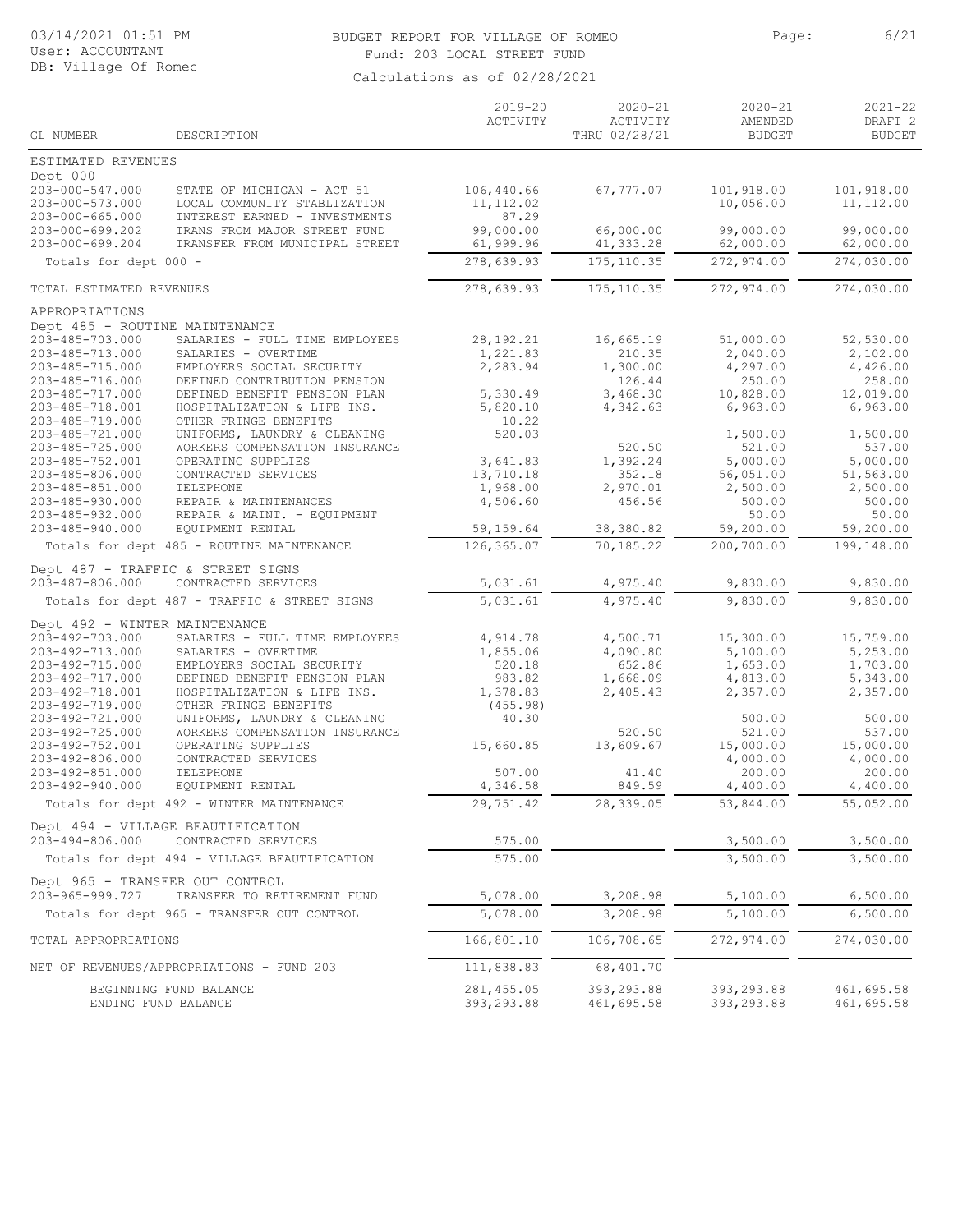#### BUDGET REPORT FOR VILLAGE OF ROMEO Page: 7/21 Fund: 204 MUNICIPAL STREET FUND

|                                                             |                                                                                              | $2019 - 20$          | $2020 - 21$                     | $2020 - 21$                     | $2021 - 22$                         |
|-------------------------------------------------------------|----------------------------------------------------------------------------------------------|----------------------|---------------------------------|---------------------------------|-------------------------------------|
| GL NUMBER                                                   | DESCRIPTION                                                                                  | ACTIVITY             | ACTIVITY<br>THRU 02/28/21       | AMENDED<br><b>BUDGET</b>        | DRAFT <sub>2</sub><br><b>BUDGET</b> |
| ESTIMATED REVENUES                                          |                                                                                              |                      |                                 |                                 |                                     |
| Dept 000<br>204-000-402.000                                 | CURRENT REAL PROPERY TAX                                                                     | 214,542.63           | 218,354.54                      | 218,355.00                      | 222,722.00                          |
| $204 - 000 - 402.100$<br>204-000-410.000<br>204-000-410.100 | PRIOR YEAR MILLAGE ROLLBACK<br>CURRENT PERSONAL PROPERTY TAXE<br>PRIOR YEAR MILLAGE ROLLBACK | 24,087.38            | 4,006.85<br>20,918.43<br>462.82 | 4,007.00<br>20,919.00<br>463.00 | 22,079.00                           |
| 204-000-412.000                                             | DELINQUENT PERSONAL PROPERTY                                                                 | 181.13               | 39.12                           | 1,159.00                        | 1,159.00                            |
| 204-000-416.000                                             | TIFA - DDA CAPTURE                                                                           | (9, 457.01)          | (9, 478.30)                     | (9, 479.00)                     | (9,669.00)                          |
| 204-000-437.000                                             | INDUSTRIAL FACILITIES TAX                                                                    | 5,695.82             | 3,789.46                        | 3,790.00                        | 4,158.00                            |
| $204 - 000 - 437.100$<br>$204 - 000 - 573.000$              | PRIOR YEAR MILLAGE ROLLBACK<br>LOCAL COMMUNITY STABLIZATION                                  | 68,334.86            | 106.37<br>71,882.92             | 107.00<br>71,883.00             | 71,883.00                           |
| $204 - 000 - 573.100$                                       | LOCAL COMMUNITY STABLIZATION OVERH                                                           | 79,083.40            |                                 |                                 |                                     |
| 204-000-582.000                                             | CONTRIBUTION FROM DDA                                                                        | 9,457.01             |                                 |                                 | 80,000.00                           |
| 204-000-613.000<br>$204 - 000 - 665.000$                    | SIDEWALK PROGRAM REVENUE<br>INTEREST EARNED - INVESTMENTS                                    | 5,420.00<br>693.76   | 26,538.50                       | 26,539.00                       | 25,000.00                           |
| $204 - 000 - 672.000$                                       | PRIVATE CONTRIBUTIONS (SEMCOG)                                                               |                      |                                 |                                 | 190,333.00                          |
| Totals for dept 000 -                                       |                                                                                              | 398,038.98           | 336,620.71                      | 337,743.00                      | 607,665.00                          |
| TOTAL ESTIMATED REVENUES                                    |                                                                                              | 398,038.98           | 336,620.71                      | 337,743.00                      | 607,665.00                          |
| APPROPRIATIONS                                              |                                                                                              |                      |                                 |                                 |                                     |
| Dept 444 - DDA RELATED<br>$204 - 444 - 703.910$             | FULL-TIME WAGES-DPW ACTIVITY                                                                 | 21,122.88            | 9,323.78                        | 24,480.00                       | 24,480.00                           |
| $204 - 444 - 704.000$                                       | SALARIES - PART TIME EMPLOYEES                                                               | 2,423.14             | 1,822.86                        | 3,721.00                        | 3,833.00                            |
| 204-444-713.000                                             | SALARIES - OVERTIME                                                                          | 2,463.90             |                                 | 4,684.00                        | 4,825.00                            |
| $204 - 444 - 715.000$<br>$204 - 444 - 716,000$              | EMPLOYERS SOCIAL SECURITY<br>DEFINED CONTRIBUTION PENSION                                    | 1,963.20             | 902.39<br>121.33                | 2,264.00<br>250.00              | 2,332.00<br>258.00                  |
| $204 - 444 - 717.000$                                       | DEFINED BENEFIT PENSION PLAN                                                                 | 4,402.54             | 1,649.30                        | 6,954.00                        | 7,719.00                            |
| $204 - 444 - 718.001$                                       | HOSPITALIZATION & LIFE INS.                                                                  | 5,988.82             | 2,628.61                        | 6,842.00                        | 6,842.00                            |
| $204 - 444 - 719.000$                                       | OTHER FRINGE BENEFITS                                                                        | 330.08               |                                 | 714.00                          | 714.00                              |
| $204 - 444 - 721.000$<br>$204 - 444 - 752.001$              | UNIFORMS, LAUNDRY & CLEANING<br>OPERATING SUPPLIES                                           | 349.74<br>6,344.23   | 2,811.60                        | 763.00<br>5,796.00              | 763.00<br>5,796.00                  |
| $204 - 444 - 803.000$                                       | PROFESSIONAL SVCS. ENGINEERING                                                               |                      | 225.00                          | 500.00                          | 500.00                              |
| $204 - 444 - 806.000$                                       | CONTRACTED SERVICES                                                                          | 8,785.70             |                                 | 15,878.00                       | 15,878.00                           |
| $204 - 444 - 851.000$<br>$204 - 444 - 930.000$              | TELEPHONE<br>REPAIR & MAINTENANCES                                                           | 1,737.00<br>1,978.70 | 82.86                           | 500.00<br>3,320.00              | 500.00<br>3,320.00                  |
| $204 - 444 - 940.000$                                       | EQUIPMENT RENTAL                                                                             | 16,935.48            | 2,999.17                        | 17,000.00                       | 17,000.00                           |
|                                                             | Totals for dept 444 - DDA RELATED                                                            | 74,825.41            | 22,566.90                       | 93,666.00                       | 94,760.00                           |
| Dept 485 - ROUTINE MAINTENANCE<br>204-485-806.000           | CONTRACTED SERVICES                                                                          |                      | 4,600.00                        |                                 |                                     |
|                                                             | Totals for dept 485 - ROUTINE MAINTENANCE                                                    |                      | 4,600.00                        |                                 |                                     |
|                                                             | Dept 487 - TRAFFIC & STREET SIGNS                                                            |                      |                                 |                                 |                                     |
| 204-487-752.001                                             | OPERATING SUPPLIES                                                                           | 57.96                |                                 |                                 |                                     |
| Dept 492 - WINTER MAINTENANCE                               | Totals for dept 487 - TRAFFIC & STREET SIGNS                                                 | 57.96                |                                 |                                 |                                     |
| 204-492-752.001                                             | OPERATING SUPPLIES                                                                           |                      | 268.00                          |                                 |                                     |
|                                                             | Totals for dept 492 - WINTER MAINTENANCE                                                     |                      | 268.00                          |                                 |                                     |
| Dept 493 - STREET LIGHTING<br>204-493-921.000               | PUBLIC UTILITES - ELECTRIC                                                                   | 88,665.42            | 49,231.18                       | 70,000.00                       | 70,000.00                           |
|                                                             | Totals for dept 493 - STREET LIGHTING                                                        | 88,665.42            | 49,231.18                       | 70,000.00                       | 70,000.00                           |
|                                                             | Dept 494 - VILLAGE BEAUTIFICATION                                                            |                      |                                 |                                 |                                     |
| 204-494-806.000<br>204-494-851.000                          | CONTRACTED SERVICES<br>TELEPHONE                                                             | 6,362.00             | 12,170.75                       | 14,000.00<br>300.00             | 14,000.00<br>300.00                 |
|                                                             | Totals for dept 494 - VILLAGE BEAUTIFICATION                                                 | 6, 362.00            | 12,170.75                       | 14,300.00                       | 14,300.00                           |
| Dept 495 - SIDEWALKS                                        |                                                                                              |                      |                                 |                                 |                                     |
| 204-495-703.000                                             | SALARIES - FULL TIME EMPLOYEES                                                               | 871.68               | 2,125.60                        | 7,140.00                        | 7,355.00                            |
| 204-495-713.000<br>204-495-715.000                          | SALARIES - OVERTIME<br>EMPLOYERS SOCIAL SECURITY                                             | 70.16                | 348.47<br>187.23                | 2,040.00<br>744.00              | 2,102.00<br>767.00                  |
| 204-495-717.000                                             | DEFINED BENEFIT PENSION PLAN                                                                 | 166.43               | 471.33                          | 2,406.00                        | 2,671.00                            |
| 204-495-718.001                                             | HOSPITALIZATION & LIFE INS.                                                                  | 183.88               | 644.00                          | 3,750.00                        | 3,750.00                            |
| 204-495-719.000                                             | OTHER FRINGE BENEFITS                                                                        | 20.48                |                                 | 300.00                          | 300.00                              |
| 204-495-721.000<br>204-495-752.001                          | UNIFORMS, LAUNDRY & CLEANING<br>OPERATING SUPPLIES                                           | 21.97                |                                 | 400.00<br>1,000.00              | 400.00<br>1,000.00                  |
| 204-495-806.000                                             | CONTRACTED SERVICES                                                                          | 8,676.00             | 66,112.80                       | 65,000.00                       | 70,000.00                           |
| $204 - 495 - 940.000$                                       | EQUIPMENT RENTAL                                                                             | 1,239.18             | 338.17                          | 1,300.00                        | 1,300.00                            |
| $204 - 495 - 963.000$                                       | MISCELLANEOUS                                                                                |                      | 70,227.60                       | 500.00<br>84,580.00             | 500.00<br>90,145.00                 |
|                                                             | Totals for dept 495 - SIDEWALKS                                                              | 11,249.78            |                                 |                                 |                                     |
| Dept 496 - CONSTRUCTION<br>204-496-806.000                  | CONTRACTED SERVICES                                                                          |                      |                                 |                                 | 311,000.00                          |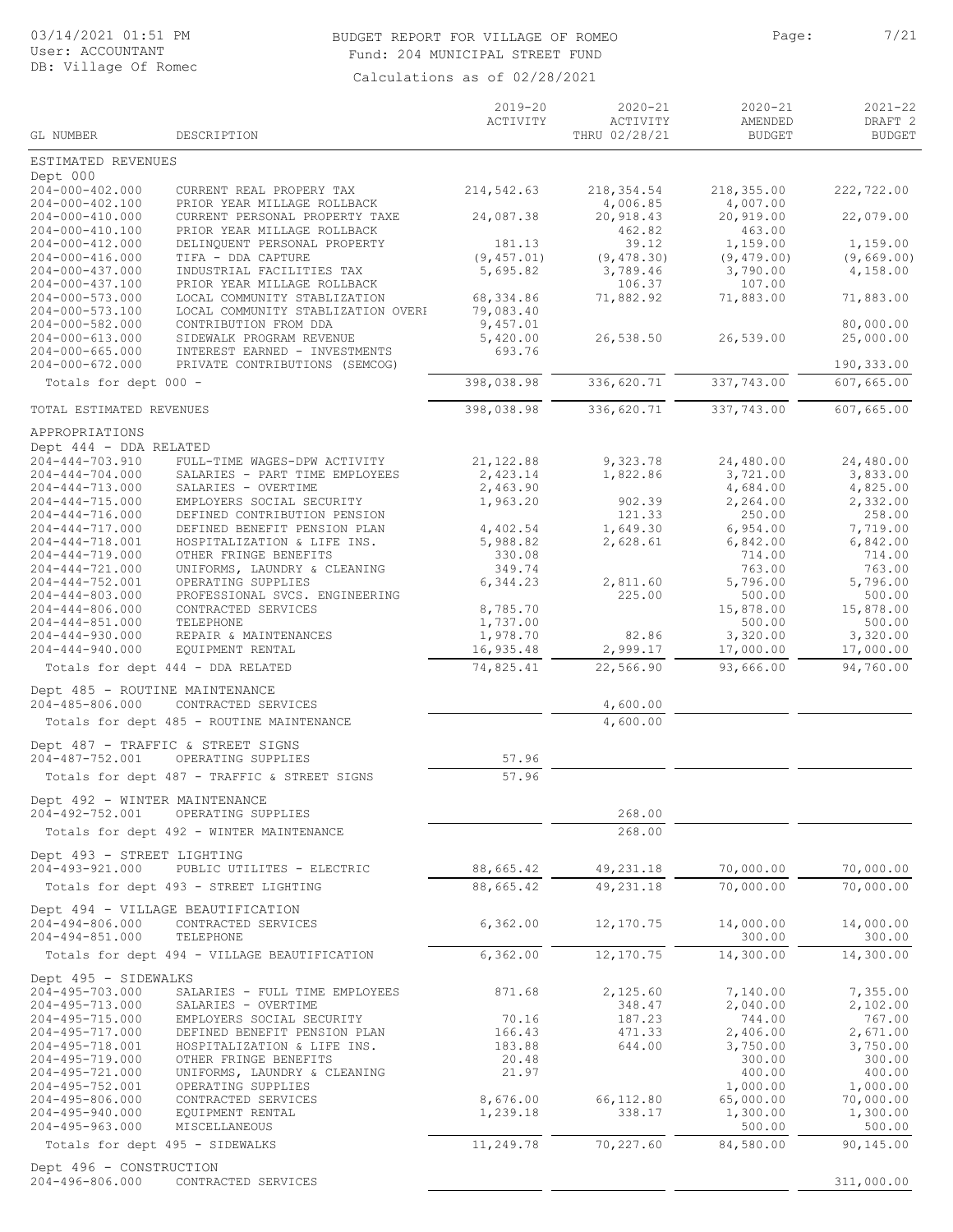#### 03/14/2021 01:51 PM User: ACCOUNTANT DB: Village Of Romec

#### BUDGET REPORT FOR VILLAGE OF ROMEO PAGE: Page: 8/21 Fund: 204 MUNICIPAL STREET FUND

| DESCRIPTION<br>GL NUMBER                         | $2019 - 20$<br>ACTIVITY | $2020 - 21$<br>ACTIVITY<br>THRU 02/28/21 | $2020 - 21$<br>AMENDED<br><b>BUDGET</b> | $2021 - 22$<br>DRAFT <sub>2</sub><br><b>BUDGET</b> |
|--------------------------------------------------|-------------------------|------------------------------------------|-----------------------------------------|----------------------------------------------------|
| APPROPRIATIONS<br>Dept 496 - CONSTRUCTION        |                         |                                          |                                         |                                                    |
| Totals for dept 496 - CONSTRUCTION               |                         |                                          |                                         | 311,000.00                                         |
| Dept 965 - TRANSFER OUT CONTROL                  |                         |                                          |                                         |                                                    |
| 204-965-999.203<br>TRANSFER TO LOCAL STREET FUND | 61,999.96               | 41,333.28                                | 62,000.00                               | 62,000.00                                          |
| 204-965-999.727<br>TRANSFER TO RETIREMENT FUND   | 4,354.00                | 1,669.70                                 | 4,400.00                                | 4,400.00                                           |
| Totals for dept 965 - TRANSFER OUT CONTROL       | 66,353.96               | 43,002.98                                | 66,400.00                               | 66,400.00                                          |
| TOTAL APPROPRIATIONS                             | 247,514.53              | 202,067.41                               | 328,946.00                              | 646,605.00                                         |
| NET OF REVENUES/APPROPRIATIONS - FUND 204        | 150,524.45              | 134,553.30                               | 8,797.00                                | (38, 940, 00)                                      |
| BEGINNING FUND BALANCE                           | 184,013.81              | 334,538.26                               | 334,538.26                              | 469,091.56                                         |
| ENDING FUND BALANCE                              | 334,538.26              | 469,091.56                               | 343, 335.26                             | 430, 151.56                                        |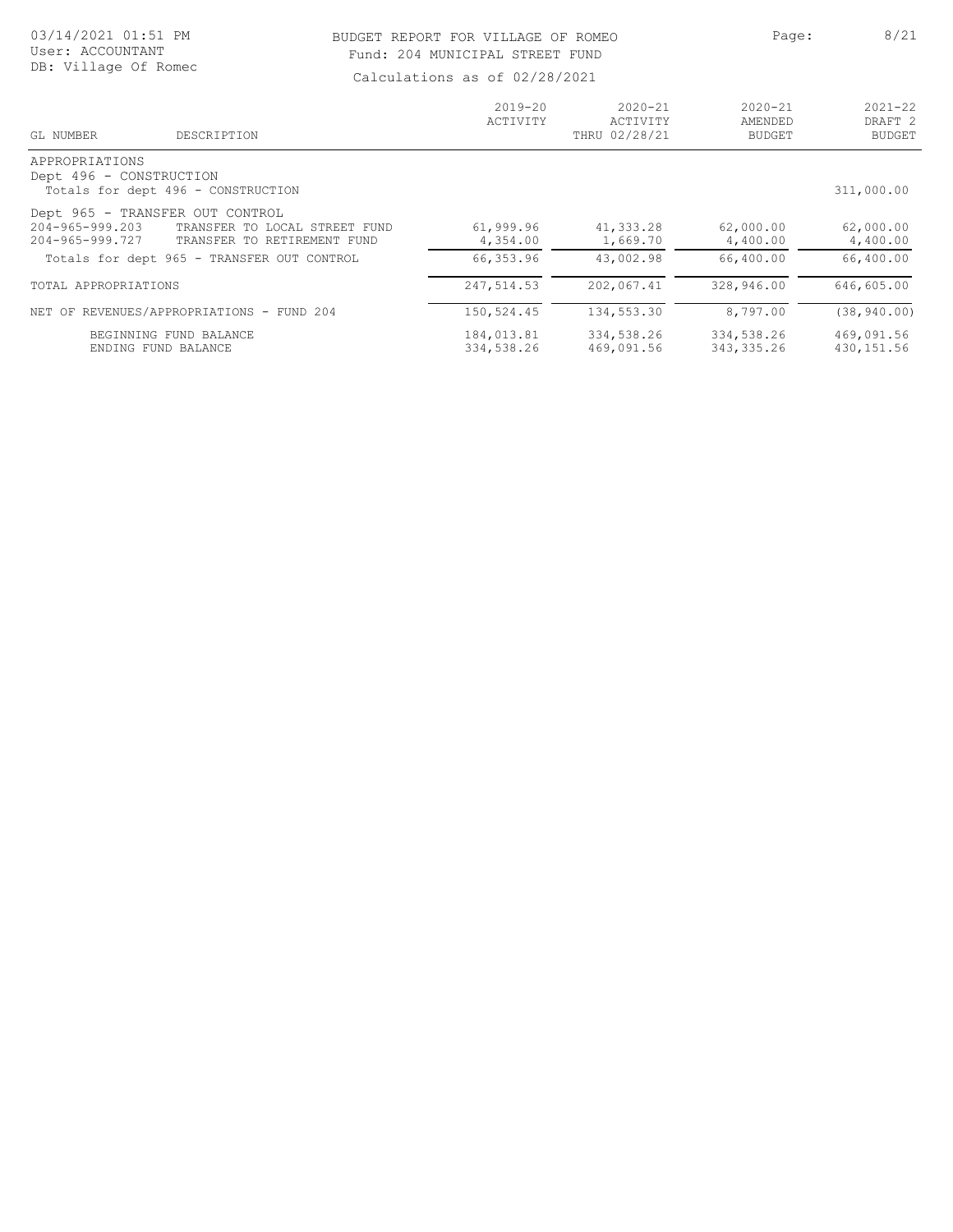#### 03/14/2021 01:51 PM BUDGET REPORT FOR VILLAGE OF ROMEO Page: 9/21 Fund: 209 CEMETERY FUND

|                                 |                                            | $2019 - 20$<br>ACTIVITY | $2020 - 21$<br>ACTIVITY | $2020 - 21$<br>AMENDED | $2021 - 22$<br>DRAFT <sub>2</sub> |
|---------------------------------|--------------------------------------------|-------------------------|-------------------------|------------------------|-----------------------------------|
| GL NUMBER                       | DESCRIPTION                                |                         | THRU 02/28/21           | <b>BUDGET</b>          | <b>BUDGET</b>                     |
| ESTIMATED REVENUES              |                                            |                         |                         |                        |                                   |
| Dept 000                        |                                            |                         |                         |                        |                                   |
| 209-000-402.000                 | CURRENT REAL PROPERY TAX                   |                         | 114,016.18              | 114,017.00             | 116,297.00                        |
| 209-000-410.000                 | CURRENT PERSONAL PROPERTY TAXE             |                         | 10,923.08               | 10,924.00              | 11,529.00                         |
| 209-000-412.000                 | DELINQUENT PERSONAL PROPERTY               |                         | 1.56                    | 605.00                 | 605.00                            |
| 209-000-416.000                 | TIFA - DDA CAPTURE                         |                         | (4, 949.33)             | (4, 950.00)            | (4, 950.00)                       |
| $209 - 000 - 437.000$           | INDUSTRIAL FACILITIES TAX                  |                         | 1,978.88                | 1,979.00               | 2,172.00                          |
| $209 - 000 - 634.000$           | GRAVE OPENINGS                             | 14,750.00               | 18,075.00               | 20,000.00              | 20,000.00                         |
| 209-000-643.000                 | CEMETERY LOT SALE                          | 3,400.00                | 1,600.00                | 5,000.00               | 1,000.00                          |
| $209 - 000 - 665.000$           | INTEREST EARNED - INVESTMENTS              | 246.22                  |                         |                        |                                   |
| 209-000-677.000                 | MISCELLANEOUS REVENUE                      | 10,143.50               | 4,965.00                | 9,000.00               | 9,000.00                          |
| $209 - 000 - 694.000$           | CHRG. PHOTO, MAILING LABELS ETC            | 9.50                    |                         |                        |                                   |
| 209-000-699.101                 | TRANSFER FROM GENERAL FUND                 | 100,000.00              |                         |                        |                                   |
| Totals for dept 000 -           |                                            | 128,549.22              | 146,610.37              | 156,575.00             | 155,653.00                        |
| TOTAL ESTIMATED REVENUES        |                                            | 128,549.22              | 146,610.37              | 156,575.00             | 155,653.00                        |
| APPROPRIATIONS                  |                                            |                         |                         |                        |                                   |
| Dept 276 - CEMETERY             |                                            |                         |                         |                        |                                   |
| 209-276-703.000                 | SALARIES - FULL TIME EMPLOYEES             | 11,283.55               | 6,958.37                | 8,847.00               | 9,113.00                          |
| 209-276-704.000                 | SALARIES - PART TIME EMPLOYEES             | 24,250.05               | 15,970.07               | 38,895.00              | 40,062.00                         |
| 209-276-713.000                 | SALARIES - OVERTIME                        | 1,111.74                | 1,368.31                | 1,705.00               | 1,757.00                          |
| 209-276-715.000                 | EMPLOYERS SOCIAL SECURITY                  | 2,782.14                | 1,941.08                | 3,943.00               | 3,943.00                          |
| 209-276-717.000                 | DEFINED BENEFIT PENSION PLAN               | 6,054.37                | 2,746.65                | 12,287.00              | 13,639.00                         |
| 209-276-718.001                 | HOSPITALIZATION & LIFE INS.                | 8,551.48                | 2,399.47                | 12,088.00              | 12,451.00                         |
| 209-276-719.000                 | OTHER FRINGE BENEFITS                      | 118.53                  |                         |                        |                                   |
| 209-276-721.000                 | UNIFORMS, LAUNDRY & CLEANING               | 532.99                  |                         | 1,348.00               | 1,348.00                          |
| 209-276-725.000                 | WORKERS COMPENSATION INSURANCE             |                         | 478.00                  | 478.00                 | 493.00                            |
| 209-276-752.001                 | OPERATING SUPPLIES                         | 1,250.65                | 2,058.49                | 4,000.00               | 2,000.00                          |
| 209-276-806.000                 | CONTRACTED SERVICES                        | 8,628.32                | 8,284.01                | 20,000.00              | 20,000.00                         |
| 209-276-921.000                 | PUBLIC UTILITES - ELECTRIC                 | 187.14                  | 116.62                  | 200.00                 | 200.00                            |
| 209-276-922.000                 | PUBLIC UTILITES - GAS                      | 462.88                  | 216.77                  | 700.00                 | 700.00                            |
| 209-276-930.000                 | REPAIR & MAINTENANCES                      | 93.95                   | 1,542.64                | 5,000.00               | 3,000.00                          |
| 209-276-932.000                 | REPAIR & MAINT. - EQUIPMENT                | 4,164.92                | 87.00                   |                        |                                   |
| 209-276-933.000                 | SOFTWARE MAINTENANCE AGREEMENTS            |                         | 385.00                  | 385.00                 | 385.00                            |
| 209-276-940.000                 | EQUIPMENT RENTAL                           | 13,821.38               | 8,452.04                | 13,900.00              | 13,900.00                         |
| 209-276-970.000                 | CAPITAL OUTLAY                             | 5,345.00                | 5,000.00                | 26,699.00              | 26,562.00                         |
| Totals for dept 276 - CEMETERY  |                                            | 88,639.09               | 58,004.52               | 150,475.00             | 149,553.00                        |
| Dept 965 - TRANSFER OUT CONTROL |                                            |                         |                         |                        |                                   |
| 209-965-999.727                 | TRANSFER TO RETIREMENT FUND                | 6,032.00                | 1,374.34                | 6,100.00               | 6,100.00                          |
|                                 | Totals for dept 965 - TRANSFER OUT CONTROL | 6,032.00                | 1,374.34                | 6,100.00               | 6,100.00                          |
| TOTAL APPROPRIATIONS            |                                            | 94,671.09               | 59,378.86               | 156,575.00             | 155,653.00                        |
|                                 | NET OF REVENUES/APPROPRIATIONS - FUND 209  | 33,878.13               | 87,231.51               |                        |                                   |
|                                 | BEGINNING FUND BALANCE                     | 111,681.19              | 145,559.32              | 145,559.32             | 232,790.83                        |
|                                 | ENDING FUND BALANCE                        | 145,559.32              | 232,790.83              | 145,559.32             | 232,790.83                        |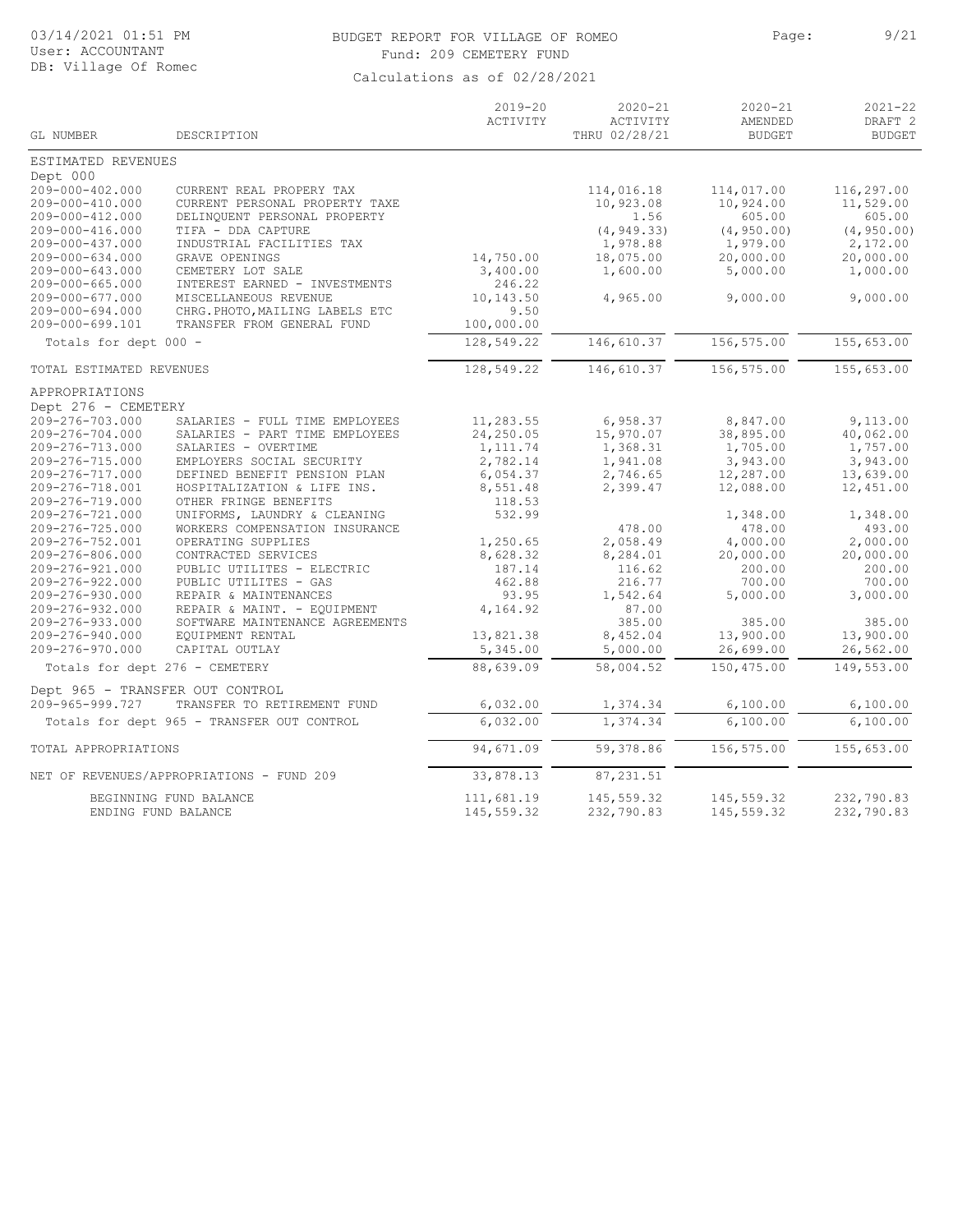## BUDGET REPORT FOR VILLAGE OF ROMEO Page: 10/21 Fund: 235 COMCAST CABLE

| GL NUMBER                   | DESCRIPTION                                       | $2019 - 20$<br>ACTIVITY | $2020 - 21$<br>ACTIVITY<br>THRU 02/28/21 | $2020 - 21$<br>AMENDED<br><b>BUDGET</b> | $2021 - 22$<br>DRAFT <sub>2</sub><br><b>BUDGET</b> |
|-----------------------------|---------------------------------------------------|-------------------------|------------------------------------------|-----------------------------------------|----------------------------------------------------|
| ESTIMATED REVENUES          |                                                   |                         |                                          |                                         |                                                    |
| Dept 000                    |                                                   |                         |                                          |                                         |                                                    |
| 235-000-477.000             | CABLE TV FRANCHISE FEES (COMCAST)                 | 61, 552.45              | 31,431.90                                | 61,400.00                               | 61,500.00                                          |
| 235-000-478.000             | CABLE<br>PEG FEES<br>(COMCAST)<br>TV              | 24,620.92               | 12,572.82                                | 24,600.00                               | 24,600.00                                          |
| 235-000-479.000             | CABLE<br>FRANCHISE FEES (MICHIGAN<br>TV           | 5,264.95                | 2,616.80                                 | 5,112.00                                | 5,200.00                                           |
| 235-000-480.000             | <b>CABLE</b><br>PEG FEES<br>(MICHIGAN BELL)<br>TV | 2,105.98                | 1,046.72                                 | 2,044.00                                | 2,100.00                                           |
| $235 - 000 - 665.000$       | INTEREST EARNED -<br>INVESTMENTS                  | 249.46                  |                                          |                                         |                                                    |
| Totals for dept 000 -       |                                                   | 93,793.76               | 47,668.24                                | 93,156.00                               | 93,400.00                                          |
| TOTAL ESTIMATED REVENUES    |                                                   | 93,793.76               | 47,668.24                                | 93,156.00                               | 93,400.00                                          |
| APPROPRIATIONS              |                                                   |                         |                                          |                                         |                                                    |
| Dept 807 - CABLE COMMISSION |                                                   |                         |                                          |                                         |                                                    |
| 235-807-811.000             | CABLE SERVICES CONTRACT                           | 69,018.19               | 44, 333.28                               | 66,500.00                               | 66,500.00                                          |
|                             | Totals for dept 807 - CABLE COMMISSION            | 69,018.19               | 44, 333.28                               | 66,500.00                               | 66,500.00                                          |
| TOTAL APPROPRIATIONS        |                                                   | 69,018.19               | 44, 333.28                               | 66,500.00                               | 66,500.00                                          |
|                             | NET OF REVENUES/APPROPRIATIONS - FUND 235         | 24,775.57               | 3,334.96                                 | 26,656.00                               | 26,900.00                                          |
|                             |                                                   |                         |                                          |                                         |                                                    |
|                             | BEGINNING FUND BALANCE<br>ENDING FUND BALANCE     | 118,755.18              | 143,530.75                               | 143,530.75<br>170, 186. 75              | 146,865.71                                         |
|                             |                                                   | 143,530.75              | 146,865.71                               |                                         | 173,765.71                                         |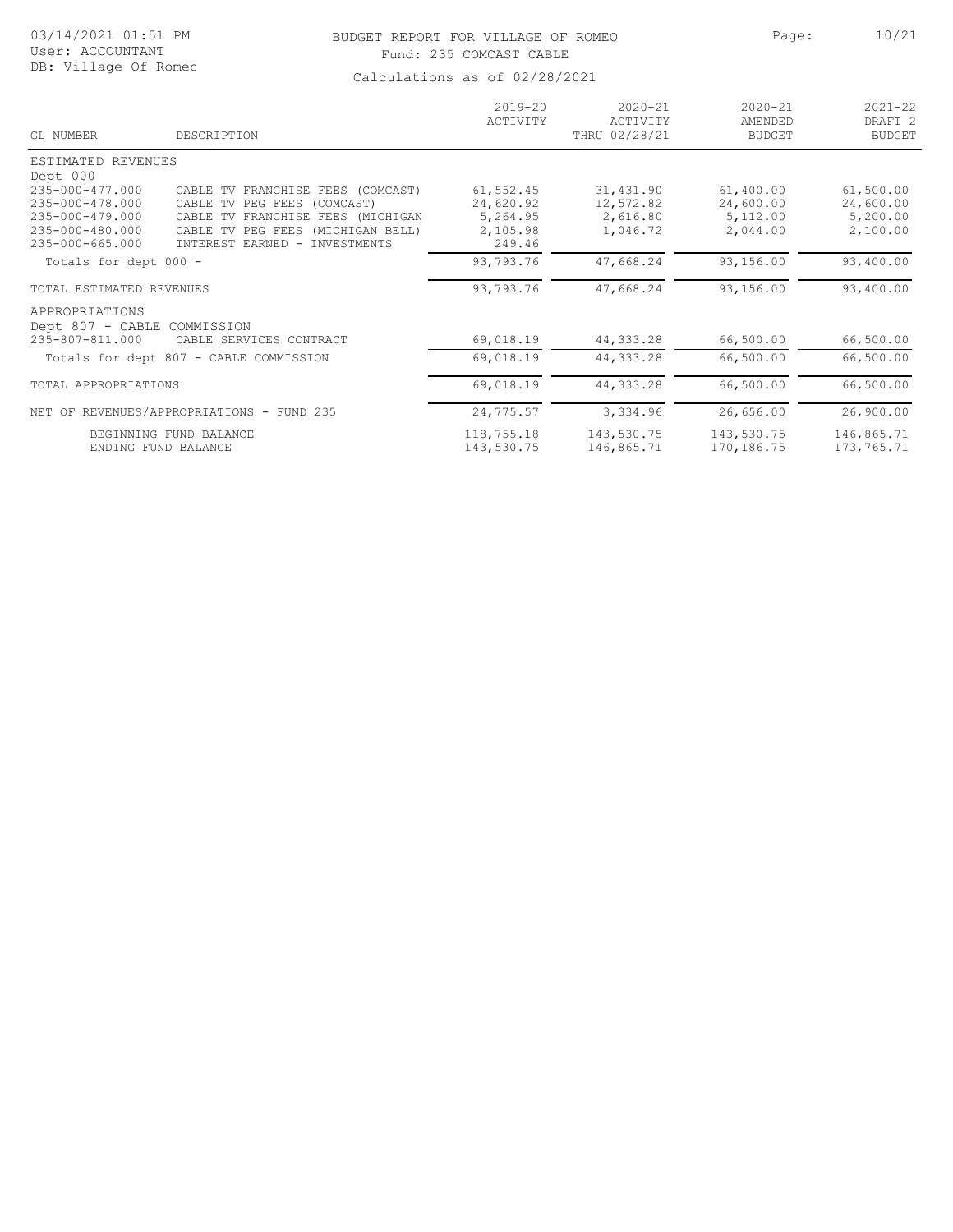# BUDGET REPORT FOR VILLAGE OF ROMEO Page: 11/21 Fund: 245 PUBLIC IMPROVEMENT FUND

| GL NUMBER                                  | DESCRIPTION                                                 | $2019 - 20$<br>ACTIVITY  | $2020 - 21$<br>ACTIVITY<br>THRU 02/28/21 | $2020 - 21$<br>AMENDED<br><b>BUDGET</b> | $2021 - 22$<br>DRAFT <sub>2</sub><br><b>BUDGET</b> |
|--------------------------------------------|-------------------------------------------------------------|--------------------------|------------------------------------------|-----------------------------------------|----------------------------------------------------|
| ESTIMATED REVENUES                         |                                                             |                          |                                          |                                         |                                                    |
| Dept 000<br>245-000-582.000                | CONTRIBUTION FROM DDA                                       |                          |                                          | 45,000.00                               |                                                    |
| $245 - 000 - 665.000$                      | INTEREST EARNED - INVESTMENTS                               | 1,500.02                 |                                          |                                         |                                                    |
| Totals for dept 000 -                      |                                                             | 1,500.02                 |                                          | 45,000.00                               |                                                    |
| TOTAL ESTIMATED REVENUES                   |                                                             | 1,500.02                 |                                          | 45,000.00                               |                                                    |
| APPROPRIATIONS<br>245-270-806.000          | Dept 270 - OTHER PROPERTY ACTIVITIES<br>CONTRACTED SERVICES | 6,066.25                 |                                          |                                         |                                                    |
| 245-270-963.000                            | MISCELLANEOUS                                               | 70.00                    |                                          |                                         |                                                    |
|                                            | Totals for dept 270 - OTHER PROPERTY ACTIVITIES             | 6,136.25                 |                                          |                                         |                                                    |
| Dept 295 - EXPENDITURES<br>245-295-970.000 | CAPITAL OUTLAY                                              |                          |                                          | 66,483.00                               |                                                    |
|                                            | Totals for dept 295 - EXPENDITURES                          |                          |                                          | 66,483.00                               |                                                    |
| TOTAL APPROPRIATIONS                       |                                                             | 6,136.25                 |                                          | 66,483.00                               |                                                    |
|                                            | NET OF REVENUES/APPROPRIATIONS - FUND 245                   | (4, 636.23)              |                                          | (21, 483.00)                            |                                                    |
| ENDING FUND BALANCE                        | BEGINNING FUND BALANCE                                      | 505,065.79<br>500,429.56 | 500,429.56<br>500,429.56                 | 500,429.56<br>478,946.56                | 500,429.56<br>500,429.56                           |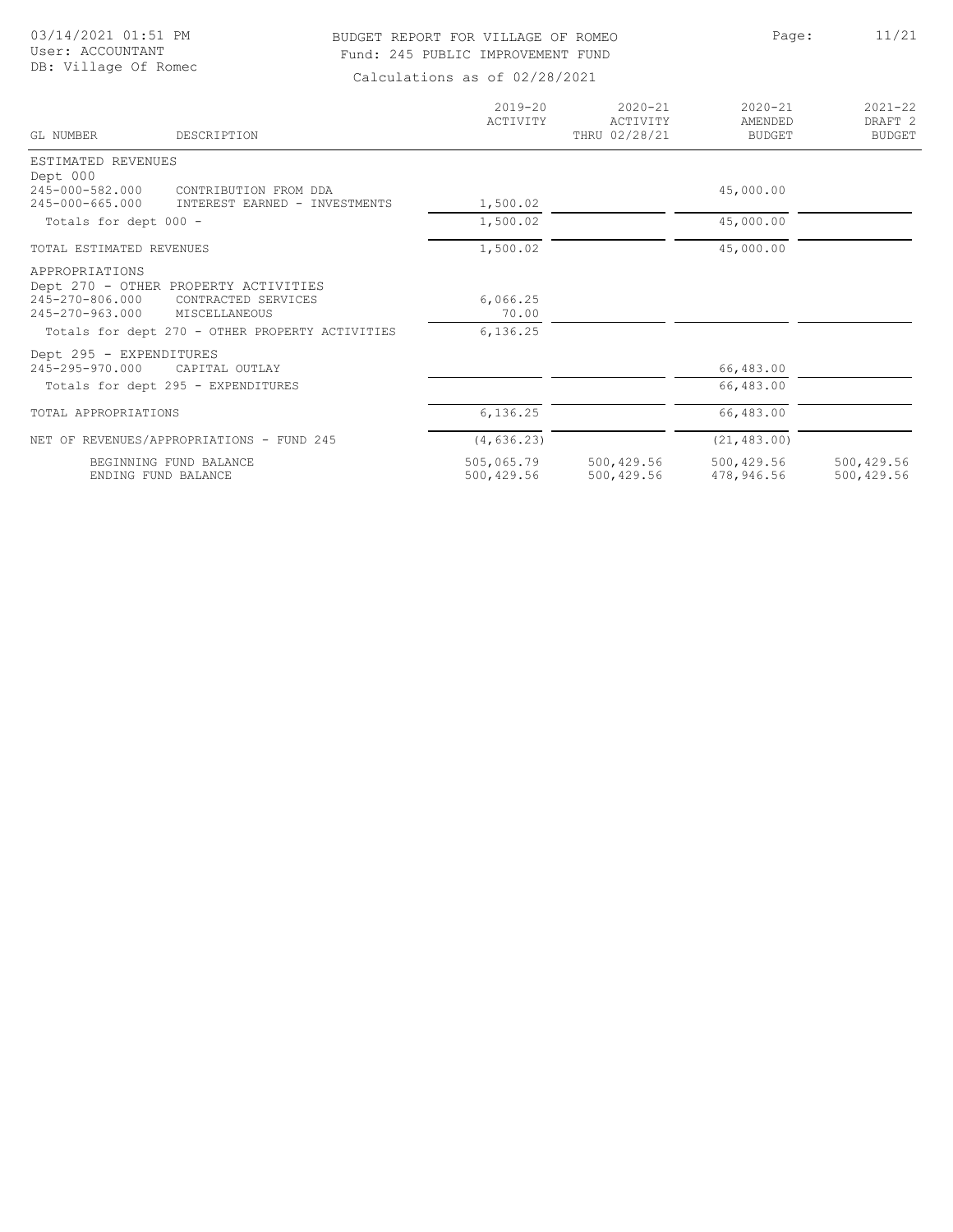#### BUDGET REPORT FOR VILLAGE OF ROMEO PAGE: Page: 12/21 Fund: 255 DOWNTOWN DEVELOPMENT AUTHORITY

| GL NUMBER                                | DESCRIPTION                                                    | $2019 - 20$<br>ACTIVITY | $2020 - 21$<br>ACTIVITY<br>THRU 02/28/21 | $2020 - 21$<br><b>AMENDED</b><br><b>BUDGET</b> | $2021 - 22$<br>DRAFT <sub>2</sub><br><b>BUDGET</b> |
|------------------------------------------|----------------------------------------------------------------|-------------------------|------------------------------------------|------------------------------------------------|----------------------------------------------------|
| ESTIMATED REVENUES                       |                                                                |                         |                                          |                                                |                                                    |
| Dept 000                                 |                                                                |                         |                                          |                                                |                                                    |
| 255-000-402.000<br>255-000-402.100       | CURRENT REAL PROPERY TAX<br>PRIOR YEAR MILLAGE ROLLBACK        | 17,309.34               | 17,412.97<br>435.67                      | 17,413.00                                      | 17,761.00                                          |
| 255-000-403.000                          | TIFA                                                           | 91, 417.72              | 98,132.06                                | 98,133.00                                      | 100,096.00                                         |
| 255-000-410.000<br>255-000-412.000       | CURRENT PERSONAL PROPERTY TAXE<br>DELINOUENT PERSONAL PROPERTY | 1,320.33                | 1,431.35<br>4.45                         | 1,432.00<br>83.00                              | 1,461.00                                           |
| 255-000-699.101                          | TRANSFER FROM GENERAL FUND                                     | 11,500.00               | 11,500.00                                | 11,500.00                                      |                                                    |
| Totals for dept 000 -                    |                                                                | 121,547.39              | 128,916.50                               | 128,561.00                                     | 119,318.00                                         |
| TOTAL ESTIMATED REVENUES                 |                                                                | 121,547.39              | 128,916.50                               | 128,561.00                                     | 119,318.00                                         |
| APPROPRIATIONS                           |                                                                |                         |                                          |                                                |                                                    |
| Dept 444 - DDA RELATED                   |                                                                |                         |                                          |                                                |                                                    |
| 255-444-880.000<br>$255 - 444 - 991.000$ | COMMUNITY PROMOTION<br>PRINCIPAL DEBT PAYMENT                  | 110,483.06<br>11,500.00 | 116,977.31<br>11,500.00                  | 117,061.00<br>11,500.00                        | 119,318.00                                         |
|                                          | Totals for dept 444 - DDA RELATED                              | 121,983.06              | 128, 477.31                              | 128,561.00                                     | 119,318.00                                         |
| TOTAL APPROPRIATIONS                     |                                                                | 121,983.06              | 128, 477.31                              | 128,561.00                                     | 119,318.00                                         |
|                                          | NET OF REVENUES/APPROPRIATIONS - FUND 255                      | (435.67)                | 439.19                                   |                                                |                                                    |
|                                          | BEGINNING FUND BALANCE<br>ENDING FUND BALANCE                  | (435.67)                | (435.67)<br>3.52                         | (435.67)<br>(435.67)                           | 3.52<br>3.52                                       |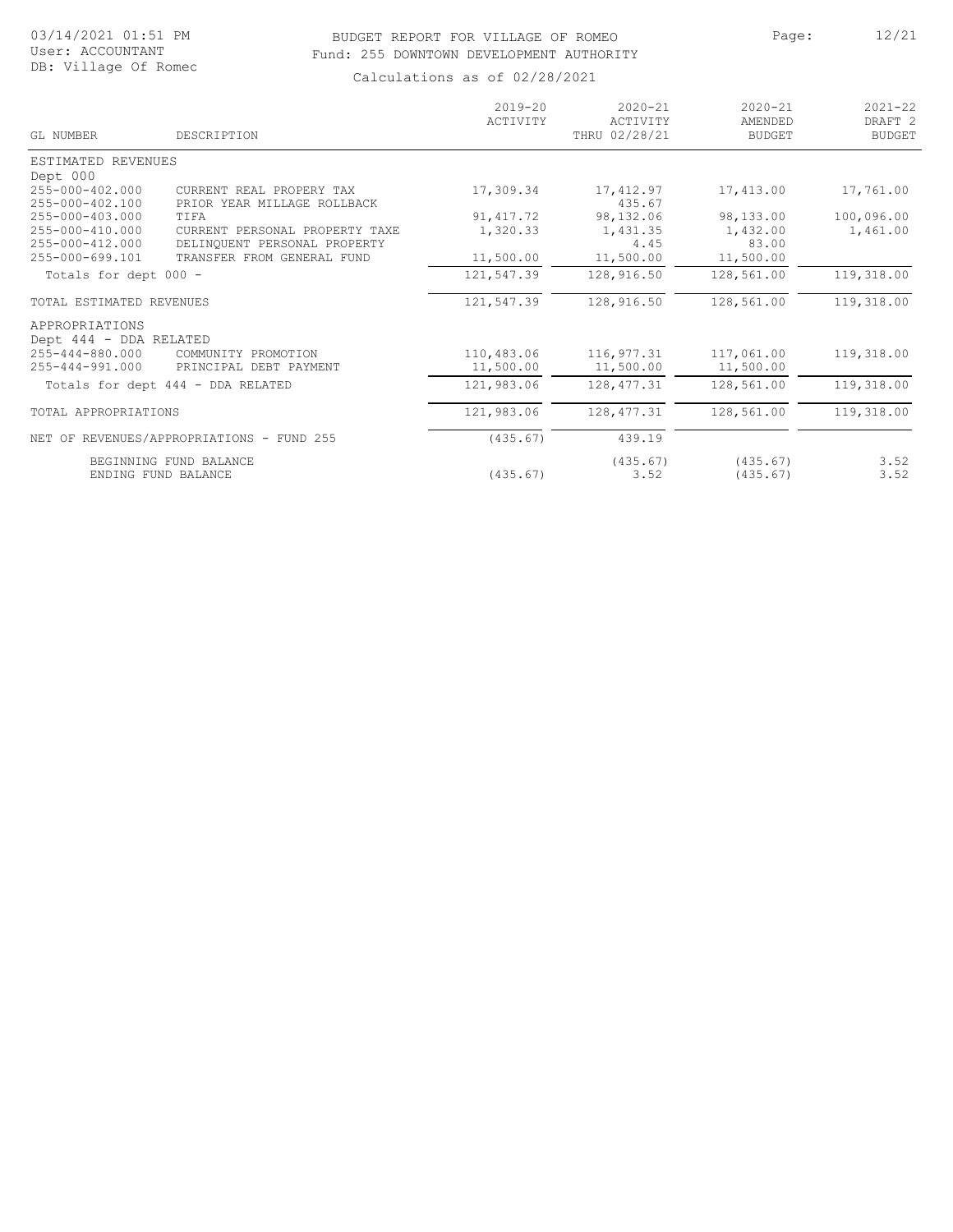#### BUDGET REPORT FOR VILLAGE OF ROMEO Page: 13/21 Fund: 490 CAPITAL PROJECTS WWTP

| GL NUMBER                                                            | DESCRIPTION                                                                          | $2019 - 20$<br>ACTIVITY          | $2020 - 21$<br>ACTIVITY<br>THRU 02/28/21 | $2020 - 21$<br>AMENDED<br><b>BUDGET</b> | $2021 - 22$<br>DRAFT <sub>2</sub><br><b>BUDGET</b> |
|----------------------------------------------------------------------|--------------------------------------------------------------------------------------|----------------------------------|------------------------------------------|-----------------------------------------|----------------------------------------------------|
| ESTIMATED REVENUES<br>Dept 000                                       |                                                                                      |                                  |                                          |                                         |                                                    |
| 490-000-642.000<br>490-000-655.000<br>490-000-665.000                | SEWAGE TREATMENT FEES<br>UTILITY PENALITIES REVENUE<br>INTEREST EARNED - INVESTMENTS | 112,937.10<br>412.08<br>1,050.47 | 69,184.29<br>1,084.85                    | 162,000.00<br>1,000.00                  | 162,000.00<br>1,000.00                             |
| Totals for dept 000 -                                                |                                                                                      | 114,399.65                       | 70,269.14                                | 163,000.00                              | 163,000.00                                         |
| TOTAL ESTIMATED REVENUES                                             |                                                                                      | 114,399.65                       | 70,269.14                                | 163,000.00                              | 163,000.00                                         |
| APPROPRIATIONS<br>Dept 965 - TRANSFER OUT CONTROL<br>490-965-999.590 | TRANSFER TO SEWER FUND                                                               | 85,000.00                        |                                          |                                         |                                                    |
|                                                                      | Totals for dept 965 - TRANSFER OUT CONTROL                                           | 85,000.00                        |                                          |                                         |                                                    |
| TOTAL APPROPRIATIONS                                                 |                                                                                      | 85,000.00                        |                                          |                                         |                                                    |
|                                                                      | NET OF REVENUES/APPROPRIATIONS - FUND 490                                            | 29,399.65                        | 70,269.14                                | 163,000.00                              | 163,000.00                                         |
|                                                                      | BEGINNING FUND BALANCE<br>ENDING FUND BALANCE                                        | 162,400.31<br>191,799.96         | 191,799.96<br>262,069.10                 | 191,799.96<br>354,799.96                | 262,069.10<br>425,069.10                           |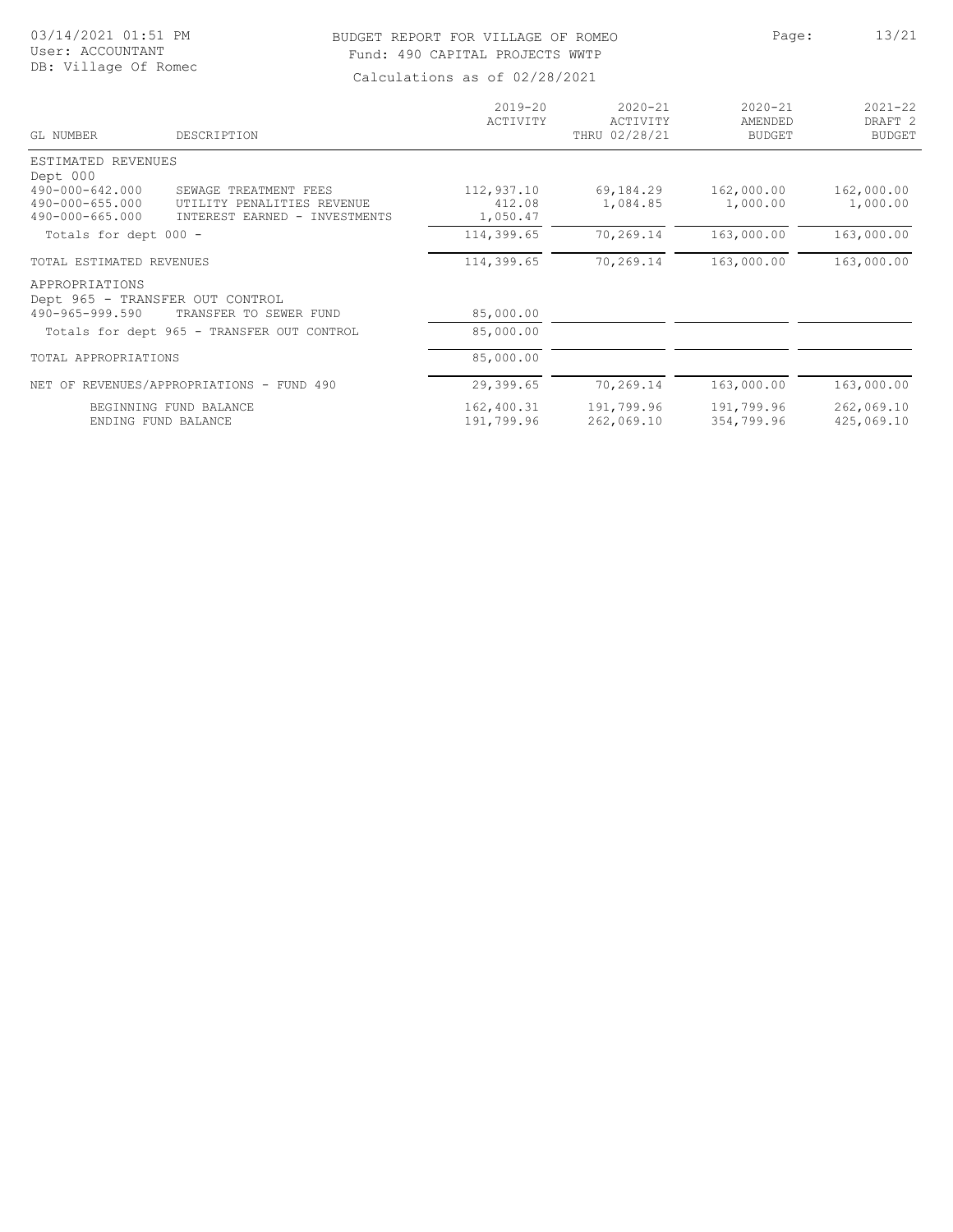### BUDGET REPORT FOR VILLAGE OF ROMEO Page: 14/21 Fund: 497 CAPITAL PROJECTS WATER

| GL NUMBER                                                   | DESCRIPTION                                                                | $2019 - 20$<br>ACTIVITY         | $2020 - 21$<br>ACTIVITY<br>THRU 02/28/21 | $2020 - 21$<br>AMENDED<br><b>BUDGET</b> | $2021 - 22$<br>DRAFT <sub>2</sub><br><b>BUDGET</b> |
|-------------------------------------------------------------|----------------------------------------------------------------------------|---------------------------------|------------------------------------------|-----------------------------------------|----------------------------------------------------|
| ESTIMATED REVENUES<br>Dept 000                              |                                                                            |                                 |                                          |                                         |                                                    |
| 497-000-640.000<br>497-000-655.000<br>$497 - 000 - 665.000$ | WATER SALES<br>UTILITY PENALITIES REVENUE<br>INTEREST EARNED - INVESTMENTS | 80,242.28<br>233.60<br>3,757.23 | 50,662.39<br>644.80                      | 124,000.00<br>1,000.00                  | 124,000.00<br>1,000.00                             |
| Totals for dept 000 -                                       |                                                                            | 84, 233. 11                     | 51,307.19                                | 125,000.00                              | 125,000.00                                         |
| TOTAL ESTIMATED REVENUES                                    |                                                                            | 84, 233. 11                     | 51,307.19                                | 125,000.00                              | 125,000.00                                         |
| APPROPRIATIONS<br>Dept 496 - CONSTRUCTION                   |                                                                            |                                 |                                          |                                         |                                                    |
| 497-496-806.000                                             | CONTRACTED SERVICES                                                        | 1,250.00                        |                                          |                                         |                                                    |
|                                                             | Totals for dept 496 - CONSTRUCTION                                         | 1,250.00                        |                                          |                                         |                                                    |
| TOTAL APPROPRIATIONS                                        |                                                                            | 1,250.00                        |                                          |                                         |                                                    |
|                                                             | NET OF REVENUES/APPROPRIATIONS - FUND 497                                  | 82,983.11                       | 51,307.19                                | 125,000.00                              | 125,000.00                                         |
| ENDING FUND BALANCE                                         | BEGINNING FUND BALANCE                                                     | 479, 112.62<br>562,095.73       | 562,095.73<br>613,402.92                 | 562,095.73<br>687,095.73                | 613,402.92<br>738,402.92                           |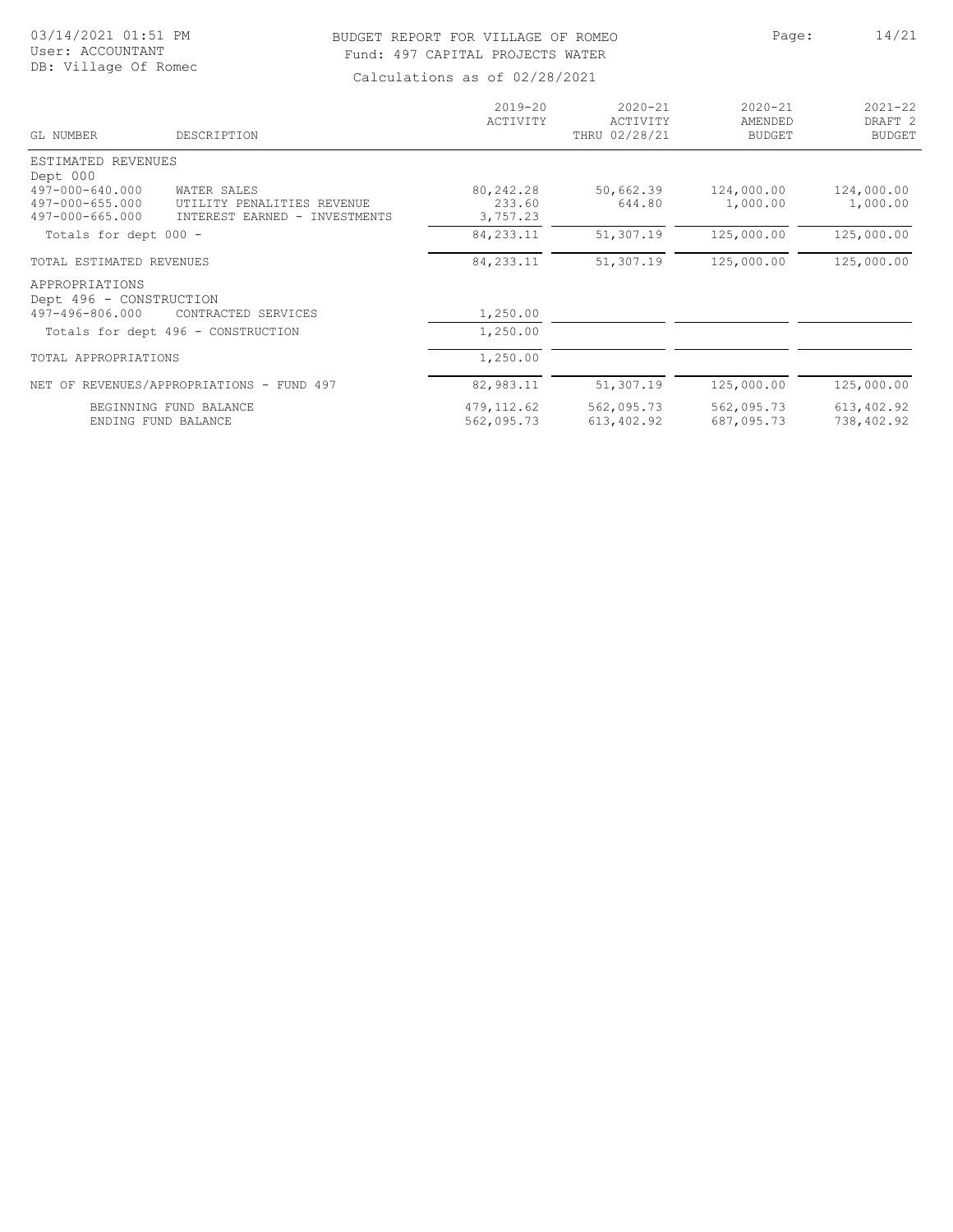# BUDGET REPORT FOR VILLAGE OF ROMEO Page: 15/21 Fund: 541 BUILDING & INSPECTION FUND

| GL NUMBER<br>DESCRIPTION<br>THRU 02/28/21<br><b>BUDGET</b><br>ESTIMATED REVENUES<br>Dept 000<br>$541 - 000 - 628.000$<br>19,662.00<br>23,000.00<br>BUILDING PERMITS<br>15,717.40<br>541-000-629.000<br>9,656.00<br>11,000.00<br>ELECTRICAL PERMITS<br>4,765.00<br>541-000-630.000<br>23,106.00<br>10,545.00<br>32,000.00<br>HEATING PERMITS<br>541-000-631.000<br>ZONING PERMITS AND FEES<br>3,555.00<br>3,450.00<br>5,000.00<br>$541 - 000 - 665.000$<br>138.83<br>INTEREST EARNED - INVESTMENTS<br>395.00<br>395.00<br>541-000-677.000<br>MISCELLANEOUS REVENUE<br>541-000-699.101<br>20,000.00<br>TRANSFER FROM GENERAL FUND<br>72,568.23<br>38,422.00<br>71,395.00<br>Totals for dept 000 -<br>72,568.23<br>38,422.00<br>71,395.00<br>TOTAL ESTIMATED REVENUES<br>APPROPRIATIONS<br>Dept 371 - PROTECTIVE INSPECTION<br>541-371-703.000<br>SALARIES - FULL TIME EMPLOYEES<br>13,506.55<br>9,428.90<br>16,830.00<br>13, 311.45<br>5,184.96<br>11,700.00<br>541-371-704.500<br>PART-TIME WAGES-BLDG. INSP.<br>$541 - 371 - 704.600$<br>PART-TIME WAGE-ELECTRICAL INSP<br>7,484.25<br>1,976.25<br>5,697.00<br>541-371-704.700<br>PART-TIME WAGE-HEATING & PLUB.<br>17,266.96<br>7,269.29<br>16,000.00<br>541-371-715.000<br>EMPLOYERS SOCIAL SECURITY<br>4,251.81<br>2,388.07<br>7,148.00<br>541-371-717.000<br>DEFINED BENEFIT PENSION PLAN<br>3,573.61<br>8,446.20<br>2,406.00 | $2021 - 22$<br>DRAFT <sub>2</sub><br><b>BUDGET</b> |
|-----------------------------------------------------------------------------------------------------------------------------------------------------------------------------------------------------------------------------------------------------------------------------------------------------------------------------------------------------------------------------------------------------------------------------------------------------------------------------------------------------------------------------------------------------------------------------------------------------------------------------------------------------------------------------------------------------------------------------------------------------------------------------------------------------------------------------------------------------------------------------------------------------------------------------------------------------------------------------------------------------------------------------------------------------------------------------------------------------------------------------------------------------------------------------------------------------------------------------------------------------------------------------------------------------------------------------------------------------------------------------------|----------------------------------------------------|
|                                                                                                                                                                                                                                                                                                                                                                                                                                                                                                                                                                                                                                                                                                                                                                                                                                                                                                                                                                                                                                                                                                                                                                                                                                                                                                                                                                                   |                                                    |
|                                                                                                                                                                                                                                                                                                                                                                                                                                                                                                                                                                                                                                                                                                                                                                                                                                                                                                                                                                                                                                                                                                                                                                                                                                                                                                                                                                                   |                                                    |
|                                                                                                                                                                                                                                                                                                                                                                                                                                                                                                                                                                                                                                                                                                                                                                                                                                                                                                                                                                                                                                                                                                                                                                                                                                                                                                                                                                                   | 38,000.00                                          |
|                                                                                                                                                                                                                                                                                                                                                                                                                                                                                                                                                                                                                                                                                                                                                                                                                                                                                                                                                                                                                                                                                                                                                                                                                                                                                                                                                                                   | 8,000.00                                           |
|                                                                                                                                                                                                                                                                                                                                                                                                                                                                                                                                                                                                                                                                                                                                                                                                                                                                                                                                                                                                                                                                                                                                                                                                                                                                                                                                                                                   | 18,000.00                                          |
|                                                                                                                                                                                                                                                                                                                                                                                                                                                                                                                                                                                                                                                                                                                                                                                                                                                                                                                                                                                                                                                                                                                                                                                                                                                                                                                                                                                   | 7,000.00                                           |
|                                                                                                                                                                                                                                                                                                                                                                                                                                                                                                                                                                                                                                                                                                                                                                                                                                                                                                                                                                                                                                                                                                                                                                                                                                                                                                                                                                                   |                                                    |
|                                                                                                                                                                                                                                                                                                                                                                                                                                                                                                                                                                                                                                                                                                                                                                                                                                                                                                                                                                                                                                                                                                                                                                                                                                                                                                                                                                                   |                                                    |
|                                                                                                                                                                                                                                                                                                                                                                                                                                                                                                                                                                                                                                                                                                                                                                                                                                                                                                                                                                                                                                                                                                                                                                                                                                                                                                                                                                                   |                                                    |
|                                                                                                                                                                                                                                                                                                                                                                                                                                                                                                                                                                                                                                                                                                                                                                                                                                                                                                                                                                                                                                                                                                                                                                                                                                                                                                                                                                                   | 71,000.00                                          |
|                                                                                                                                                                                                                                                                                                                                                                                                                                                                                                                                                                                                                                                                                                                                                                                                                                                                                                                                                                                                                                                                                                                                                                                                                                                                                                                                                                                   | 71,000.00                                          |
|                                                                                                                                                                                                                                                                                                                                                                                                                                                                                                                                                                                                                                                                                                                                                                                                                                                                                                                                                                                                                                                                                                                                                                                                                                                                                                                                                                                   |                                                    |
|                                                                                                                                                                                                                                                                                                                                                                                                                                                                                                                                                                                                                                                                                                                                                                                                                                                                                                                                                                                                                                                                                                                                                                                                                                                                                                                                                                                   |                                                    |
|                                                                                                                                                                                                                                                                                                                                                                                                                                                                                                                                                                                                                                                                                                                                                                                                                                                                                                                                                                                                                                                                                                                                                                                                                                                                                                                                                                                   | 17,335.00                                          |
|                                                                                                                                                                                                                                                                                                                                                                                                                                                                                                                                                                                                                                                                                                                                                                                                                                                                                                                                                                                                                                                                                                                                                                                                                                                                                                                                                                                   | 11,700.00                                          |
|                                                                                                                                                                                                                                                                                                                                                                                                                                                                                                                                                                                                                                                                                                                                                                                                                                                                                                                                                                                                                                                                                                                                                                                                                                                                                                                                                                                   | 5,697.00<br>16,000.00                              |
|                                                                                                                                                                                                                                                                                                                                                                                                                                                                                                                                                                                                                                                                                                                                                                                                                                                                                                                                                                                                                                                                                                                                                                                                                                                                                                                                                                                   | 7,363.00                                           |
|                                                                                                                                                                                                                                                                                                                                                                                                                                                                                                                                                                                                                                                                                                                                                                                                                                                                                                                                                                                                                                                                                                                                                                                                                                                                                                                                                                                   | 2,670.66                                           |
| 3,351.27<br>7,600.00<br>541-371-718.001<br>HOSPITALIZATION & LIFE INS.<br>4,377.03                                                                                                                                                                                                                                                                                                                                                                                                                                                                                                                                                                                                                                                                                                                                                                                                                                                                                                                                                                                                                                                                                                                                                                                                                                                                                                |                                                    |
| 239.88<br>541-371-719.000<br>OTHER FRINGE BENEFITS                                                                                                                                                                                                                                                                                                                                                                                                                                                                                                                                                                                                                                                                                                                                                                                                                                                                                                                                                                                                                                                                                                                                                                                                                                                                                                                                |                                                    |
| 144.00<br>500.00<br>541-371-752.000<br>OFFICE SUPPLIES                                                                                                                                                                                                                                                                                                                                                                                                                                                                                                                                                                                                                                                                                                                                                                                                                                                                                                                                                                                                                                                                                                                                                                                                                                                                                                                            | 500.00                                             |
| 541-371-802.000<br>3,302.50<br>3,303.00<br>PROFESSIONAL SVC.ACCT.& AUDIT                                                                                                                                                                                                                                                                                                                                                                                                                                                                                                                                                                                                                                                                                                                                                                                                                                                                                                                                                                                                                                                                                                                                                                                                                                                                                                          |                                                    |
| 3,361.00<br>$541 - 371 - 806.700$<br>CONTRACTED SERV<br>3,100.00                                                                                                                                                                                                                                                                                                                                                                                                                                                                                                                                                                                                                                                                                                                                                                                                                                                                                                                                                                                                                                                                                                                                                                                                                                                                                                                  | 5,000.00                                           |
| 25.00<br>$541 - 371 - 851.000$<br>TELEPHONE<br>25.00<br>300.00                                                                                                                                                                                                                                                                                                                                                                                                                                                                                                                                                                                                                                                                                                                                                                                                                                                                                                                                                                                                                                                                                                                                                                                                                                                                                                                    | 300.00                                             |
| $541 - 371 - 933.000$<br>1,050.00<br>1,050.00<br>SOFTWARE MAINTENANCE AGREEMENTS                                                                                                                                                                                                                                                                                                                                                                                                                                                                                                                                                                                                                                                                                                                                                                                                                                                                                                                                                                                                                                                                                                                                                                                                                                                                                                  | 1,050.00                                           |
| 498.32<br>541-371-960.000<br>500.00<br>EDUCATION & TRAINING                                                                                                                                                                                                                                                                                                                                                                                                                                                                                                                                                                                                                                                                                                                                                                                                                                                                                                                                                                                                                                                                                                                                                                                                                                                                                                                       | 500.00                                             |
| 541-371-963.000<br><b>MISCELLANEOUS</b><br>200.00<br>541-371-970.000<br>CAPITAL OUTLAY<br>13,315.00                                                                                                                                                                                                                                                                                                                                                                                                                                                                                                                                                                                                                                                                                                                                                                                                                                                                                                                                                                                                                                                                                                                                                                                                                                                                               | 200.00                                             |
| 80,270.60<br>43, 245. 70<br>76,595.00<br>Totals for dept 371 - PROTECTIVE INSPECTION                                                                                                                                                                                                                                                                                                                                                                                                                                                                                                                                                                                                                                                                                                                                                                                                                                                                                                                                                                                                                                                                                                                                                                                                                                                                                              | 68, 315.66                                         |
| Dept 965 - TRANSFER OUT CONTROL                                                                                                                                                                                                                                                                                                                                                                                                                                                                                                                                                                                                                                                                                                                                                                                                                                                                                                                                                                                                                                                                                                                                                                                                                                                                                                                                                   |                                                    |
| 541-965-999.727<br>TRANSFER TO RETIREMENT FUND<br>2,364.00<br>2,347.19<br>2,400.00                                                                                                                                                                                                                                                                                                                                                                                                                                                                                                                                                                                                                                                                                                                                                                                                                                                                                                                                                                                                                                                                                                                                                                                                                                                                                                | 4,800.00                                           |
| 2,364.00<br>2,347.19<br>2,400.00<br>Totals for dept 965 - TRANSFER OUT CONTROL                                                                                                                                                                                                                                                                                                                                                                                                                                                                                                                                                                                                                                                                                                                                                                                                                                                                                                                                                                                                                                                                                                                                                                                                                                                                                                    | 4,800.00                                           |
| 82,634.60<br>45,592.89<br>78,995.00<br>TOTAL APPROPRIATIONS                                                                                                                                                                                                                                                                                                                                                                                                                                                                                                                                                                                                                                                                                                                                                                                                                                                                                                                                                                                                                                                                                                                                                                                                                                                                                                                       | 73,115.66                                          |
|                                                                                                                                                                                                                                                                                                                                                                                                                                                                                                                                                                                                                                                                                                                                                                                                                                                                                                                                                                                                                                                                                                                                                                                                                                                                                                                                                                                   |                                                    |
| (10, 066.37)<br>(7, 170.89)<br>(7, 600.00)<br>NET OF REVENUES/APPROPRIATIONS - FUND 541                                                                                                                                                                                                                                                                                                                                                                                                                                                                                                                                                                                                                                                                                                                                                                                                                                                                                                                                                                                                                                                                                                                                                                                                                                                                                           | (2, 115.66)                                        |
| 62,820.52<br>52,754.15<br>52,754.15<br>BEGINNING FUND BALANCE<br>52,754.15<br>45,583.26<br>ENDING FUND BALANCE<br>45, 154. 15                                                                                                                                                                                                                                                                                                                                                                                                                                                                                                                                                                                                                                                                                                                                                                                                                                                                                                                                                                                                                                                                                                                                                                                                                                                     | 45,583.26<br>43,467.60                             |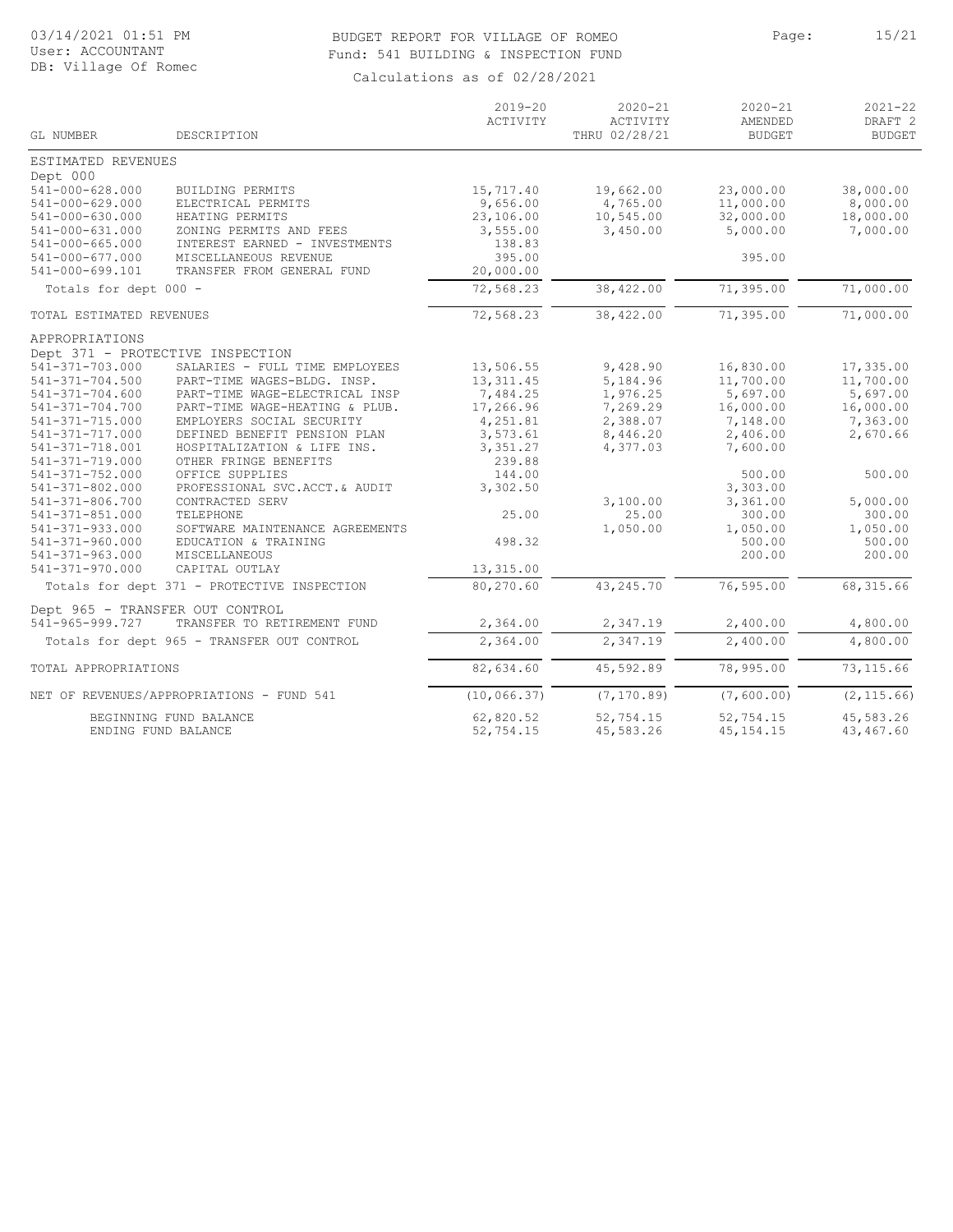### BUDGET REPORT FOR VILLAGE OF ROMEO Page: 16/21 Fund: 590 WASTEWATER SYSTEM FUND

|                                                    |                                                              | $2019 - 20$<br>ACTIVITY     | $2020 - 21$<br>ACTIVITY | $2020 - 21$<br>AMENDED  | $2021 - 22$<br>DRAFT <sub>2</sub> |
|----------------------------------------------------|--------------------------------------------------------------|-----------------------------|-------------------------|-------------------------|-----------------------------------|
| GL NUMBER                                          | DESCRIPTION                                                  |                             | THRU 02/28/21           | <b>BUDGET</b>           | <b>BUDGET</b>                     |
| ESTIMATED REVENUES                                 |                                                              |                             |                         |                         |                                   |
| Dept 000<br>590-000-550.000                        | STATE GRANT SAW                                              | 128, 151.30                 |                         |                         |                                   |
| $590 - 000 - 607.000$                              | ADMINISTRATION FEES                                          |                             | 40.00                   | 50.00                   | 50.00                             |
| $590 - 000 - 635.000$                              | CHARGES FOR SERVICES                                         | 2,447.36                    | 2,437.50                | 500.00                  | 500.00                            |
| $590 - 000 - 642.000$<br>$590 - 000 - 644.000$     | SEWAGE TREATMENT FEES<br>SEW TREAT-BRUCE FISCAL FEES         | 1,023,456.69<br>(1, 481.24) | 622, 653.94             | 1,460,000.00            | 1,460,000.00                      |
| $590 - 000 - 645.000$                              | SEW TREAT-BRUCE ANNUAL FEES                                  | 200,000.00                  | 100,000.00              | 200,000.00              | 200,000.00                        |
| 590-000-647.000                                    | TAP IN FEES                                                  | 12,400.00<br>14,359.51      | 16,400.00<br>9,752.92   | 8,400.00                | 8,400.00                          |
| $590 - 000 - 655.000$<br>$590 - 000 - 665.000$     | UTILITY PENALITIES REVENUE<br>INTEREST EARNED - INVESTMENTS  | 1,894.20                    |                         | 12,000.00               | 12,000.00                         |
| $590 - 000 - 697.000$                              | PREMIUM ON BONDS OR NOTES                                    | 7,995.00                    |                         | 7,995.00                | 7,995.00                          |
| $590 - 000 - 699.490$                              | TRANSFER FROM CAPIAL WWTP                                    | 85,000.00                   |                         |                         |                                   |
| Totals for dept 000 -                              |                                                              | 1, 474, 222.82              | 751,284.36              | 1,688,945.00            | 1,688,945.00                      |
| TOTAL ESTIMATED REVENUES                           |                                                              | 1, 474, 222.82              | 751,284.36              | 1,688,945.00            | 1,688,945.00                      |
| APPROPRIATIONS                                     |                                                              |                             |                         |                         |                                   |
|                                                    | Dept 441 - DEPARTMENT OF PUBLIC WORKS                        |                             |                         |                         |                                   |
| 590-441-703.441<br>590-441-713.000                 | SEWER LINES - DPW WAGES<br>SALARIES - OVERTIME               | 13, 132.70<br>333.75        | 9,286.78<br>633.96      | 17,340.00<br>1,020.00   | 17,861.00<br>1,051.00             |
| $590 - 441 - 715.000$                              | EMPLOYERS SOCIAL SECURITY                                    | 1,002.63                    | 765.51                  | 1,487.00                | 1,532.00                          |
| 590-441-716.000<br>$590 - 441 - 717.000$           | DEFINED CONTRIBUTION PENSION<br>DEFINED BENEFIT PENSION PLAN | 3,100.80                    | 247.71<br>2,505.70      | 500.00<br>5,775.00      | 500.00<br>6,410.00                |
| 590-441-718.001                                    | HOSPITALIZATION & LIFE INS.                                  | 7,091.29                    | 2,160.57                | 14,996.00               | 15,446.00                         |
| 590-441-719.000                                    | OTHER FRINGE BENEFITS                                        | 168.12                      |                         |                         |                                   |
| 590-441-721.000<br>$590 - 441 - 851.000$           | UNIFORMS, LAUNDRY & CLEANING<br>TELEPHONE                    | 169.38<br>890.00            |                         | 500.00<br>800.00        | 500.00<br>800.00                  |
| $590 - 441 - 935.000$                              | REPAIR & MAINTENANCES-LINES                                  |                             | 2,922.54                | 5,000.00                | 5,000.00                          |
| $590 - 441 - 940.000$                              | EQUIPMENT RENTAL                                             | 8,434.49                    | 7,084.07                | 15,000.00               | 8,500.00                          |
|                                                    | Totals for dept 441 - DEPARTMENT OF PUBLIC WORKS             | 34, 323.16                  | 25,606.84               | 62,418.00               | 57,600.00                         |
| Dept 529 - EXPENDITURES                            |                                                              |                             |                         |                         |                                   |
| 590-529-703.000<br>590-529-703.441                 | SALARIES - FULL TIME EMPLOYEES<br>SEWER LINES - DPW WAGES    | 232, 351.23<br>144.37       | 138,637.65<br>32.48     | 259,019.00<br>321.00    | 266,789.00<br>331.00              |
| 590-529-705.001                                    | VACATION/SICK PAY                                            | 2,384.68                    | 11,762.16               | 12,000.00               | 12,360.00                         |
| 590-529-713.000<br>590-529-714.000                 | SALARIES - OVERTIME<br>LONGEVITY                             | 3,739.86<br>1,600.00        | 1,474.69<br>1,600.00    | 8,236.00<br>2,500.00    | 8,483.00<br>2,575.00              |
| 590-529-715.000                                    | EMPLOYERS SOCIAL SECURITY                                    | 17, 141.45                  | 11,704.00               | 21,233.00               | 21,869.00                         |
| 590-529-717.000                                    | DEFINED BENEFIT PENSION PLAN                                 | 252,004.36                  | 49,239.19               | 72,790.00               | 80,796.00                         |
| 590-529-718.001<br>590-529-719.000                 | HOSPITALIZATION & LIFE INS.<br>OTHER FRINGE BENEFITS         | 56, 152.37<br>142.15        | 49,308.51               | 68,914.00               | 70,981.00                         |
| 590-529-721.000                                    | UNIFORMS, LAUNDRY & CLEANING                                 | 6,705.86                    | 5,769.69                | 7,400.00                | 7,400.00                          |
| 590-529-723.000<br>590-529-725.000                 | RETIREE HEALTH CARE - OPEB<br>WORKERS COMPENSATION INSURANCE | 185,400.00                  | 1,326.00                | 1,326.00                | 1,365.00                          |
| 590-529-745.000                                    | CHLORINE                                                     | 3,145.00                    | 1,190.00                | 5,000.00                | 5,000.00                          |
| 590-529-746.000                                    | CHEMICALS                                                    | 29,703.73                   | 23,830.71               | 42,000.00               | 42,000.00                         |
| 590-529-747.000<br>590-529-752.000                 | LABORATORY<br>OFFICE SUPPLIES                                | 17,560.57<br>964.05         | 3,101.46<br>610.85      | 15,000.00<br>1,100.00   | 15,000.00<br>1,100.00             |
| 590-529-752.001                                    | OPERATING SUPPLIES                                           | 2,539.70                    | 1,308.16                | 3,000.00                | 3,000.00                          |
| 590-529-776.000<br>590-529-803.000                 | SMALL TOOLS<br>PROFESSIONAL SVCS. ENGINEERING                | 1,246.36<br>114,909.65      | 1,039.59<br>2,036.55    | 2,000.00<br>47,698.00   | 1,000.00<br>112,000.00            |
| 590-529-806.000                                    | CONTRACTED SERVICES                                          | 9,619.42                    | 4,230.43                | 15,697.00               | 15,697.00                         |
| 590-529-809.000                                    | SLUDGE DISPOSAL                                              | 32,625.00                   | 13,680.00               | 43,000.00               | 43,000.00                         |
| 590-529-810.000<br>590-529-851.000                 | INSURANCE<br>TELEPHONE                                       | 17,960.18<br>16,066.22      | 16,323.16<br>4,237.70   | 20,000.00<br>9,383.00   | 20,000.00<br>9,383.00             |
| 590-529-910.000                                    | PRINTING/PUBLISHING/POSTAGE                                  | 24.88                       | 217.81                  | 500.00                  | 500.00                            |
| 590-529-920.000                                    | PUBLIC UTILITIES - WATER                                     | 9,252.85                    | 7,414.10                | 15,000.00               | 7,000.00                          |
| 590-529-921.000<br>590-529-922.000                 | PUBLIC UTILITES - ELECTRIC<br>PUBLIC UTILITES - GAS          | 75,396.23<br>12,582.46      | 48,614.69<br>6,716.62   | 80,000.00<br>15,000.00  | 80,000.00<br>15,000.00            |
| 590-529-930.000                                    | REPAIR & MAINTENANCES                                        | 32,996.99                   | 20,822.84               | 45,000.00               | 45,000.00                         |
| 590-529-931.000<br>590-529-932.000                 | REPAIR & MAINT. - VEHICLES<br>REPAIR & MAINT. - EQUIPMENT    | 2,110.29<br>18,243.37       | 40.00<br>18,382.23      | 35,000.00               | 35,000.00                         |
| 590-529-933.000                                    | SOFTWARE MAINTENANCE AGREEMENTS                              |                             | 680.00                  |                         |                                   |
| 590-529-935.000                                    | REPAIR & MAINTENANCES-LINES                                  | 21,079.51                   |                         | 22,000.00               | 22,000.00                         |
| 590-529-940.000<br>$590 - 529 - 950.000$           | EQUIPMENT RENTAL<br>PERMIT / TEST FEES                       | 3,694.28<br>15,095.60       | 2,803.62<br>9,242.40    | 3,700.00<br>30,000.00   | 3,700.00<br>30,000.00             |
| 590-529-960.000                                    | EDUCATION & TRAINING                                         | 5,829.37                    | 1,934.00                | 4,000.00                | 4,000.00                          |
| 590-529-963.000                                    | MISCELLANEOUS                                                | 12.50                       |                         | 1,000.00                | 1,000.00                          |
| 590-529-968.000<br>590-529-970.000                 | DEPRECIATION EXPENSE<br>CAPITAL OUTLAY                       | 475,068.89<br>17,732.50     | 18,437.98               | 463,000.00<br>88,845.00 | 489,000.00<br>88,845.00           |
| $590 - 529 - 992.000$                              | INTEREST LOAN EXPENSE                                        | 115,950.00                  | 28,587.50               | 110,413.00              | 110,413.00                        |
| 590-529-993.000                                    | PAYING AGENT FEES                                            | 250.00                      | 125.00                  | 250.00                  | 250.00                            |
|                                                    | Totals for dept 529 - EXPENDITURES                           | 1,809,425.93                | 506,461.77              | 1,571,325.00            | 1,671,837.00                      |
| Dept 965 - TRANSFER OUT CONTROL<br>590-965-999.727 | TRANSFER TO RETIREMENT FUND                                  | 44,613.00                   | 27,600.81               | 55,202.00               | 55,200.00                         |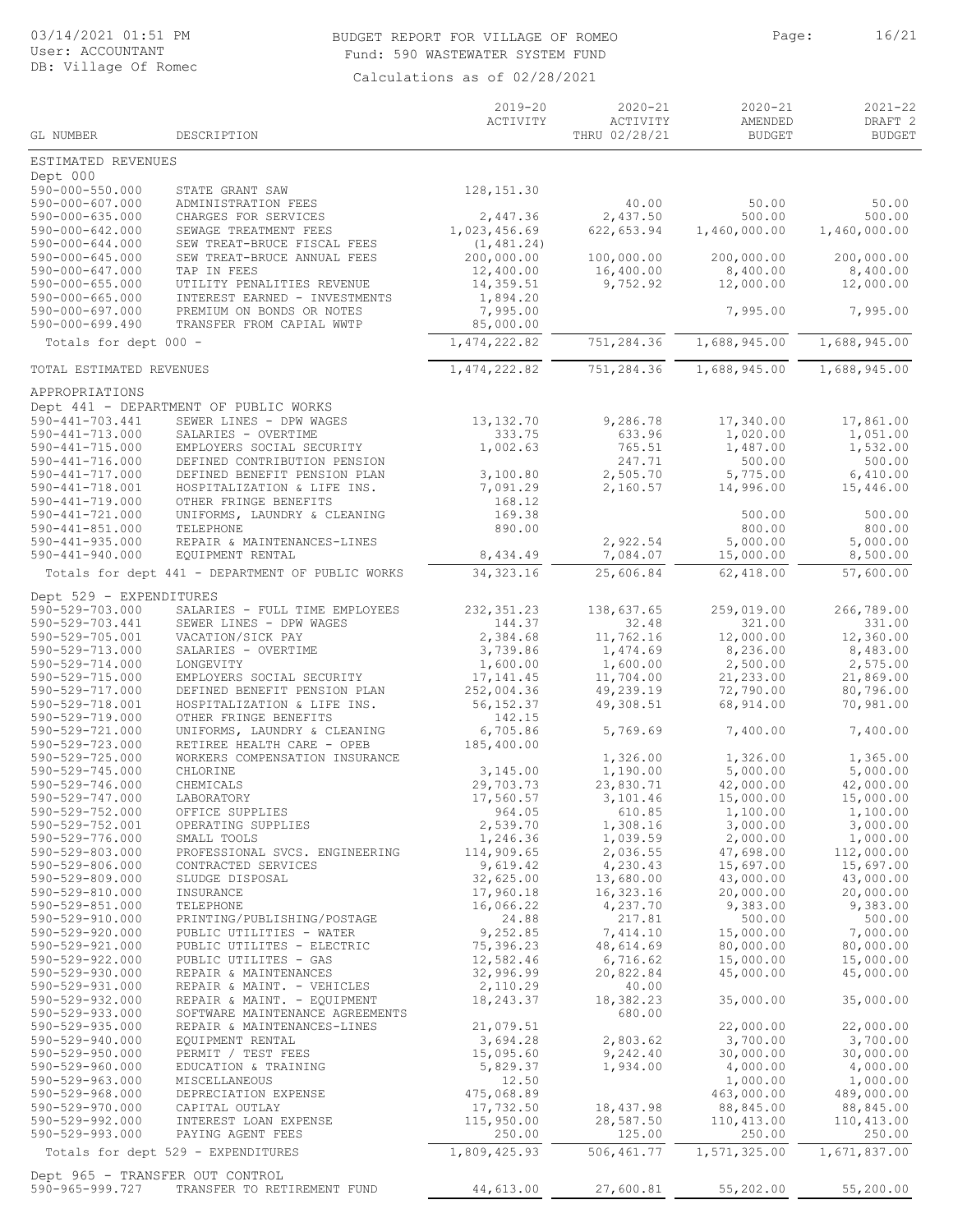### BUDGET REPORT FOR VILLAGE OF ROMEO Page: 17/21 Fund: 590 WASTEWATER SYSTEM FUND

| GL NUMBER<br>DESCRIPTION                                                                        | $2019 - 20$<br>ACTIVITY                    | $2020 - 21$<br>ACTIVITY<br>THRU 02/28/21 | $2020 - 21$<br>AMENDED<br><b>BUDGET</b> | $2021 - 22$<br>DRAFT <sub>2</sub><br><b>BUDGET</b> |
|-------------------------------------------------------------------------------------------------|--------------------------------------------|------------------------------------------|-----------------------------------------|----------------------------------------------------|
| APPROPRIATIONS<br>Dept 965 - TRANSFER OUT CONTROL<br>Totals for dept 965 - TRANSFER OUT CONTROL | 44,613.00                                  | 27,600.81                                | 55,202.00                               | 55,200.00                                          |
| TOTAL APPROPRIATIONS                                                                            | 1,888,362.09                               | 559,669.42                               | 1,688,945.00                            | 1,784,637.00                                       |
| NET OF REVENUES/APPROPRIATIONS - FUND 590                                                       | (414, 139, 27)                             | 191,614.94                               |                                         | (95, 692.00)                                       |
| BEGINNING FUND BALANCE<br>FUND BALANCE ADJUSTMENTS<br>ENDING FUND BALANCE                       | 3,496,451.55<br>628,115.00<br>3,710,427.28 | 3,710,427.28<br>3,902,042.22             | 3,710,427.28<br>3,710,427.28            | 3,902,042.22<br>3,806,350.22                       |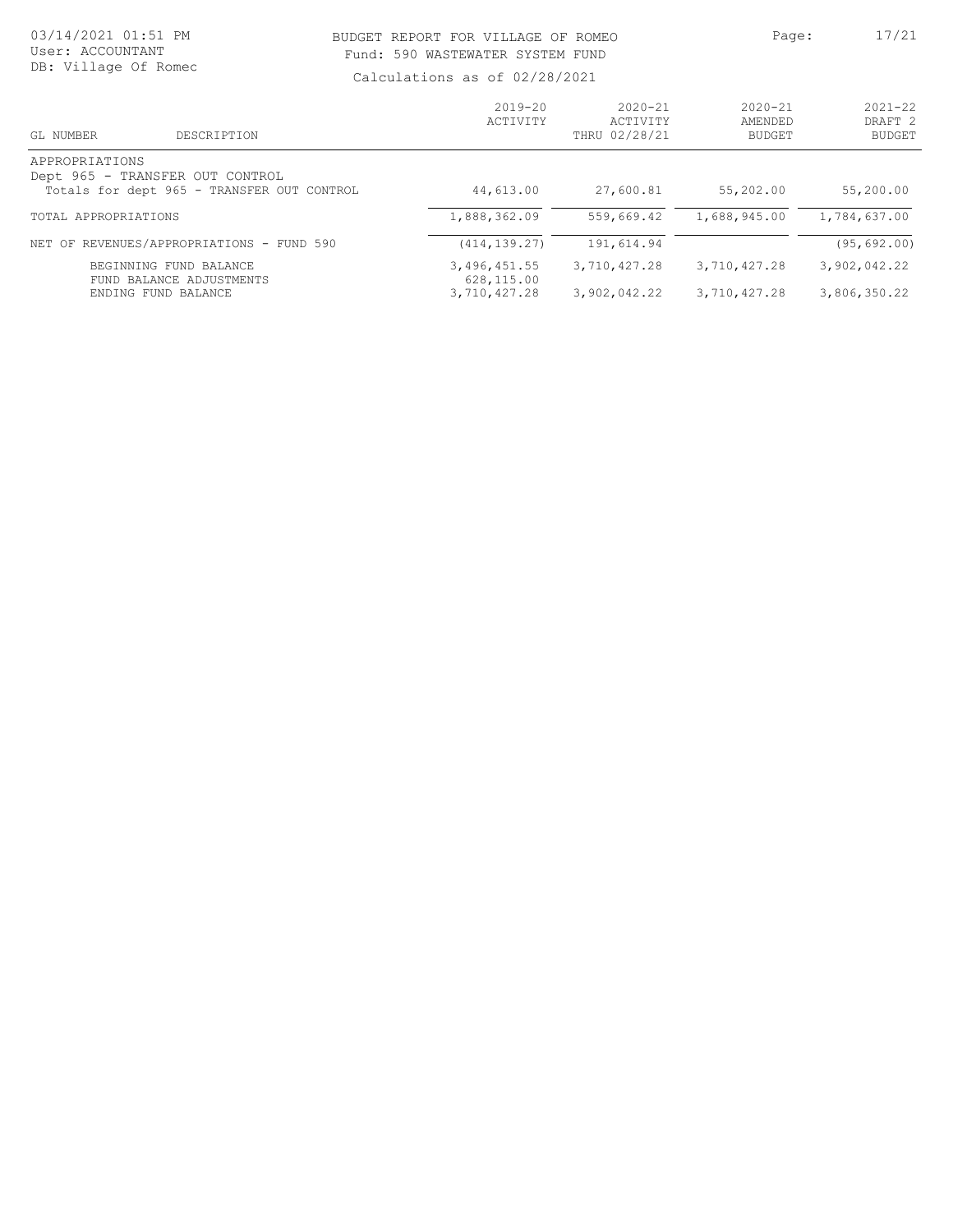#### 03/14/2021 01:51 PM BUDGET REPORT FOR VILLAGE OF ROMEO Page: 18/21 Fund: 591 WATER FUND

|                                                 |                                                                 | $2019 - 20$              | $2020 - 21$               | $2020 - 21$              | $2021 - 22$                         |
|-------------------------------------------------|-----------------------------------------------------------------|--------------------------|---------------------------|--------------------------|-------------------------------------|
| GL NUMBER                                       | DESCRIPTION                                                     | ACTIVITY                 | ACTIVITY<br>THRU 02/28/21 | AMENDED<br><b>BUDGET</b> | DRAFT <sub>2</sub><br><b>BUDGET</b> |
| ESTIMATED REVENUES                              |                                                                 |                          |                           |                          |                                     |
| Dept 000                                        |                                                                 | 120.00                   |                           | 130.00                   | 100.00                              |
| 591-000-607.000<br>591-000-635.000              | ADMINISTRATION FEES<br>CHARGES FOR SERVICES                     |                          | 150.00<br>1,180.00        | 365.00                   |                                     |
| 591-000-640.000                                 | WATER SALES                                                     | 564, 535.78              | 368,771.68                | 889,000.00               | 889,000.00                          |
| 591-000-647.000                                 | TAP IN FEES                                                     | 4,100.00                 | 16,800.00                 | 16,800.00                | 8,200.00                            |
| $591 - 000 - 652.000$<br>$591 - 000 - 653.000$  | WATER METER SALES<br>WATER TURN ON/OFF FEE                      | 350.00<br>300.00         | 700.00<br>595.00          | 700.00<br>595.00         | 500.00                              |
| $591 - 000 - 655.000$                           | UTILITY PENALITIES REVENUE                                      | 7,444.61                 | 5,592.89                  | 6,500.00                 | 6,500.00                            |
| $591 - 000 - 665.000$                           | INTEREST EARNED - INVESTMENTS                                   | 3,262.13                 |                           |                          |                                     |
| 591-000-677.000<br>$591 - 000 - 679.000$        | MISCELLANEOUS REVENUE<br>MAINTENANCE FEE                        | 1,920.00<br>76,586.91    | 38,565.51                 | 3,000.00<br>77,000.00    | 3,000.00<br>77,000.00               |
| Totals for dept 000 -                           |                                                                 | 658,619.43               | 432, 355.08               | 994,090.00               | 984,300.00                          |
|                                                 |                                                                 |                          |                           |                          |                                     |
| TOTAL ESTIMATED REVENUES                        |                                                                 | 658, 619.43              | 432, 355.08               | 994,090.00               | 984,300.00                          |
| APPROPRIATIONS<br>Dept 527 - IRON REMOVAL PLANT |                                                                 |                          |                           |                          |                                     |
| 591-527-703.000                                 | SALARIES - FULL TIME EMPLOYEES                                  | 25,385.60                | 17,842.77                 | 35,700.00                | 36,771.00                           |
| 591-527-713.000                                 | SALARIES - OVERTIME                                             | 883.12                   | 1,136.04                  | 2,000.00                 | 735.00                              |
| 591-527-715.000                                 | EMPLOYERS SOCIAL SECURITY<br>DEFINED CONTRIBUTION PENSION       | 1,961.84                 | 1,518.76                  | 2,934.00                 | 3,022.00                            |
| 591-527-716.000<br>591-527-717.000              | DEFINED BENEFIT PENSION PLAN                                    | 5,668.71                 | 52.39<br>6,744.99         | 250.00<br>12,000.00      | 250.00<br>10,951.26                 |
| 591-527-718.001                                 | HOSPITALIZATION & LIFE INS.                                     | 4,422.67                 | 4,065.77                  | 8,000.00                 | 5,516.00                            |
| 591-527-719.000                                 | OTHER FRINGE BENEFITS                                           | (116.61)                 |                           |                          |                                     |
| 591-527-721.000<br>591-527-725.000              | UNIFORMS, LAUNDRY & CLEANING<br>WORKERS COMPENSATION INSURANCE  | 293.89                   | 421.00                    | 1,000.00<br>421.00       | 1,000.00<br>433.00                  |
| 591-527-745.000                                 | CHLORINE                                                        | 10,550.95                | 4,628.43                  | 18,000.00                | 18,000.00                           |
| 591-527-746.000                                 | CHEMICALS                                                       | 5,817.33                 | 5,183.87                  | 11,000.00                | 5,000.00                            |
| 591-527-747.000                                 | LABORATORY                                                      |                          |                           | 2,000.00                 | 2,000.00                            |
| 591-527-752.001<br>591-527-776.000              | OPERATING SUPPLIES<br>SMALL TOOLS                               | 278.35<br>205.25         | 67.50                     | 500.00<br>1,000.00       | 500.00<br>1,000.00                  |
| 591-527-806.000                                 | CONTRACTED SERVICES                                             | 2,326.78                 | 248.79                    | 5,000.00                 | 5,000.00                            |
| 591-527-810.000                                 | INSURANCE                                                       |                          |                           | 12,000.00                | 12,000.00                           |
| $591 - 527 - 851.000$<br>591-527-910.000        | TELEPHONE<br>PRINTING/PUBLISHING/POSTAGE                        | 1,771.63                 | 2,637.23                  | 1,800.00<br>500.00       | 1,800.00<br>500.00                  |
| $591 - 527 - 930.000$                           | REPAIR & MAINTENANCES                                           | 2,846.49                 | 1,426.10                  | 20,000.00                | 20,000.00                           |
| 591-527-932.000                                 | REPAIR & MAINT. - EQUIPMENT                                     | 1,957.30                 | 118.58                    | 10,000.00                | 10,000.00                           |
| 591-527-933.000<br>$591 - 527 - 935.000$        | REPAIR & MAINTENANCES-PUMPS<br>REPAIR & MAINTENANCES-LINES      | 36.91                    | 1,425.15                  | 1,000.00<br>2,000.00     | 1,000.00<br>2,000.00                |
| $591 - 527 - 940.000$                           | EQUIPMENT RENTAL                                                | 23, 252.91               | 7,104.62                  | 23,300.00                | 23,300.00                           |
| $591 - 527 - 963.000$                           | MISCELLANEOUS                                                   |                          |                           | 500.00                   | 500.00                              |
| $591 - 527 - 968.000$                           | DEPRECIATION EXPENSE                                            | 206,027.95               |                           | 206,500.00               | 218,600.00                          |
|                                                 | Totals for dept 527 - IRON REMOVAL PLANT                        | 293,571.07               | 54,621.99                 | 377,405.00               | 379,878.26                          |
| Dept 528 - WATER USAGE<br>591-528-703.000       | SALARIES - FULL TIME EMPLOYEES                                  | 47,890.77                | 39,017.94                 | 66,300.00                | 68,289.00                           |
| 591-528-713.000                                 | SALARIES - OVERTIME                                             | 2,646.98                 | 1,447.02                  | 5,534.00                 | 5,700.00                            |
| 591-528-715.000                                 | EMPLOYERS SOCIAL SECURITY                                       | 3,962.33                 | 3,180.67                  | 5,535.00                 | 5,701.00                            |
| 591-528-716.000                                 | DEFINED CONTRIBUTION PENSION                                    |                          | 397.49                    | 250.00                   | 250.00                              |
| 591-528-717.000<br>591-528-718.001              | DEFINED BENEFIT PENSION PLAN<br>HOSPITALIZATION & LIFE INS.     | (68, 212.72)<br>9,913.06 | 10, 955.55<br>8,095.84    | 16,474.00<br>16,068.00   | 18,286.14<br>16,550.00              |
| 591-528-719.000                                 | OTHER FRINGE BENEFITS                                           | 382.73                   |                           |                          |                                     |
| 591-528-721.000                                 | UNIFORMS, LAUNDRY & CLEANING                                    | 828.57                   |                           | 1,808.00                 | 1,808.00                            |
| 591-528-723.000<br>591-528-725.000              | RETIREE HEALTH CARE - OPEB<br>WORKERS COMPENSATION INSURANCE    | (85, 270, 00)            | 421.00                    | 421.00                   | 434.00                              |
| 591-528-747.000                                 | LABORATORY                                                      | 5,151.60                 | 2,554.00                  | 5,000.00                 | 5,000.00                            |
| 591-528-752.000                                 | OFFICE SUPPLIES                                                 |                          | 7.45                      |                          |                                     |
| $591 - 528 - 752.001$                           | OPERATING SUPPLIES                                              | 821.59                   | 3,318.84                  | 6,000.00                 | 2,000.00                            |
| 591-528-802.000<br>591-528-803.000              | PROFESSIONAL SVC.ACCT.& AUDIT<br>PROFESSIONAL SVCS. ENGINEERING | 8,964.43<br>341.04       | 1,359.90                  | 10,729.00<br>5,000.00    | 10,729.00<br>5,000.00               |
| 591-528-806.000                                 | CONTRACTED SERVICES                                             | 11,276.09                | 3,998.42                  | 21,443.00                | 21,443.00                           |
| 591-528-810.000                                 | INSURANCE                                                       | 8,810.03                 | 7,654.21                  | 7,655.00                 | 5,700.00                            |
| $591 - 528 - 814.000$<br>$591 - 528 - 851.000$  | PURCHASES OF WATER<br>TELEPHONE                                 | 255,706.92<br>4,043.23   | 137,525.55<br>7,075.78    | 271,920.00<br>13,000.00  | 271,920.00<br>6,000.00              |
| 591-528-910.000                                 | PRINTING/PUBLISHING/POSTAGE                                     | 4,449.32                 | 2,610.14                  | 6,500.00                 | 6,500.00                            |
| 591-528-921.000                                 | PUBLIC UTILITES - ELECTRIC                                      | 57,966.56                | 33,206.07                 | 89,102.00                | 89,102.00                           |
| 591-528-930.000                                 | REPAIR & MAINTENANCES                                           | 13, 179.51               | 560.19                    | 20,000.00                | 20,000.00                           |
| 591-528-932.000<br>591-528-933.000              | REPAIR & MAINT. - EQUIPMENT<br>REPAIR & MAINTENANCES-PUMPS      | 5,393.01<br>2,597.39     | 3,896.87                  | 5,000.00<br>1,000.00     | 5,000.00<br>1,000.00                |
| $591 - 528 - 934.000$                           | REPAIR & MAINTENANCES-METERS                                    | 8,710.85                 | 2,209.15                  | 2,000.00                 | 2,000.00                            |
| $591 - 528 - 935.000$                           | REPAIR & MAINTENANCES-LINES                                     | 9,266.76                 | 1,205.16                  | 20,218.00                | 20,218.00                           |
| 591-528-936.000<br>$591 - 528 - 940.000$        | REPAIR & MAINTENANCES-WELLS<br>EQUIPMENT RENTAL                 | 613.39<br>31,567.61      | 4,799.99<br>14,859.08     | 5,000.00<br>31,600.00    | 2,000.00<br>31,600.00               |
| $591 - 528 - 950.000$                           | PERMIT / TEST FEES                                              | 3,339.40                 | 1,300.05                  | 5,000.00                 | 5,000.00                            |
| $591 - 528 - 960.000$                           | EDUCATION & TRAINING                                            | 95.00                    |                           | 2,500.00                 | 2,500.00                            |
| 591-528-963.000                                 | MISCELLANEOUS                                                   | 27.89                    |                           | 500.00                   | 500.00                              |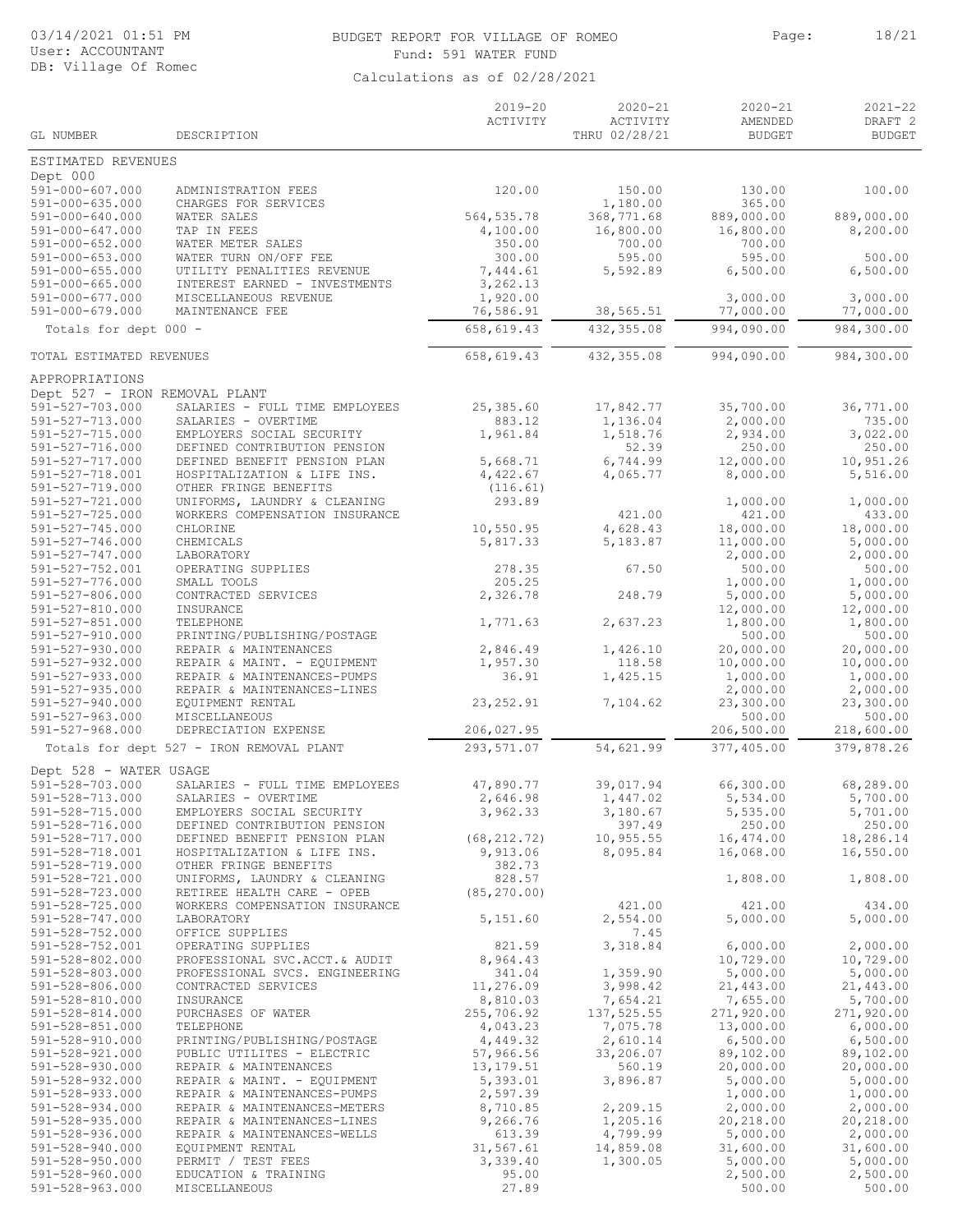|  | 03/14/2021 01:51 PM  |  |  |
|--|----------------------|--|--|
|  | User: ACCOUNTANT     |  |  |
|  | DB: Village Of Romec |  |  |

# BUDGET REPORT FOR VILLAGE OF ROMEO Page: 19/21 Fund: 591 WATER FUND

| GL NUMBER<br>DESCRIPTION                                             | $2019 - 20$<br>ACTIVITY    | $2020 - 21$<br>ACTIVITY<br>THRU 02/28/21 | $2020 - 21$<br>AMENDED<br><b>BUDGET</b> | $2021 - 22$<br>DRAFT <sub>2</sub><br><b>BUDGET</b> |
|----------------------------------------------------------------------|----------------------------|------------------------------------------|-----------------------------------------|----------------------------------------------------|
| APPROPRIATIONS                                                       |                            |                                          |                                         |                                                    |
| Dept 528 - WATER USAGE                                               |                            |                                          |                                         |                                                    |
| $591 - 528 - 970.000$<br>CAPITAL OUTLAY                              | 12,727.50                  |                                          |                                         |                                                    |
| Totals for dept 528 - WATER USAGE                                    | 357,190.84                 | 291,656.36                               | 641,557.00                              | 630,230.14                                         |
| Dept 536 - BOOSTER STATION<br>$591 - 536 - 963.000$<br>MISCELLANEOUS | 370.00                     | 918.00                                   | 1,000.00                                | 500.00                                             |
| Totals for dept 536 - BOOSTER STATION                                | 370.00                     | 918.00                                   | 1,000.00                                | 500.00                                             |
| Dept 965 - TRANSFER OUT CONTROL                                      |                            |                                          |                                         |                                                    |
| 591-965-999.727<br>TRANSFER TO RETIREMENT FUND                       | 10,113.00                  | 6,876.51                                 | 14,000.00                               | 13,000.00                                          |
| Totals for dept 965 - TRANSFER OUT CONTROL                           | 10,113.00                  | 6,876.51                                 | 14,000.00                               | 13,000.00                                          |
| TOTAL APPROPRIATIONS                                                 | 661,244.91                 | 354,072.86                               | 1,033,962.00                            | 1,023,608.40                                       |
| NET OF REVENUES/APPROPRIATIONS - FUND 591                            | (2, 625.48)                | 78,282.22                                | (39, 872, 00)                           | (39, 308.40)                                       |
| BEGINNING FUND BALANCE<br>FUND BALANCE ADJUSTMENTS                   | 3,724,795.46<br>120,676.00 | 3,842,845.98                             | 3,842,845.98                            | 3,921,128.20                                       |
| ENDING FUND BALANCE                                                  | 3,842,845.98               | 3,921,128.20                             | 3,802,973.98                            | 3,881,819.80                                       |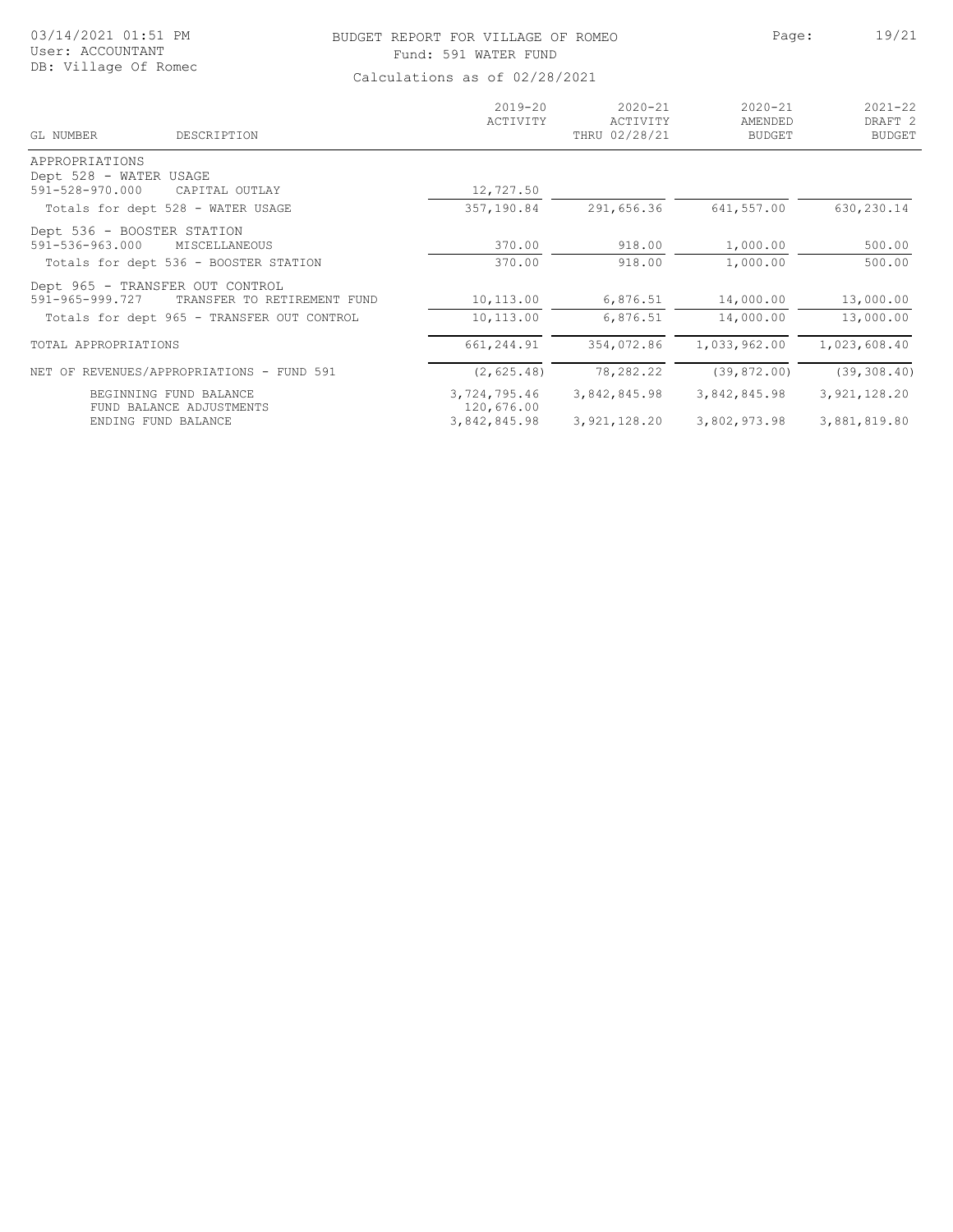# BUDGET REPORT FOR VILLAGE OF ROMEO Page: 20/21 Fund: 661 MOTOR POOL FUND

| GL NUMBER                          | DESCRIPTION                                            | $2019 - 20$<br>ACTIVITY | $2020 - 21$<br>ACTIVITY<br>THRU 02/28/21 | $2020 - 21$<br>AMENDED<br><b>BUDGET</b> | $2021 - 22$<br>DRAFT <sub>2</sub><br><b>BUDGET</b> |
|------------------------------------|--------------------------------------------------------|-------------------------|------------------------------------------|-----------------------------------------|----------------------------------------------------|
|                                    |                                                        |                         |                                          |                                         |                                                    |
| ESTIMATED REVENUES                 |                                                        |                         |                                          |                                         |                                                    |
| Dept 000<br>661-000-665.000        |                                                        | 349.75                  |                                          |                                         |                                                    |
| 661-000-667.101                    | INTEREST EARNED - INVESTMENTS<br>INTERFUND RENTALS-DPW | 11,082.83               |                                          |                                         | 11,100.00                                          |
| 661-000-667.202                    | INTERFUND RENTALS-MAJOR STREET                         | 20,491.89               | 4,374.27<br>7,733.62                     | 11,100.00<br>20,600.00                  | 20,600.00                                          |
| 661-000-667.203                    | INTERFUND RENTALS-LOCAL STREET                         | 63,506.22               | 38,218.91                                | 63,600.00                               | 63,600.00                                          |
| 661-000-667.204                    | EQUIP RENT MUNICIPAL                                   | 18,174.66               | 3,337.34                                 | 18,300.00                               | 18,300.00                                          |
| 661-000-667.209                    | INTERFUND RENTALS-CEMETERY                             | 13,821.38               | 8,452.04                                 | 13,900.00                               | 13,900.00                                          |
| 661-000-667.590                    | INTERFUND RENTALS-SEWER                                | 12, 128.77              | 9,757.31                                 | 12,200.00                               | 12,200.00                                          |
| 661-000-667.591                    | INTERFUND RENTALS-WATER                                | 54,820.52               | 21,963.70                                | 54,900.00                               | 54,900.00                                          |
| 661-000-699.101                    | TRANSFER FROM GENERAL FUND                             | 100,000.00              | 38, 382.43                               | 71,000.00                               | 80,000.00                                          |
| Totals for dept 000 -              |                                                        | 294,376.02              | 132, 219.62                              | 265,600.00                              | 274,600.00                                         |
| TOTAL ESTIMATED REVENUES           |                                                        | 294,376.02              | 132, 219.62                              | 265,600.00                              | 274,600.00                                         |
|                                    |                                                        |                         |                                          |                                         |                                                    |
| APPROPRIATIONS                     |                                                        |                         |                                          |                                         |                                                    |
| Dept 540 - MOTOR POOL              |                                                        |                         |                                          |                                         |                                                    |
| 661-540-703.000                    | SALARIES - FULL TIME EMPLOYEES                         | 27, 122.98              | 18,086.08                                | 29,118.00                               | 29,991.00                                          |
| 661-540-713.000                    | SALARIES - OVERTIME                                    | 80.10                   | 209.45                                   | 510.00                                  | 510.00                                             |
| 661-540-715.000                    | EMPLOYERS SOCIAL SECURITY                              | 2,062.92                | 1,436.64                                 | 2,319.00                                | 2,388.00                                           |
| 661-540-717.000                    | DEFINED BENEFIT PENSION PLAN                           | 15,075.70               | 4,851.24                                 | 9,000.00                                | 7,152.84                                           |
| 661-540-718.001                    | HOSPITALIZATION & LIFE INS.                            | 6,381.67                | 4,592.92                                 | 9,000.00                                | 6,530.00                                           |
| 661-540-719.000                    | OTHER FRINGE BENEFITS                                  | 157.56                  |                                          |                                         |                                                    |
| 661-540-721.000                    | UNIFORMS, LAUNDRY & CLEANING                           | 324.10                  |                                          | 707.00                                  | 707.00                                             |
| 661-540-723.000                    | RETIREE HEALTH CARE - OPEB                             | (3, 200.00)             | 225.00                                   |                                         |                                                    |
| 661-540-725.000<br>661-540-752.001 | WORKERS COMPENSATION INSURANCE<br>OPERATING SUPPLIES   |                         | 2,235.82                                 | 225.00                                  | 225.00<br>6,000.00                                 |
| 661-540-759.000                    | GASOLINE AND OIL                                       | 3,541.42<br>44,006.90   | 14,106.92                                | 6,000.00<br>64,015.00                   | 64,015.00                                          |
| 661-540-810.000                    | INSURANCE                                              | 10,490.00               |                                          | 2,600.00                                | 2,600.00                                           |
| 661-540-851.000                    | TELEPHONE                                              | 1,917.00                | 2,680.55                                 | 5,000.00                                | 1,500.00                                           |
| 661-540-930.000                    | REPAIR & MAINTENANCES                                  | 29,542.78               | 13,041.68                                | 36,443.00                               | 36,443.00                                          |
| 661-540-968.000                    | DEPRECIATION EXPENSE                                   | 82, 223.27              |                                          | 73,500.00                               | 73,500.00                                          |
| 661-540-971.000                    | LEASE EXP                                              |                         |                                          |                                         | 29,590.00                                          |
| 661-540-992.000                    | INTEREST LOAN EXPENSE                                  | 2,645.04                | (367.19)                                 | 5,000.00                                | 4,000.00                                           |
|                                    | Totals for dept 540 - MOTOR POOL                       | 222, 371.44             | 61,099.11                                | 243,437.00                              | 265, 151.84                                        |
| Dept 965 - TRANSFER OUT CONTROL    |                                                        |                         |                                          |                                         |                                                    |
| 661-965-999.727                    | TRANSFER TO RETIREMENT FUND                            | 4,502.00                | 2,491.94                                 | 5,000.00                                | 5,000.00                                           |
|                                    | Totals for dept 965 - TRANSFER OUT CONTROL             | 4,502.00                | 2,491.94                                 | 5,000.00                                | 5,000.00                                           |
|                                    |                                                        |                         |                                          | 248, 437.00                             |                                                    |
| TOTAL APPROPRIATIONS               |                                                        | 226,873.44              | 63,591.05                                |                                         | 270, 151.84                                        |
|                                    | NET OF REVENUES/APPROPRIATIONS - FUND 661              | 67,502.58               | 68,628.57                                | 17,163.00                               | 4,448.16                                           |
|                                    | BEGINNING FUND BALANCE                                 | 103,277.89              | 200,950.47                               | 200,950.47                              | 269,579.04                                         |
|                                    | FUND BALANCE ADJUSTMENTS                               | 30,170.00               |                                          |                                         |                                                    |
|                                    | ENDING FUND BALANCE                                    | 200,950.47              | 269,579.04                               | 218, 113. 47                            | 274,027.20                                         |